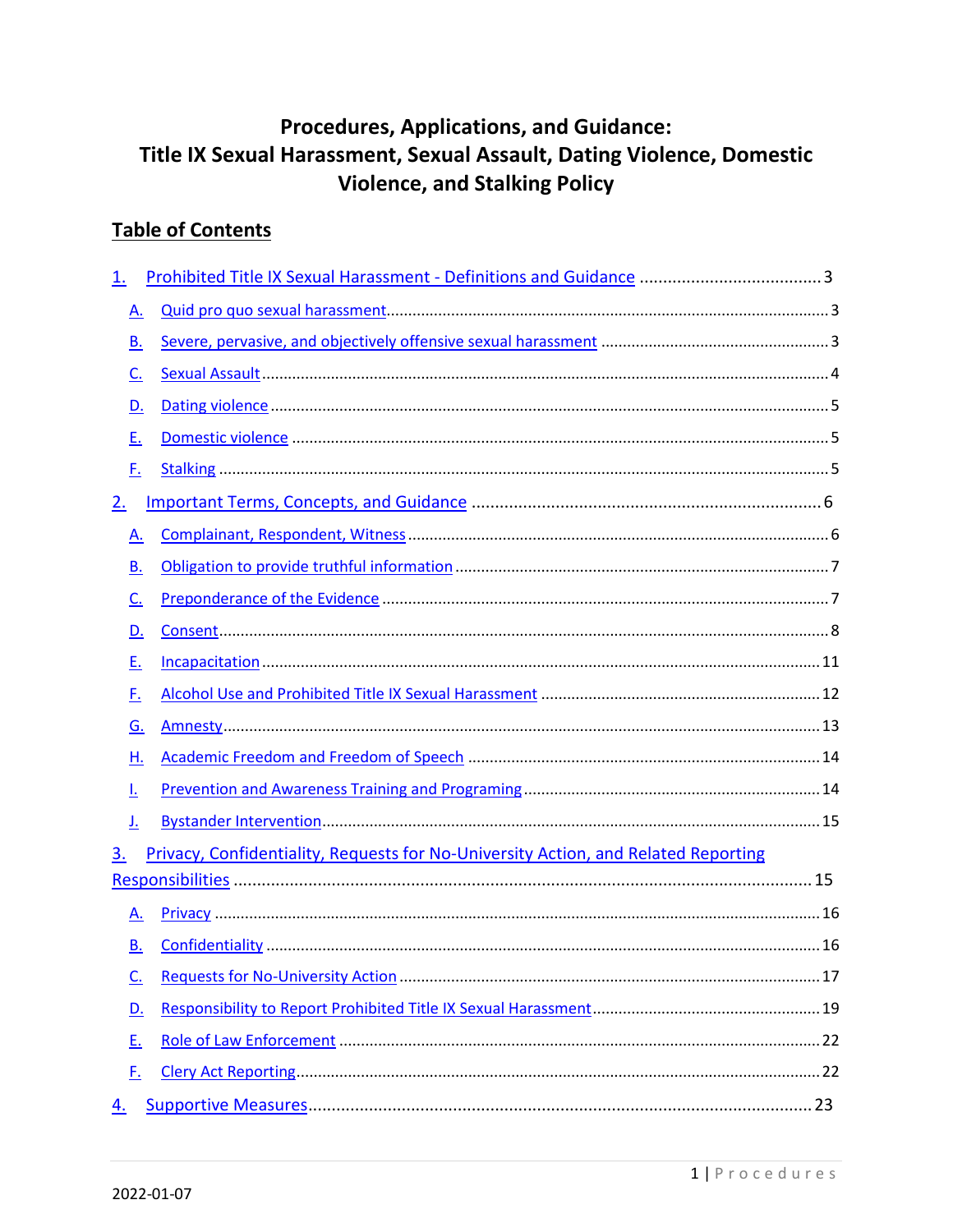| <u>5.</u>                  | Emergency Removal (Interim Suspension and Administrative Leave) 24                     |  |  |  |  |  |
|----------------------------|----------------------------------------------------------------------------------------|--|--|--|--|--|
| <u>A.</u>                  |                                                                                        |  |  |  |  |  |
| В.                         |                                                                                        |  |  |  |  |  |
| 6.                         | Summary of Rights of Complainants and Respondents in Investigations and Hearings under |  |  |  |  |  |
|                            |                                                                                        |  |  |  |  |  |
| <u>7.</u>                  | Investigation Procedures for Reports of Prohibited Title IX Sexual Harassment 26       |  |  |  |  |  |
| A.                         |                                                                                        |  |  |  |  |  |
| В.                         |                                                                                        |  |  |  |  |  |
| <u>c.</u>                  |                                                                                        |  |  |  |  |  |
| D.                         |                                                                                        |  |  |  |  |  |
| Ε.                         |                                                                                        |  |  |  |  |  |
| <u>F.</u>                  |                                                                                        |  |  |  |  |  |
| <u>G.</u>                  |                                                                                        |  |  |  |  |  |
| Η.                         |                                                                                        |  |  |  |  |  |
| Ŀ                          |                                                                                        |  |  |  |  |  |
| <u>J.</u>                  |                                                                                        |  |  |  |  |  |
| <u>K.</u>                  |                                                                                        |  |  |  |  |  |
| <u>L.</u>                  |                                                                                        |  |  |  |  |  |
| <u>8.</u>                  | Hearing Procedures for Reports of Prohibited Title IX Sexual Harassment 36             |  |  |  |  |  |
| <u>A.</u>                  |                                                                                        |  |  |  |  |  |
| В.                         |                                                                                        |  |  |  |  |  |
| <u>C.</u>                  |                                                                                        |  |  |  |  |  |
| iii.                       |                                                                                        |  |  |  |  |  |
| <u>iv.</u>                 |                                                                                        |  |  |  |  |  |
| $\underline{\mathsf{v}}$ . |                                                                                        |  |  |  |  |  |
| <u>D.</u>                  |                                                                                        |  |  |  |  |  |
| <u>E.</u>                  |                                                                                        |  |  |  |  |  |
| <u>F.</u>                  |                                                                                        |  |  |  |  |  |
| <u>G.</u>                  |                                                                                        |  |  |  |  |  |
| <u>н.</u>                  |                                                                                        |  |  |  |  |  |
| <u>l.</u>                  |                                                                                        |  |  |  |  |  |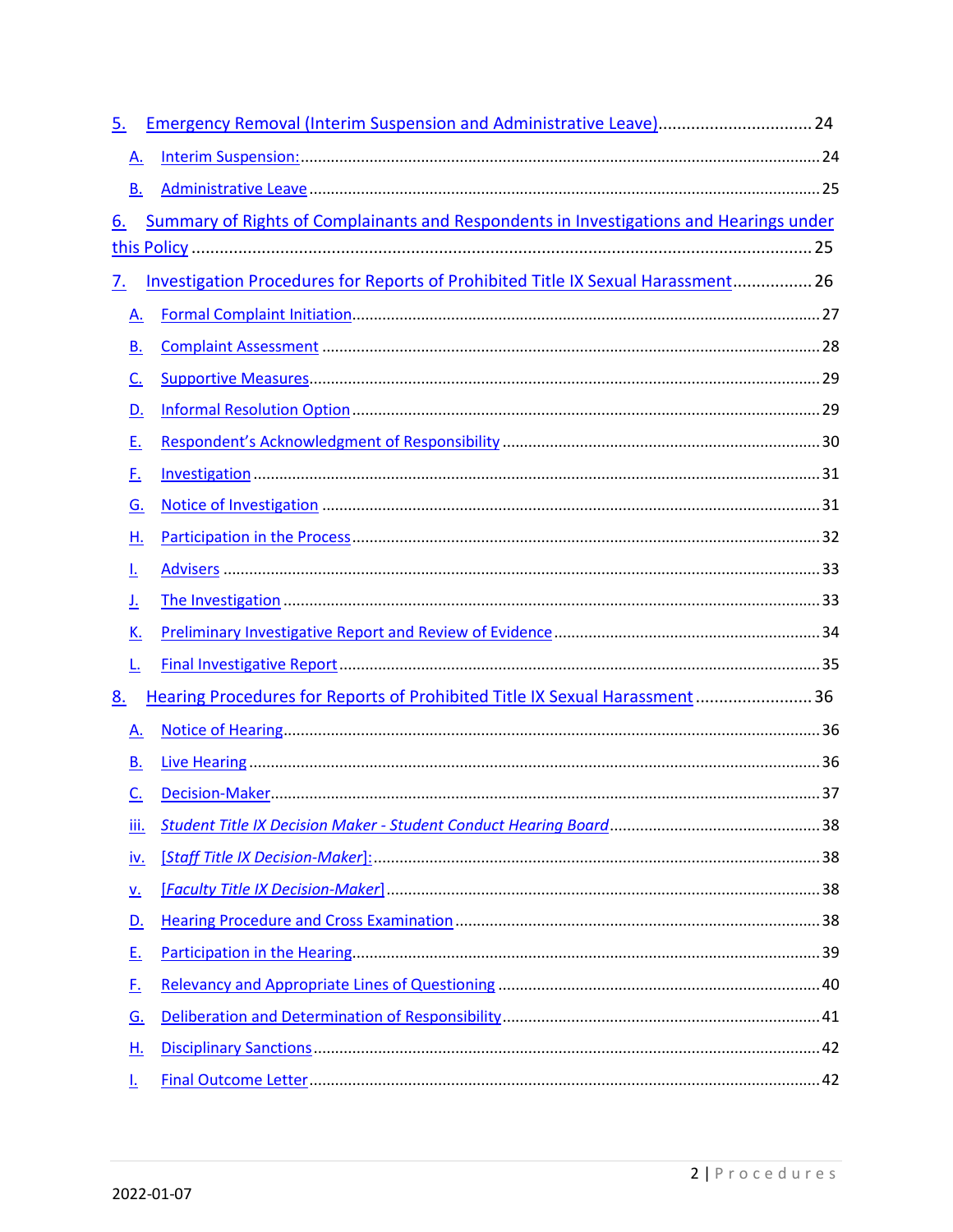| 9. Appeal Procedures for Reports of Prohibited Title IX Sexual Harassment  43 |  |
|-------------------------------------------------------------------------------|--|
|                                                                               |  |
|                                                                               |  |
|                                                                               |  |
|                                                                               |  |
|                                                                               |  |

#### **Introduction**

Iowa State University establishes this procedures, applications, and guidance document to assist it in carrying out its responsibilities in administering and enforcing applicable federal and state law and university and Board of Regent policies relating to Title IX sexual harassment, sexual assault, dating violence, domestic violence, and stalking (collectively referred to herein as "Prohibited Title IX Sexual Harassment"). This procedures, applications, and guidance document is intended to create a process for reporting, responding to, addressing, investigating, and adjudicating reports of Prohibited Title IX Sexual Harassment. This document is a supplement to the university's [Title IX Sexual Harassment, Sexual Assault, Dating Violence, Domestic Violence,](https://www.policy.iastate.edu/policy/students/sexualmisconduct)  [and Stalking Policy.](https://www.policy.iastate.edu/policy/students/sexualmisconduct) The policy and this document are collectively referred to hereafter as the "Policy."

In keeping with its commitment to offer a fundamentally fair and impartial process for all parties involved, ISU reserves the right to adapt certain aspects of the Policy, in specific circumstances and in its sole discretion, in order to meet the interests of all involved parties, including the university.

In addition, the university reserves the right to extend the time limits described in the Policy, in specific circumstances and in its sole discretion, in order to ensure a fundamentally fair and impartial process and to meet the interests of all involved parties, including the university.

#### **1. Prohibited Title IX Sexual Harassment - Definitions and Guidance**

**Prohibited Title IX Sexual Harassment** means conduct on the basis of sex that satisfies one or more of the following:

- **A. Quid pro quo sexual harassment** meaning, an employee (faculty, staff, or studentemployee) of the university conditioning the provision of an aid, benefit, or service of the university on an individual's participation in unwelcome sexual conduct.
- **B. Severe, pervasive, and objectively offensive sexual harassment** meaning, unwelcome conduct (physical and/or verbal conduct) determined by a reasonable person to be so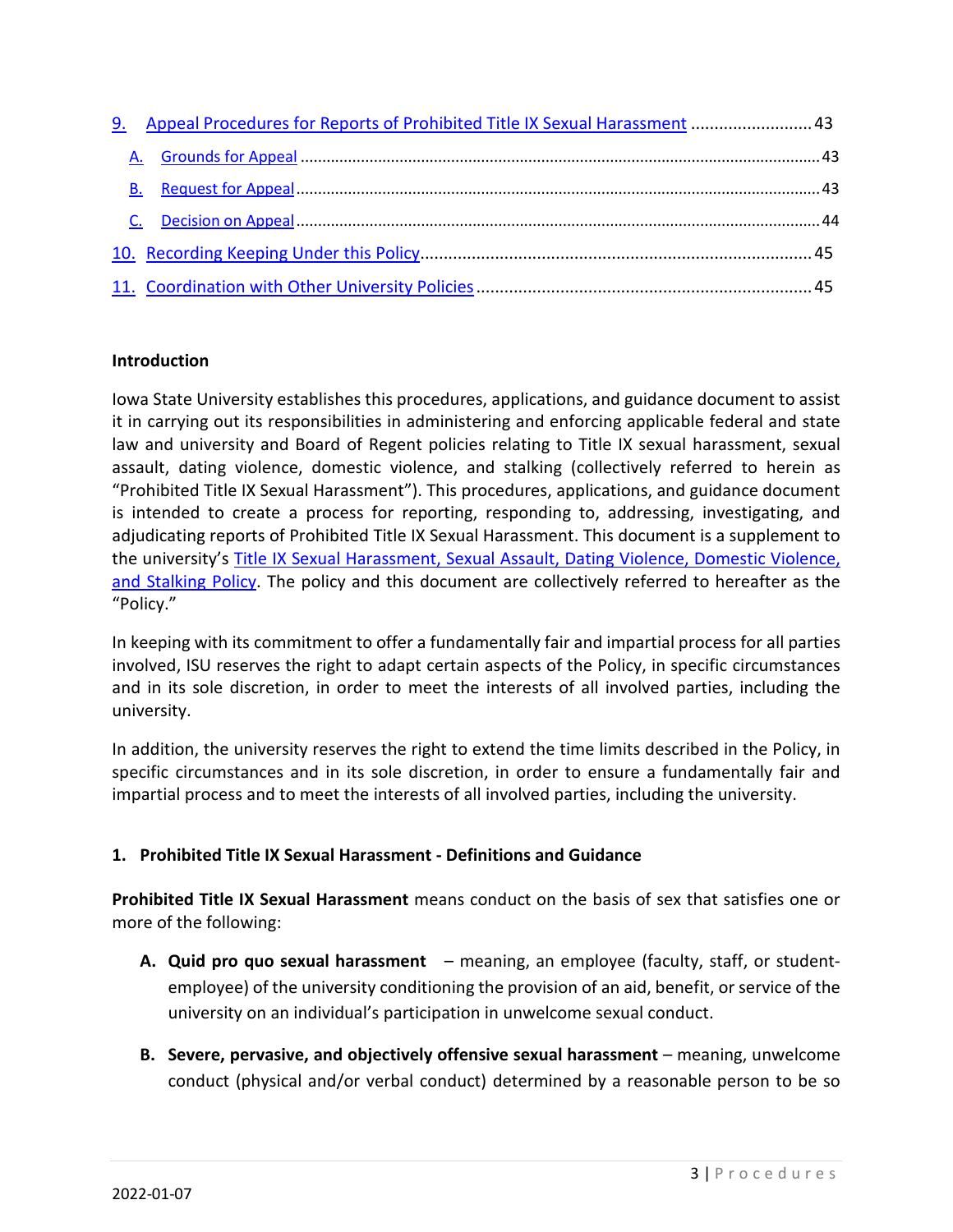severe, pervasive, and objectively offensive that it effectively denies a person equal access to the university's education programs or activities.

- i. Elements of severity, pervasiveness, and objective offensiveness must be evaluated in light of the known circumstances and depend on the facts of each situation, but must be determined from the perspective of a reasonable person standing in the shoes of the Complainant.
- ii. No intent required. Unwelcome conduct so severe, pervasive, and objectively offensive that it denies a person equal educational opportunity is actionable regardless of the Respondent's intent to cause harm.
- **C. Sexual Assault** meaning, conduct classified as "Sex Offenses" under the uniform crime reporting system. (See, 20 U.S.C. 1092(f)(6)(A)(v)).

*Sex Offenses*: Any sexual act including Rape, Sodomy, Sexual Assault with an Object, Fondling, Incest, and Statutory Rape directed against another person, without the **consent** of the victim, including instances where the victim is incapable of giving consent.

- i. Rape- Sexual bodily connections with a person, without the consent of the victim, including instances where the victim is incapable of giving consent because their age or because of their mental or physical incapacity.
- ii. Sodomy- Oral or anal sexual intercourse with another person, without the consent of the victim, including instances where the victim is incapable of giving consent because of their age or because of their temporary or permanent mental or physical incapacity.
- iii. Sexual Assault With An Object- To use an object or instrument to unlawfully penetrate, however slightly, the genital or anal opening of the body of another person, without the consent of the victim, including instances where the victim is incapable of giving consent because of their age or because their temporary or permanent mental or physical incapacity.
- iv. Fondling- The touching of the private body parts of another person for the purpose of sexual gratification without the consent of the victim, including instances where the victim is incapable of giving consent because their age or because of their temporary or permanent mental or physical incapacity.
- v. Incest- Non-forcible sexual intercourse between persons who are related to each other within the degrees wherein marriage is prohibited by law.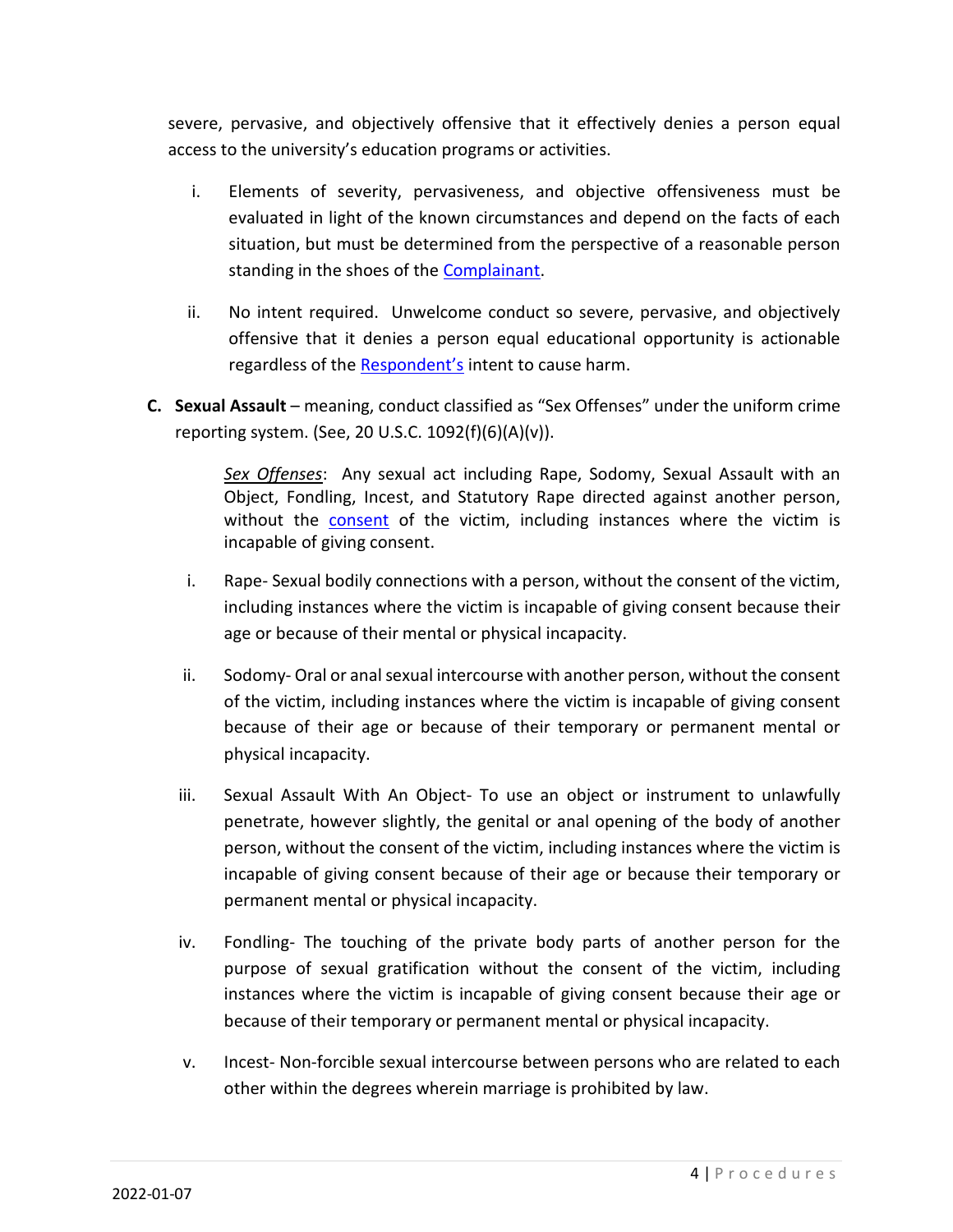- vi. Statutory Rape- Non-forcible sexual intercourse with a person who is under the statutory age of consent.
- **D. Dating violence** meaning, violence committed by a person:
	- i. who is or has been in a social relationship of a romantic or intimate nature with the victim; and
	- ii. where the existence of such a relationship shall be determined based on a consideration of the following factors: the length of the relationship; the type of relationship; and the frequency of interaction between the persons involved in the relationship. (See, 34 U.S.C. 12291(a)(10))
- **E. Domestic violence** -- meaning, felony or misdemeanor crimes of violence committed by:
	- i. a current or former spouse of the victim;
	- ii. by a person with whom the victim shares a child in common;
	- iii. by a person who is cohabitating with or has cohabitated with the victim as a spouse;
	- iv. by a person similarly situated to a spouse of the victim under the domestic or family violence laws of the jurisdiction; or
	- v. by any other person against an adult or youth victim who is protected from that person's acts under the domestic or family violence laws of the jurisdiction. (See, 34 U.S.C. 12291(a)(8))
- **F. Stalking** meaning, engaging in a course of conduct directed at a specific person that would cause a reasonable person to:
	- i. fear for their safety or the safety of others; *or*
	- ii. suffer substantial emotional distresses. (See, 34 U.S.C. 12291(a)(30)).

In determining whether reported conduct violates this Policy, the university will consider the totality of the circumstances involved.

Anyone may experience Prohibited Title IX Sexual Harassment, irrespective of gender identity or sexual orientation. Anyone may commit Prohibited Title IX Sexual Harassment, irrespective of gender identity or sexual orientation. Prohibited Title IX Sexual Harassment can occur between individuals of the same sex and/or gender or different sexes and/or genders.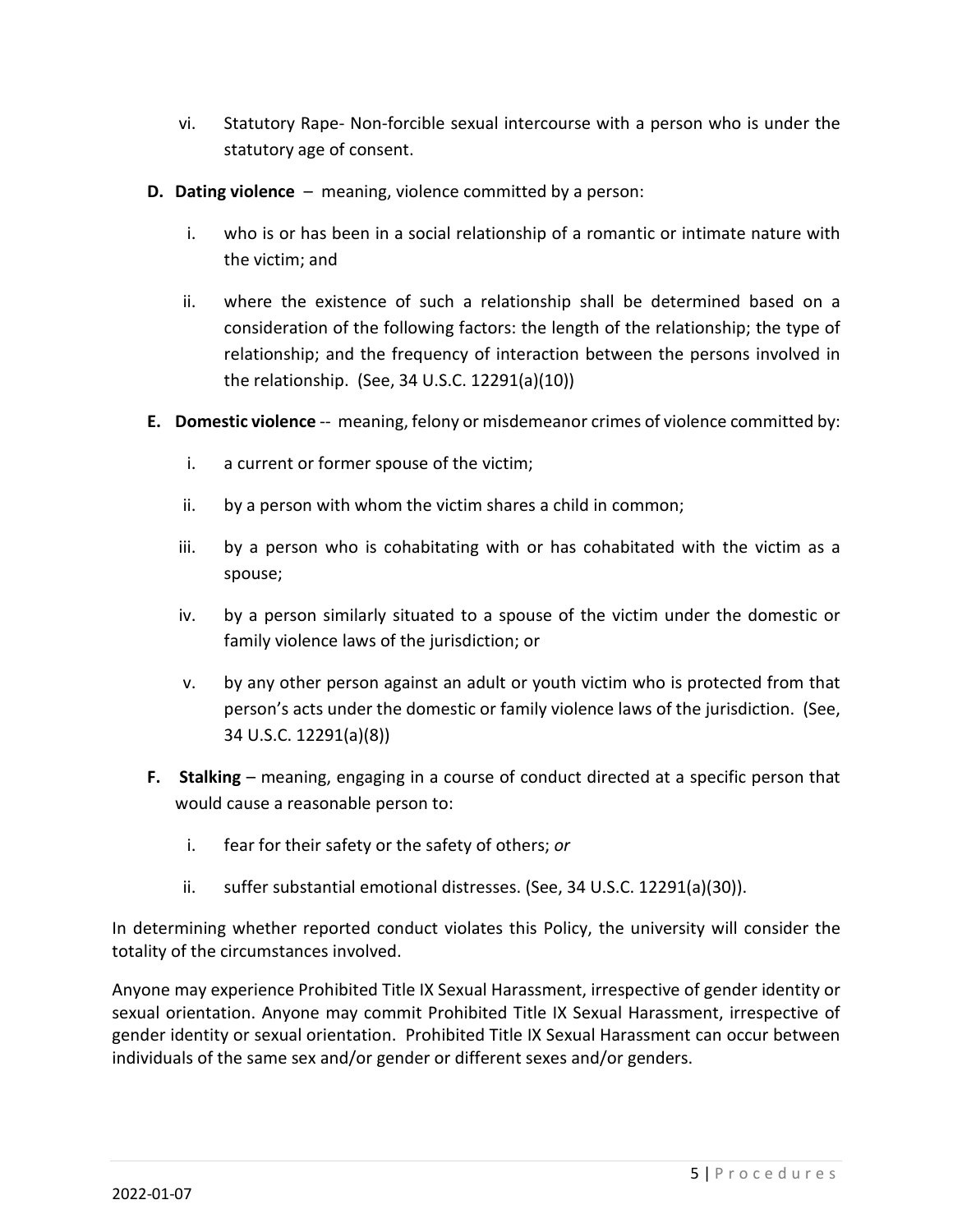#### **2. Important Terms, Concepts, and Guidance**

The following information helps clarify important terminology and concepts as used throughout the Policy, as well as throughout the investigation and adjudication process of complaints brought under this policy.

- **A. Complainant, Respondent, Witness** This Policy uses the terms complainant, respondent, and witness as follows:
	- i. Complainant refers to an individual who is alleged to be the victim of conduct that could constitute Prohibited Title IX Sexual Harassment.
		- A complainant must be participating in, or attempting to participate in, the university's education programs or activities at the time of filing a Formal Complaint under this Policy.
		- The university's Title IX Coordinator (or appropriate designee in all instances in this Policy) has the discretion to initiate a Formal Complaint and investigation when they believe that with or without the complainant's desire to participate in an investigation, the university has a duty to investigate so as not to be deliberately indifferent. The Title IX Coordinator may consider a variety of factors, including a pattern of alleged misconduct by a particular respondent and whether the allegations involve violence, use of weapons, or similar factors in deciding whether to initiate a Formal Complaint and investigation. The Title IX Coordinator's decision to initiate a Formal Complaint and investigation may occur only after the Title IX Coordinator has promptly contacted the person alleged to have been victimized by sexual harassment to discuss availability of supportive measures, consider the complainant's wishes with respect to supportive measures, and explain to the complainant the process for filing a Formal Complaint.
		- Where a complainant desires to initiate a Formal Complaint and investigation process, the complainant cannot remain anonymous. When a Formal Complaint is signed by the Title IX Coordinator rather than filed by a complainant, the written notice of allegations sent to all parties must detail the allegations, including the identity of the parties if known.
		- The university has discretion to consolidate Formal Complaints in situations that arise out of the same facts or circumstances and involve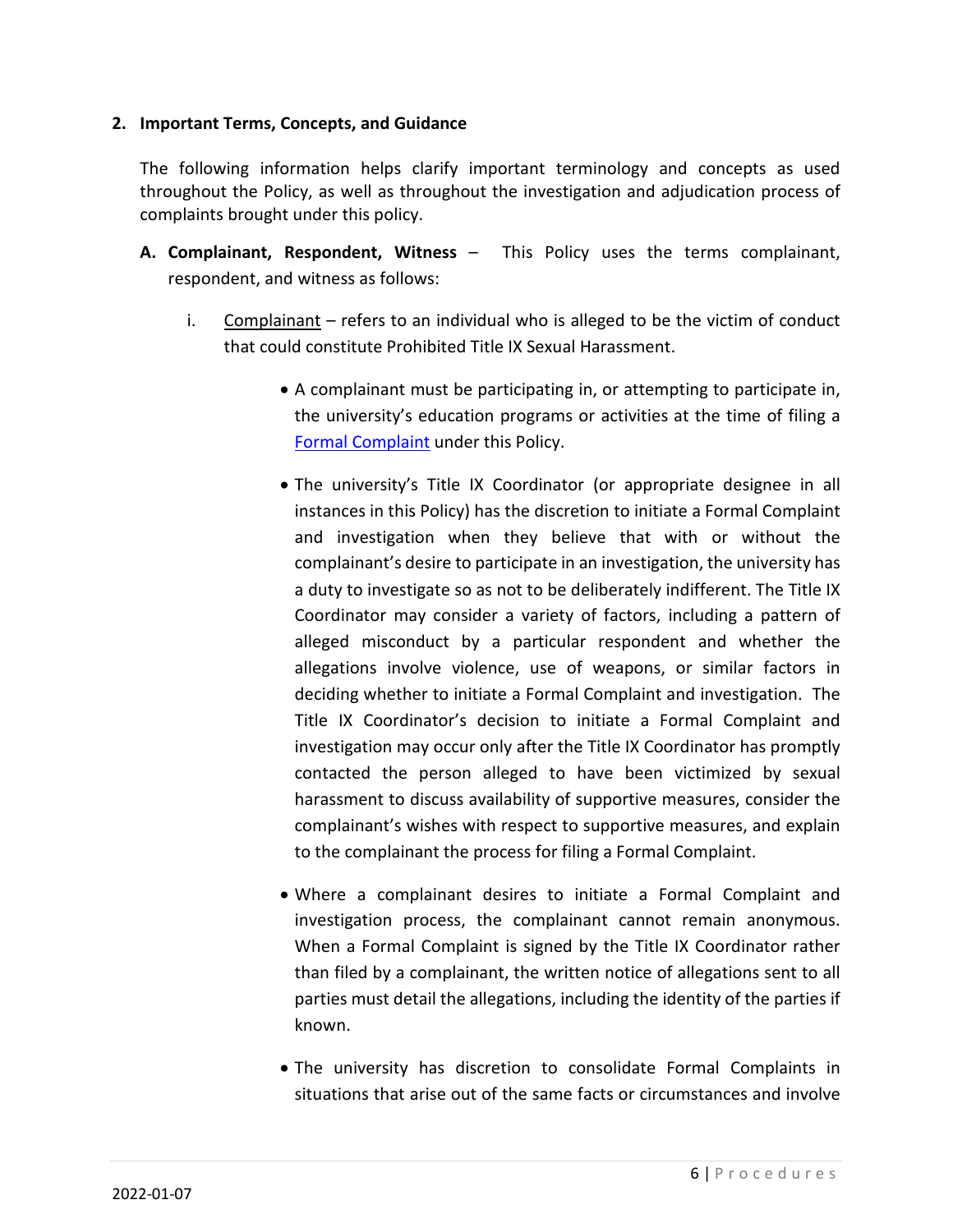more than one complainant, more than one respondent, or what amount to counter-complaints by one party against the other.

- ii. Respondent refers to an individual who has been reported to be the perpetrator of conduct that could constitute Prohibited Title IX Sexual Harassment.
	- Any individual can be a respondent, whether such individual is a student, faculty, or staff member of the university, or other person with or without any affiliation with the university.
	- The university will investigate a complainant's Formal Complaint even if the complainant does not know the respondent's identity, because an investigation may reveal the respondent's identity, at which time the respondent would receive written notice of the Formal Complaint.
- iii. Witness refers to an individual who may have information relevant to a report of Prohibited Title IX Sexual Harassment. A witness may be a university student, faculty member, staff member, third-party, or expert.
- **B. Obligation to provide truthful information** All university community members are expected to provide truthful information in any report, investigation, or hearing under this Policy. Knowingly making materially false statements or knowingly submitting materially false information in bad faith in any complaint, investigation, or hearing under this Policy is prohibited and subject to disciplinary action. This provision does not apply to reports made or information provided in good faith, even if the facts reported or stated are not later substantiated or no policy violation is found to have occurred, and a determination of responsibility for the underlying Prohibited Title IX Sexual Harassment, is not sufficient alone to conclude that any party made a materially false statement in bad faith.
- **C. Preponderance of the Evidence** The university applies the "preponderance of the evidence" standard in determining whether a respondent is responsible for violating this Policy.
	- iii. General definition: A finding of responsibility based on a preponderance of the evidence means that weighing all relevant evidence and reasonable inferences from that evidence, the greater weight of information indicates that it is more likely than not that the respondent is responsible for violating this Policy.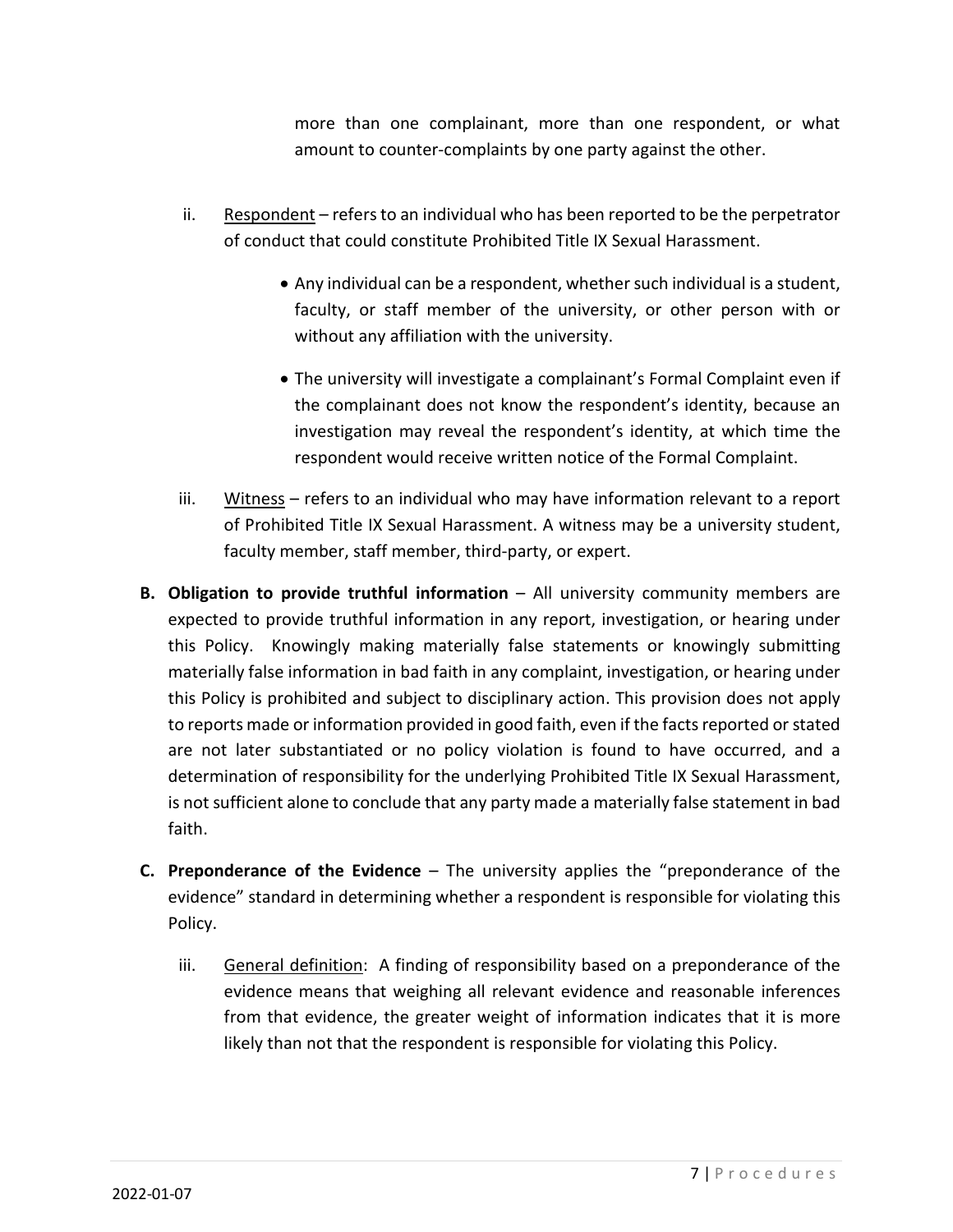- Where the evidence in a matter is 'equal' or 'level', the preponderance of the evidence standard results in a finding that the respondent is not responsible.
- Not all evidence and information is equally helpful in determining whether the preponderance of the evidence standard is met. Evidence and information must be weighed, with the more credible, trustworthy, reliable, and probative evidence and information being given more weight.
- **D. Consent** –The university defines consent for purposes of prohibited Sexual Assault as follows:
	- i. General definition: Consent is an informed, voluntary, and active agreement expressed through affirmative words or actions, and mutually understandable to all parties involved, to engage in a specific sexual act at a specific time. Consent must be:
		- *Informed*: the individuals know about and understand the specific sexual activity that they are agreeing to;
		- *Voluntary*: the individuals agree to the specific sexual activity freely without coercion, intimidation, or undue influence; and
		- *Active*: the individuals communicate their agreement to engage in the specific sexual activity through affirmative words and/or actions that are reasonably recognizable, i.e., not silence, passivity, lack of resistance, or the absence of no.
	- ii. Additional guidance: The presence or absence of consent will be evaluated on the basis of the totality of the circumstances, including the context in which the reported incident occurred. In evaluating whether specific sexual activity was consensual, the university will consider the presence of any force, threat of force, intimidation, or coercion; whether the complainant had the capacity to give consent; and, whether the communication (through words and/or actions) between the parties would be interpreted by a reasonable person (under similar circumstances and with similar identities) as a willingness to engage in a specific sexual act. No party has the burden of proof to prove the presence or absence of consent, a respondent need not prove the presence of consent, and a complainant need not prove the absence of consent.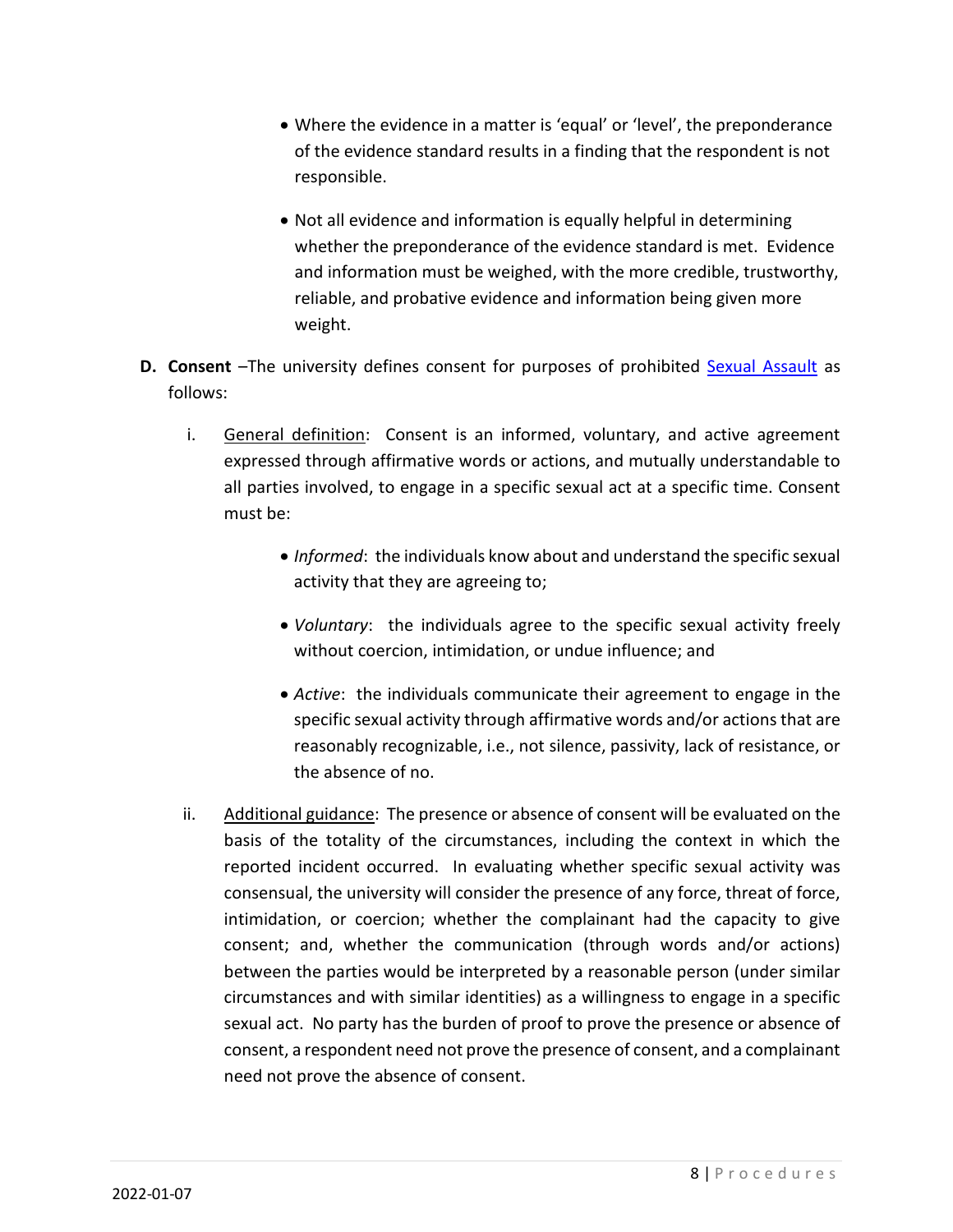- iii. Consent cannot be obtained by force. Force includes the use of physical violence, threats, intimidation, and/or coercion.
	- *Physical violence* is present when an individual exerts control over another through the use of physical force, including but not limited to, hitting, punching, slapping, kicking, restraining, choking, and brandishing or using any weapon.
	- *Threats* are words or actions that would compel a reasonable person (under similar circumstances and with similar identities) to engage in unwanted sexual activity, including but not limited to, threats to harm a person physically, to reveal private information to harm a person's reputation, to harm a person academically or economically, to harm something or someone close to the person, including pets.
	- *Intimidation* is an implied threat that causes reasonable fear in another person, including but not limited to, using one's physical presence in an intimidating manner, blocking an exit, or withholding a person's car keys.
	- *Coercion* is the use of an unreasonable amount of pressure to gain sexual access. When a person makes clear a decision to stop sexual activity, or to not to participate in a specific form of sexual activity, continued pressure may be coercive. In evaluating whether coercion was present, the university will consider: the intensity of the pressure; the frequency of the pressure; the duration of the pressure; and the degree of isolation of the person being pressured. Generally, coercion is more than effort to persuade, entice, or attract another person to engage in sexual activity.
- iv. Consent cannot be obtained by taking advantage of a person who does/did not have the capacity to consent, where the person initiating sexual activity knew or reasonably should have known the other person lacked this capacity. Capacity means that a person has the ability to make informed, rational judgments about whether or not to engage in sexual activity. Under this Policy, the following people are considered to lack capacity and therefore are unable to consent to sexual activity:
	- Persons who are asleep, unconscious, or involuntarily restrained physically.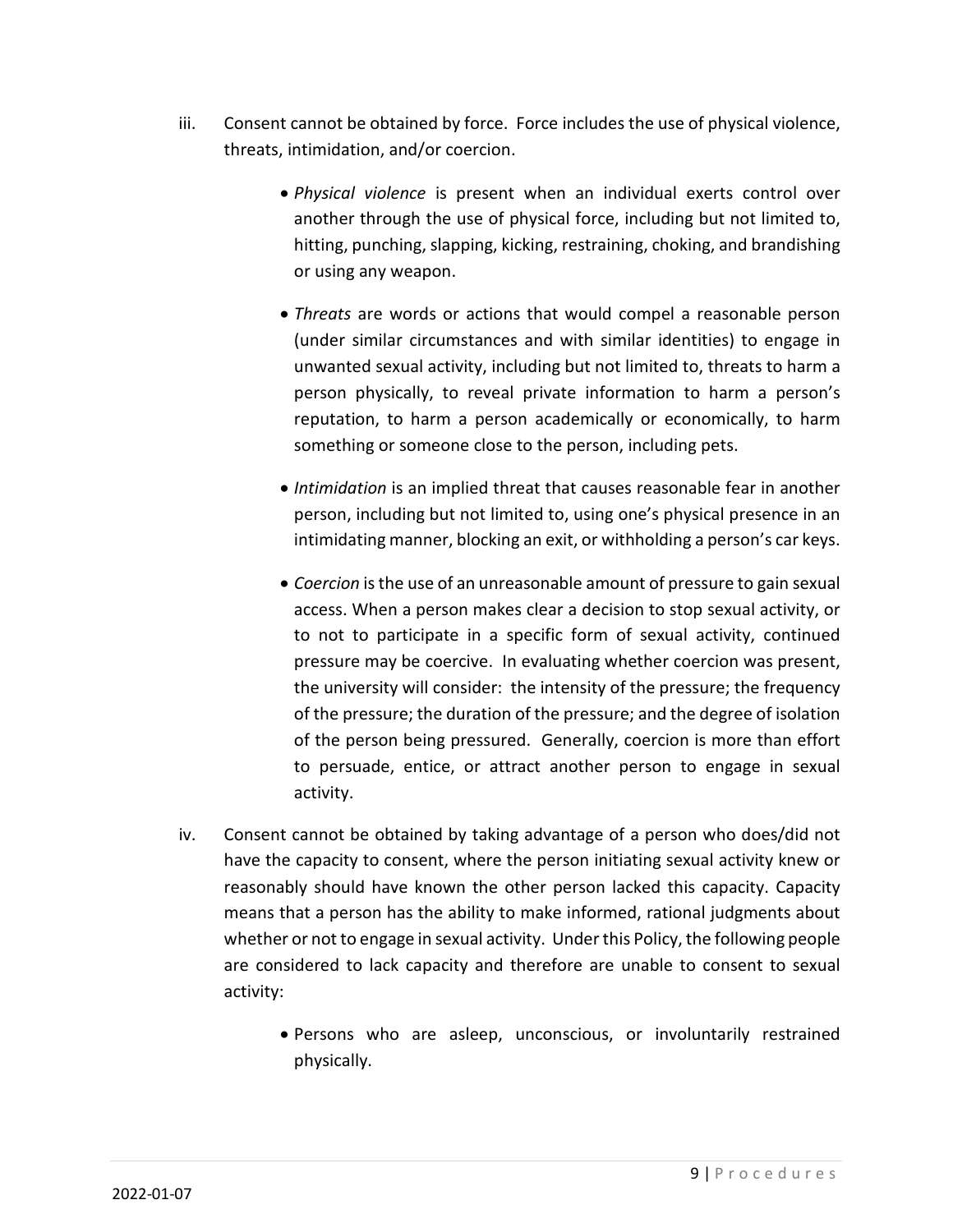- Persons who are incapacitated due to the influence of drugs, medication, and/or alcohol.
- Persons who are unable to communicate consent due to a mental or physical condition.
- Persons who have a bodily impairment or handicap that substantially limits the person's ability to resist or flee.
- Persons who are not of legal age to consent according to Iowa Code (see Iowa Code § 709.4).
- v. Consent cannot be assumed, there must be an affirmative expression through words and/or actions that all parties involved consented to specific sexual activity at a specific time. Since individuals may experience the same interaction in different ways, it is the responsibility of each party to make certain that the other has consented before engaging in the activity. Important points regarding consent include:
	- Consent to one particular form of sexual activity does not constitute consent to any other form of sexual activity (e.g., consent to engage in kissing does not constitute consent to engage in intimate touching or fondling).
	- Consent on a prior occasion does not constitute consent on a subsequent occasion.
	- Consent to sexual activity with one person does not constitute consent to sexual activity with any other person.
	- The existence of a prior or current intimate relationship does not, in itself, constitute consent to any sexual activity.
	- Consent can be withdrawn or modified at any time, and sexual contact must cease immediately once consent is withdrawn.
	- Consent cannot be inferred from silence, passivity, or lack of resistance; and relying on nonverbal communication alone may result in a violation of this Policy.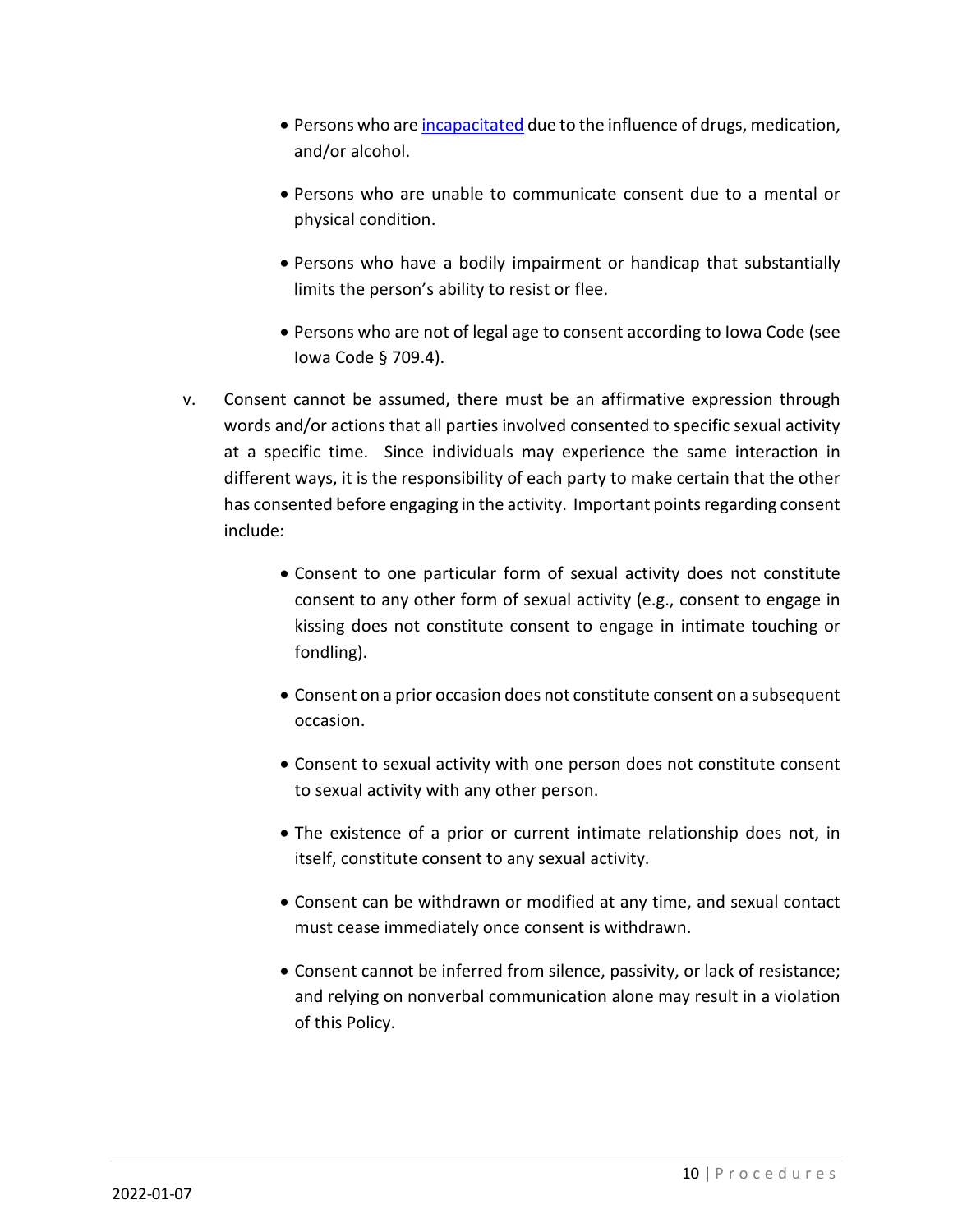- **E. Incapacitation** Individuals who are incapacitated cannot consent to sexual activity. Therefore, engaging in sexual activity with an incapacitated person is a violation of this Policy. The university defines incapacitation as follows:
	- i. General definition: A person who is incapacitated is unable, temporarily or permanently, to understand the facts, extent, or implications of sexual activity because of mental or physical helplessness, sleep, unconsciousness, or lack of awareness that sexual activity is taking place. A person may be incapacitated as a result of the consumption of alcohol or other drugs, or due to a temporary or permanent physical or mental health condition, being asleep or unconscious, or based on their age (generally, minors under the age of 16 pursuant to Iowa Code § 709.4).
	- ii. Additional guidance: In evaluating the presence or absence of consent in cases of potential incapacitation, the university asks two questions: *one*, did the person initiating sexual activity know that the other person was incapacitated? And if not, *two*, would a sober, reasonable person in the same situation have known that the other person was incapacitated? If the answer to either of these questions is "yes," consent was absent and the conduct is likely a violation of this Policy.
	- iii. When alcohol is involved, incapacitation is a state beyond drunkenness or intoxication. When drug use is involved, incapacitation is a state beyond being under the influence or impaired by use of the drugs. A person is not necessarily incapacitated merely as a result of drinking alcohol or using drugs. Alcohol and other drugs impact each individual differently, and determining whether an individual is incapacitated involves an individualized assessment.
	- iv. The university does not expect community members to be medical experts in assessing incapacitation. But, community members are expected to be aware of and look for common and obvious warning signs that suggest that a person may be incapacitated or approaching incapacitation. Factors to consider include but are not limited to:
		- Slurred or incomprehensible speech
		- Inability to stand, walk, or move without assistance
		- Inability to complete basic tasks such as use a smartphone, drink from a bottle or cup without spilling, hold objects without dropping, etc.
		- Combativeness, emotional volatility, or other unusual behavior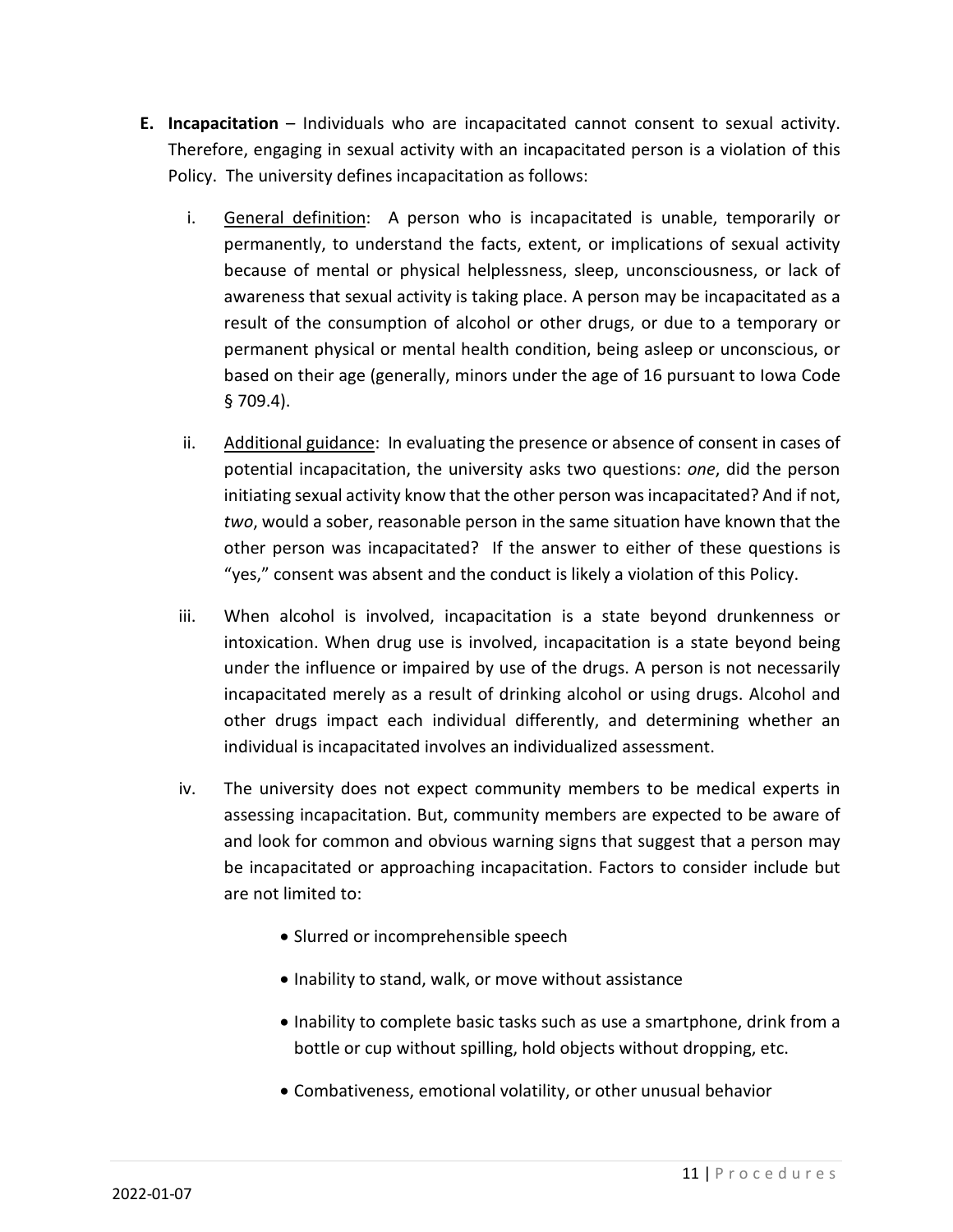- Vomiting and/or incontinence
- Inability to remove clothing without assistance
- Strong smell of alcohol around the person
- Presence of bloodshot eyes and/or the inability to maintain eye contact

(These factors and other relevant factors are always consider along with the totality of the circumstances present)

A person who is incapacitated or approaching incapacitation may not be able to understand some or all of the following questions:

- "Do you know where you are?"
- "Do you know how you got here?"
- "Do you know the date and time of day?"
- "Do you know whom you are with?"
- "Do you know what is happening?"
- v. The impact of alcohol and/or drug use on a person may change over a period of time based on a variety of subjective factors, including the amount of substance consumed, the type of substance consumed (i.e., beer versus hard liquor), the speed of consumption, tolerance level, interaction with other substance use, food consumption, body mass, hormones, and metabolism. Accordingly, one should be cautious before engaging in sexual activity when any party has been drinking alcohol or using other drugs. The use of alcohol or other drugs can lower inhibitions and create an atmosphere of confusion about whether consent is effectively sought and freely given. If there is any doubt as to the level or extent of one's own or another person's ability to understand the facts, extent, or implications of sexual activity, the advisable course of action is to forego all sexual activity.
- vi. A person's voluntary intoxication or drunkenness is never an excuse for or a defense to Prohibited Title IX Sexual Harassment.
- **F. Alcohol Use and Prohibited Title IX Sexual Harassment** National research studies have found that the majority of sexual assaults on college campuses involve a situation in which the respondent, the complainant, or all parties consumed alcohol, and that sexual assaults are more likely to occur in settings where alcohol is consumed. Accordingly,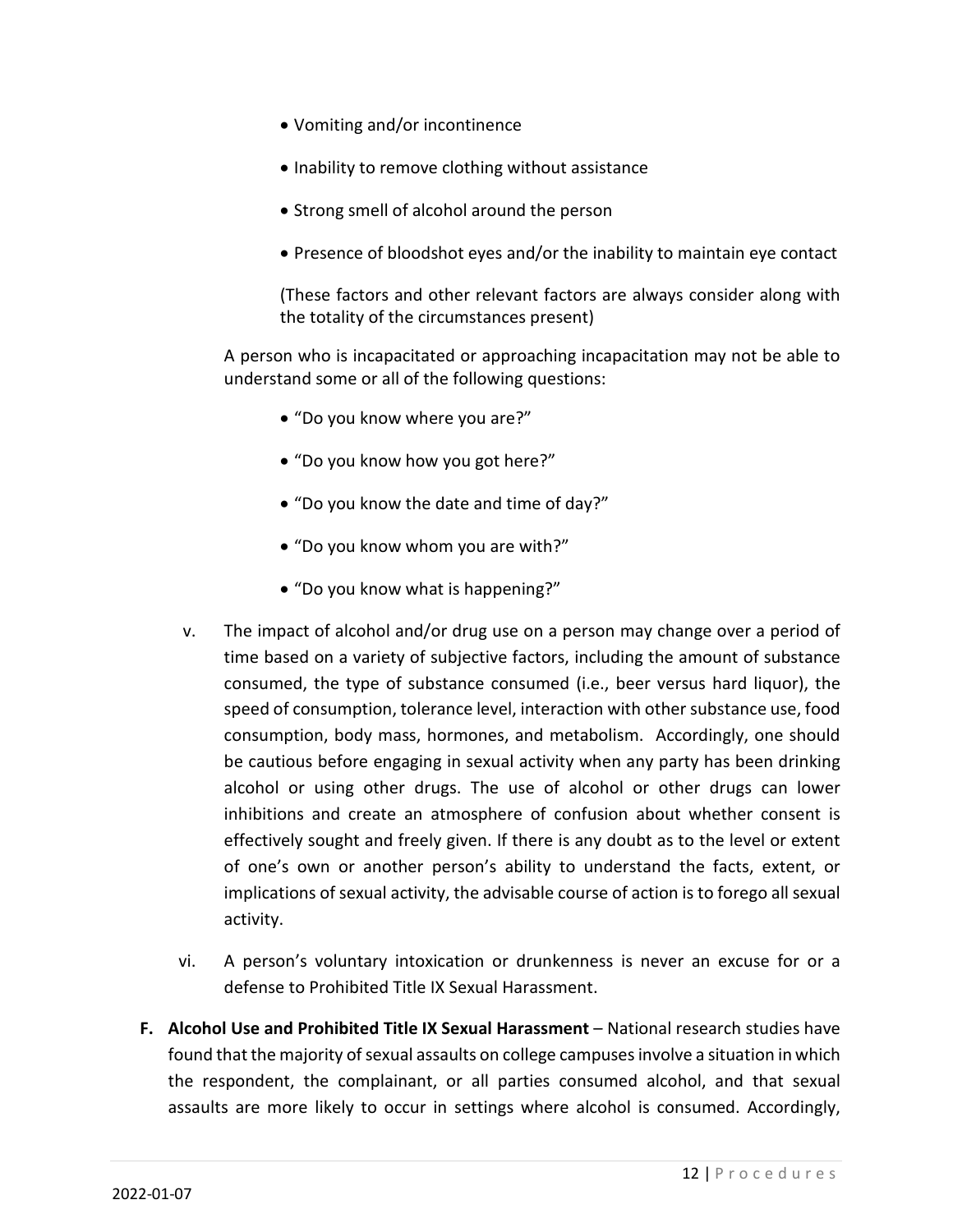alcohol should be viewed as a risk factor for sexual assault and other forms of Prohibited Title IX Sexual Harassment.

The university is committed to reducing alcohol use and excessive drinking through comprehensive programs, including bystander intervention, guidance regarding healthy relationships, reducing alcohol availability, and eliminating high-risk drinking and drug use.

#### Lower-risk drinking involves:

- Thinking about whether you will drink and what you will drink before drinking
- Drinking only one drink per hour
- Knowing how you will get home safely before you go out
- Going out as a group and coming home as a group and not leaving friends behind
- Eating a meal before drinking
- Always knowing what you are drinking and knowing your limits
- Alternating alcohol free drinks throughout the evening

• Trust your instincts, if a situation doesn't seem right, leave or call law enforcement or someone else who can help

#### Higher-risk drinking involves:

- Chugging, drinking games, and taking shots
- Drinking to get drunk or to blackout
- Not knowing what is in your drink or leaving a drink unattended
- Drinking or going out alone or without a plan on how to return home safely
- Drinking anything out of a punch bowl, trough, hose, or funnel
- Driving after drinking or riding with someone who has been drinking
- Mixing alcohol with medicines/drugs

Iowa law and university policy prohibit underage alcohol consumption, providing alcohol to minors, and illegal drug use. Students under the age of 21 may not consume alcohol anywhere on campus. Any student found responsible for violating alcohol policy or law can face university sanctions and may be arrested by ISU and Ames police. Additional information concerning these issues may be found in the Alcohol Use – Students and Student Organizations Policy and the Alcohol, Drugs, and Other Intoxicants Policy.

**G. Amnesty** – The university strongly encourages the reporting of Prohibited Title IX Sexual Harassment and values the full participation of all parties in the investigation process. As a result, the university generally does not hold Complainants, Respondents, and/or witnesses accountable for non-egregious student code violations (including alcohol or drug possession related violations) that may have occurred at the time of the reported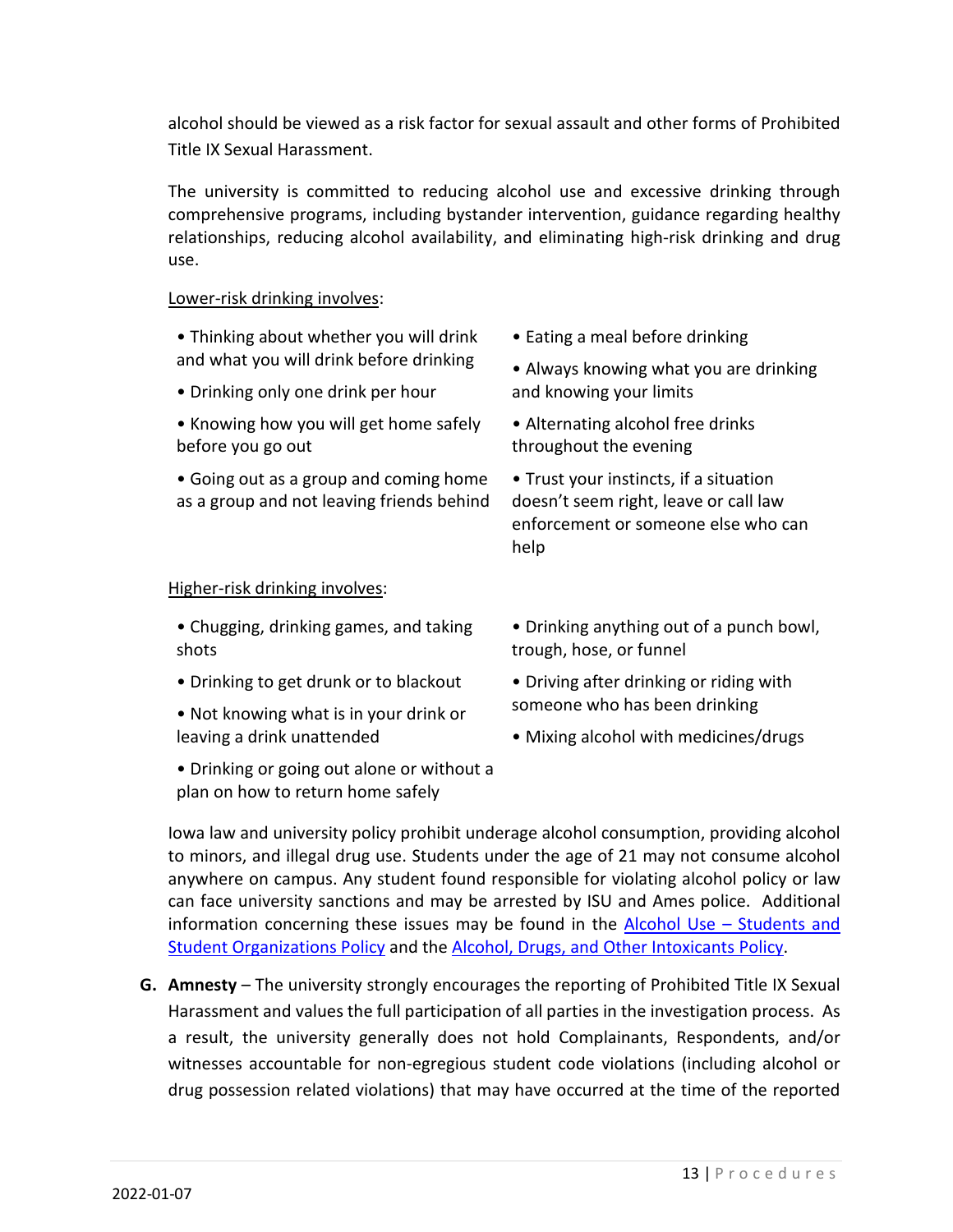Prohibited Title IX Sexual Harassment. Violations that placed the health or safety of others at risk, involve plagiarism or academic dishonesty, or are otherwise egregious are generally not afforded such amnesty.

In addition, to better ensure that minors at health risk as a result of alcohol or other intoxicant or who seek emergency safety protection receive prompt and appropriate attention, ISU provides health/safety amnesty to remove perceived barriers to calling for and seeking assistance. Underage individuals who seek emergency assistance for themselves or on behalf of another individual will not be charged with non-egregious student code violations (including alcohol or drug possession related violations) that may have occurred in relation to the emergency.

In addition, when individuals report Prohibited Title IX Sexual Harassment to the ISU Police Department and/or the Ames Police Department, these law enforcement agencies have a practice of not pursuing charges for improper use of alcohol or drugs against reporting parties.

**H. Academic Freedom and Freedom of Speech** – The university is committed to the principles of academic freedom and freedom of speech. As such, in determining whether Prohibited Title IX Sexual Harassment has occurred and what type of remedy, if any, might be appropriate in a given matter, the university will consider the fact that free intellectual inquiry, debate, and constructive dialogue are vital to the university's academic mission and must be protected even when the views expressed are unpopular or controversial.

The definition of Prohibited Title IX Sexual Harassment in this Policy is meant neither to proscribe nor to inhibit discussions, in or out of the classroom, of complex, controversial, or sensitive matters, including matters involving sex, gender, sexuality, sexual orientation, sexual behavior, or gender identity, when in the judgment of a reasonable person they arise for legitimate pedagogical purposes. The mere expression of views, words, symbols or thoughts that some people find offensive, does not necessarily constitute a violation of this Policy. For additional guidance on these issues see the university's Discrimination and Harassment Policy.

**I. Prevention and Awareness Training and Programing** – ISU is committed to the prevention of Prohibited Title IX Sexual Harassment through regular and ongoing education and awareness programs. All new students (freshman, transfer, and graduate) and new faculty and staff receive initial prevention and awareness programming as part of their orientation, and returning students and current employees receive ongoing training and related education.

Educational programs include information on how and where to report incidents of Prohibited Title IX Sexual Harassment, resources and services available to all those impacted by Prohibited Title IX Sexual Harassment, how to prevent and identify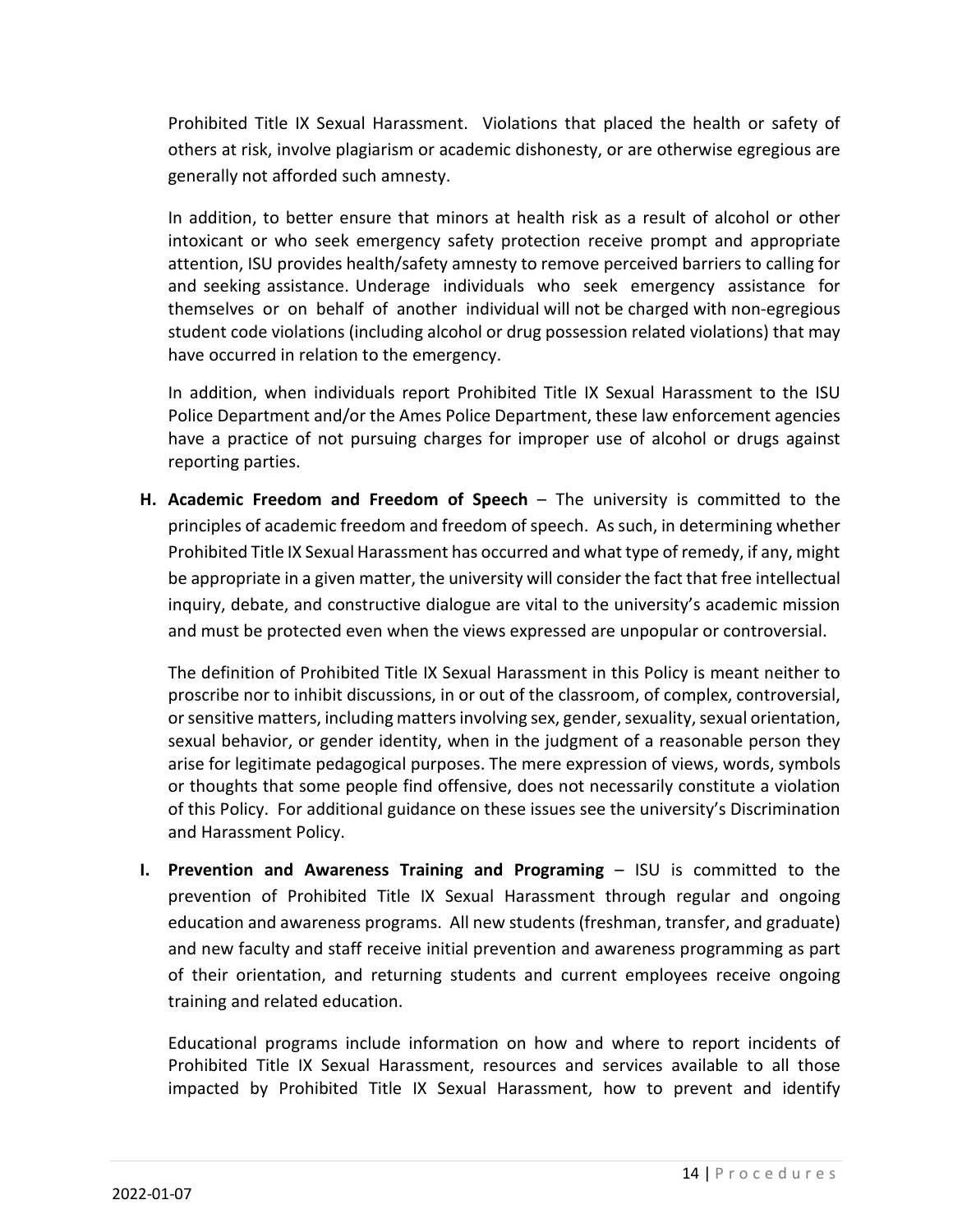Prohibited Title IX Sexual Harassment, as well as safe and positive options for bystander intervention. Special training is provided to those community members involved in receiving reports, investigating, adjudicating and otherwise responding to reports of Prohibited Title IX Sexual Harassment at the university.

ISU is also a proud institutional participant in the Green Dot program. Green Dot is built on the premise that in order to measurably reduce the perpetration of interpersonal violence, including sexual assault, intimate partner violence, and stalking, a cultural shift is necessary. In order to create such a cultural shift, a critical mass of people is needed to engage in a new set of behaviors that make violence less sustainable within the community. Each "new behavior" is a green dot, and includes any choice, behavior, word or attitude that promotes safety for everyone and communicates intolerance for interpersonal violence in our ISU community. Additional information about ISU's Green Dot program is available here.

- **J. Bystander Intervention** ISU promotes the Green Dot program. Green Dot is a comprehensive violence prevention strategy that address all forms of power-based personal violence such as sexual assault, dating violence, and stalking. Green Dot is any behavior, choice, word or attitude that promotes safety for everyone and communicates intolerance for violence. Bystanders play a critical role in the prevention of Prohibited Title IX Sexual Harassment. The university encourages all community members to take reasonable and prudent actions to prevent or stop acts of Prohibited Title IX Sexual Harassment. Each situation is unique and each person has different abilities when it comes to intervening. Intervention steps may include:
	- Direct Do something yourself by asking if the person needs assistance or calling out the behavior before it escalates
	- Delegate If you can't do something, ask a friend for help, talk to someone that has more authority or ability to intervene in the moment (Police, CA, Coach, Faculty or Staff member, Peer, Bartender, etc.)
	- Distract If you don't want to address the situation directly, think of a distraction that will defuse the situation or calm things down in the moment.

When considering intervention options, it is most important for individuals to make the safest choice available.

## **3. Privacy, Confidentiality, Requests for No-University Action, and Related Reporting Responsibilities**

With respect to the university's processes and resources related to reports of Prohibited Title IX Sexual Harassment, it is important to consider the related issues of privacy and confidentiality. While these terms sound similar, they are distinct concepts. It is also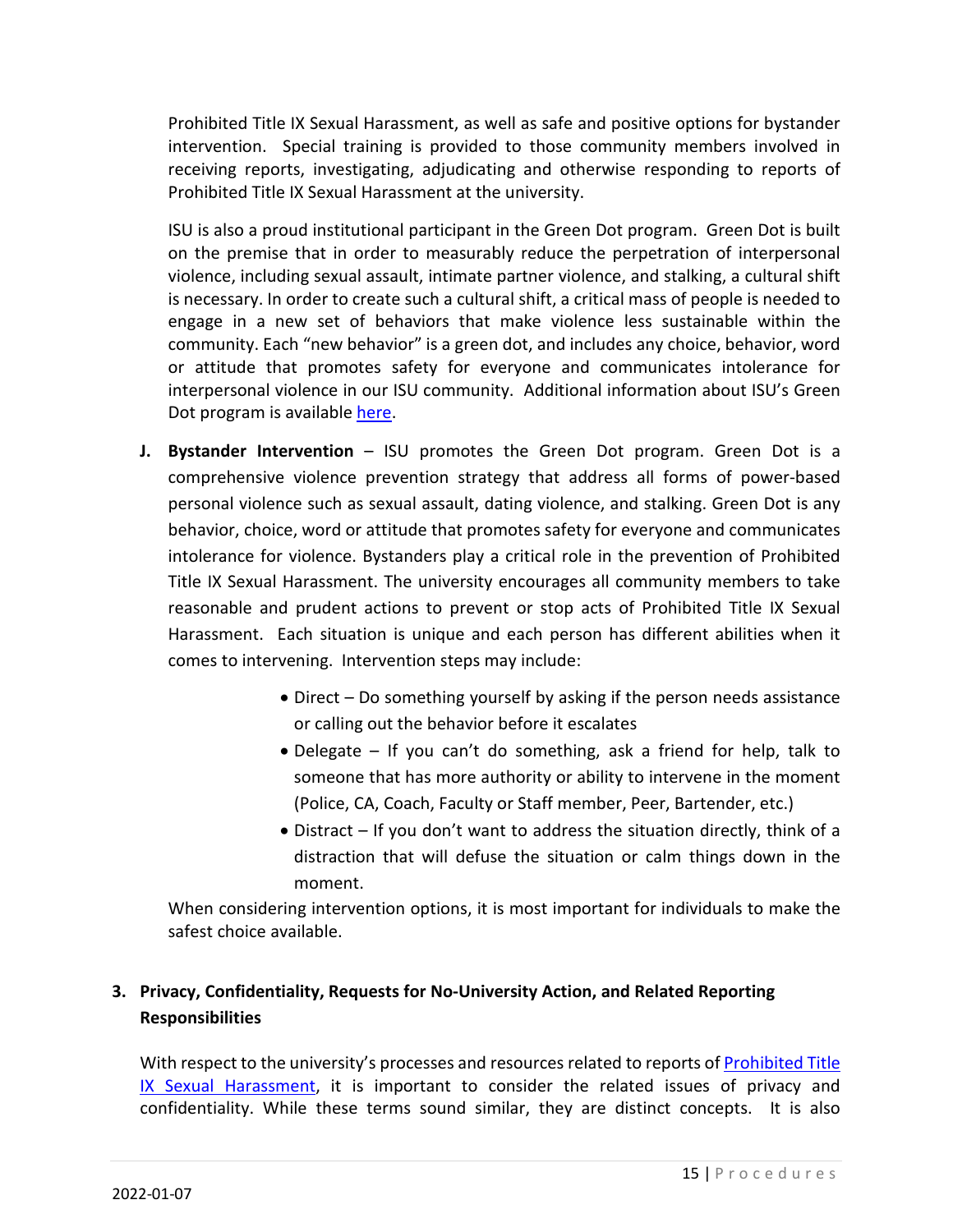important to understand the different reporting responsibilities that university employees and campus and community resources have. While all employees and resources are committed to respecting the privacy of all individuals involved in reports of Prohibited Title IX Sexual Harassment, only certain employees and resources (as identified in this Policy) are able to maintain confidentiality with respect to reports and information relating to Prohibited Title IX Sexual Harassment.

ISU is committed to protecting the privacy of all individuals involved in the reporting, investigation, and/or adjudication of incidents of Prohibited Title IX Sexual Harassment. ISU is also committed to providing assistance and resources to help all campus community members gain information about this Policy and make informed choices. In all cases, the university will share the details of reports of Prohibited Title IX Sexual Harassment only with university officials, law enforcement personnel, and other individuals who have a legitimate administrative or legal reason to be so informed, and records will not be disclosed outside the university unless required by law or legal subpoena.

Some resources, both on and off-campus are able with very limited exceptions to maintain complete confidentiality with respect to reports of Prohibited Title IX Sexual Harassment. This means that they will not share with anyone (including law enforcement, university officials, or anyone else) any information relating to reports of Prohibited Title IX Sexual Harassment, including information that identifies or might be used to identify persons related to reports of Prohibited Title IX Sexual Harassment, unless the speaker consents to the disclosure in writing, or where there is an imminent threat to the safety of the speaker or others, or the information concerns conduct involving suspected abuse or neglect of a minor under the age of 18. These confidential resources are specifically identified in this Policy.

#### **A. Privacy** –

Privacy refers to the way in which the university will treat reports and information relating to Prohibited Title IX Sexual Harassment. Reports and information relating to Prohibited Title IX Sexual Harassment will be shared only with individuals who have a legitimate administrative or legal reason to be so informed in order to assist in the assessment, investigation, and/or resolution process. All campus community members who are involved in the university's response to reports of Prohibited Title IX Sexual Harassment receive training in how to protect private information in accordance with university policy and state and federal law.

The university will make reasonable efforts to investigate and respond to reports of Prohibited Title IX Sexual Harassment under this Policy, and information may be disclosed to participants in an investigation/adjudication as necessary to facilitate the thoroughness and integrity of the investigation/adjudication. In all such proceedings, the university will take into consideration the privacy of the parties to the extent reasonably possible.

#### **B. Confidentiality** –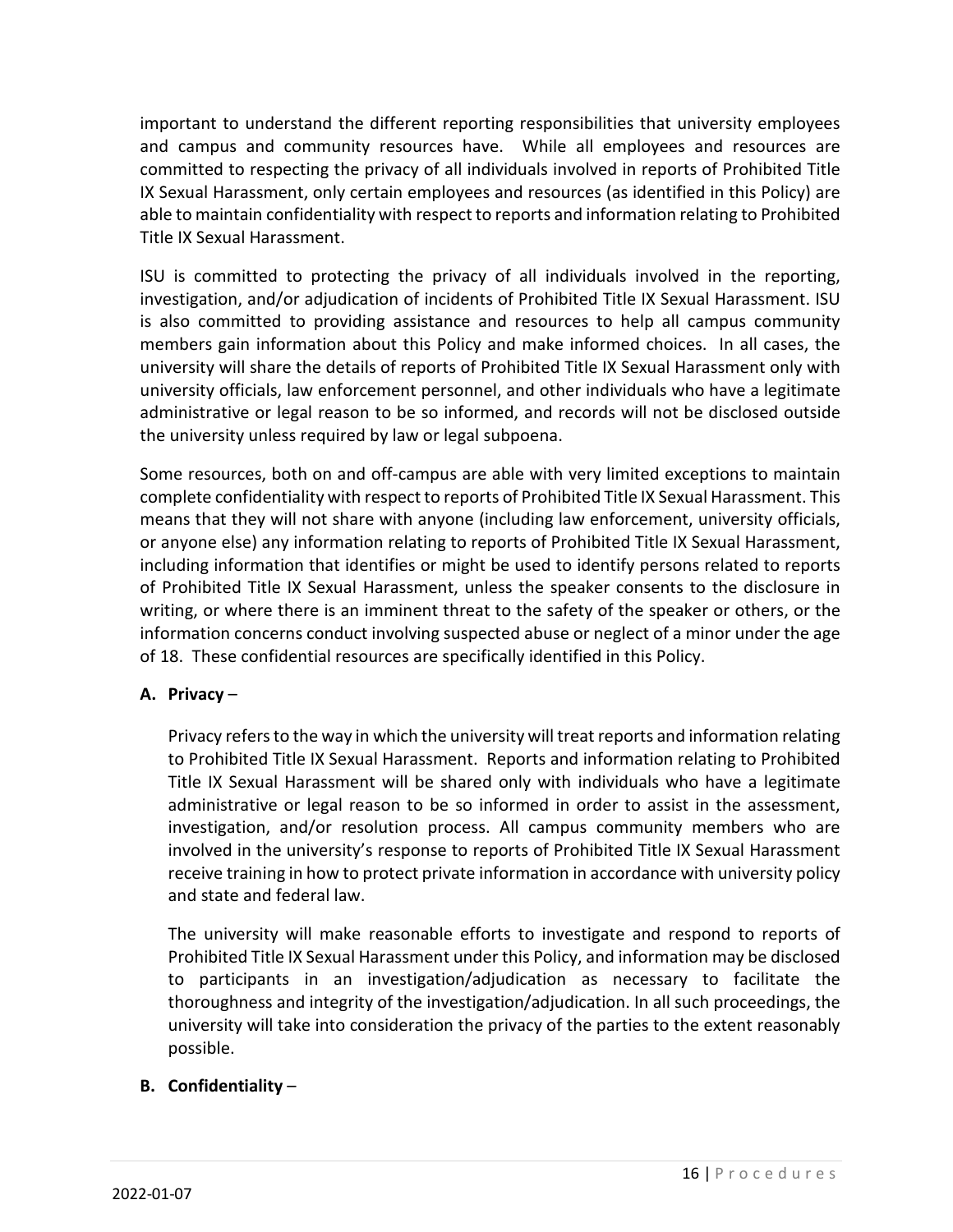Confidentiality refers to the protections provided to information disclosed within legallyprotected or privileged relationships pursuant to university policy and/or federal and State of Iowa law, including communications with licensed medical and clinical care professionals, licensed mental health care providers and counselors, ordained clergy, personal attorneys, and certain victim counselors as defined by Iowa Code § 915.20.

These confidential resources can engage in confidential communications when the information is disclosed within the scope of that person's professional services. When an individual shares information with a confidential resource (on campus or in the community) as a confidential communication in the course of a protected relationship, the confidential resource cannot disclose the information (including any personally identifiable information) to any third party without the individual's written permission or unless required by ethical or legal obligations which compel the professional to reveal such information. For example, information may be disclosed when the individual gives written consent for its disclosure, there is an imminent concern that the individual will likely cause serious physical harm to self or others, or the information concerns conduct involving suspected abuse or neglect of a minor under the age of 18. An individual's medical and counseling records are also considered confidential documents. The university will not allow, rely upon, or otherwise use questions, evidence or information that is legally privileged or confidential.

#### **C. Requests for No-University Action** –

If an individual reports to the university they have experienced an incident of Prohibited Title IX Sexual Harassment, but requests that that the university not investigate the incident, requests that no disciplinary action be taken, requests that the reported perpetrator not be notified, requests that their name not be disclosed to the reported perpetrator, or makes any similar request, the university will normally be able to honor that request. However, there are situations in which ISU must override such requests in order to meet its legal and ethical obligations to respond appropriately to Prohibited Title IX Sexual Harassment.

It is important that individuals who request no-university action know that the university strictly prohibits retaliation (as detailed in this Policy), and that the university works hard to prevent retaliation and responds seriously if retaliation does occur. In addition, requests for no-university action may severely limit ISU's ability to respond fully to the incident, including pursuing disciplinary action against the reported perpetrator. For example, a respondent is entitled to know the name of the complainant and information regarding the nature of the report in order to respond to Formal Complaints under this Policy. Accordingly, individuals who request no-university action will be asked to document their request in writing.

When a request for no-university action could undermine the safety of the individual and/or campus community, the Title IX Coordinator will evaluate the request to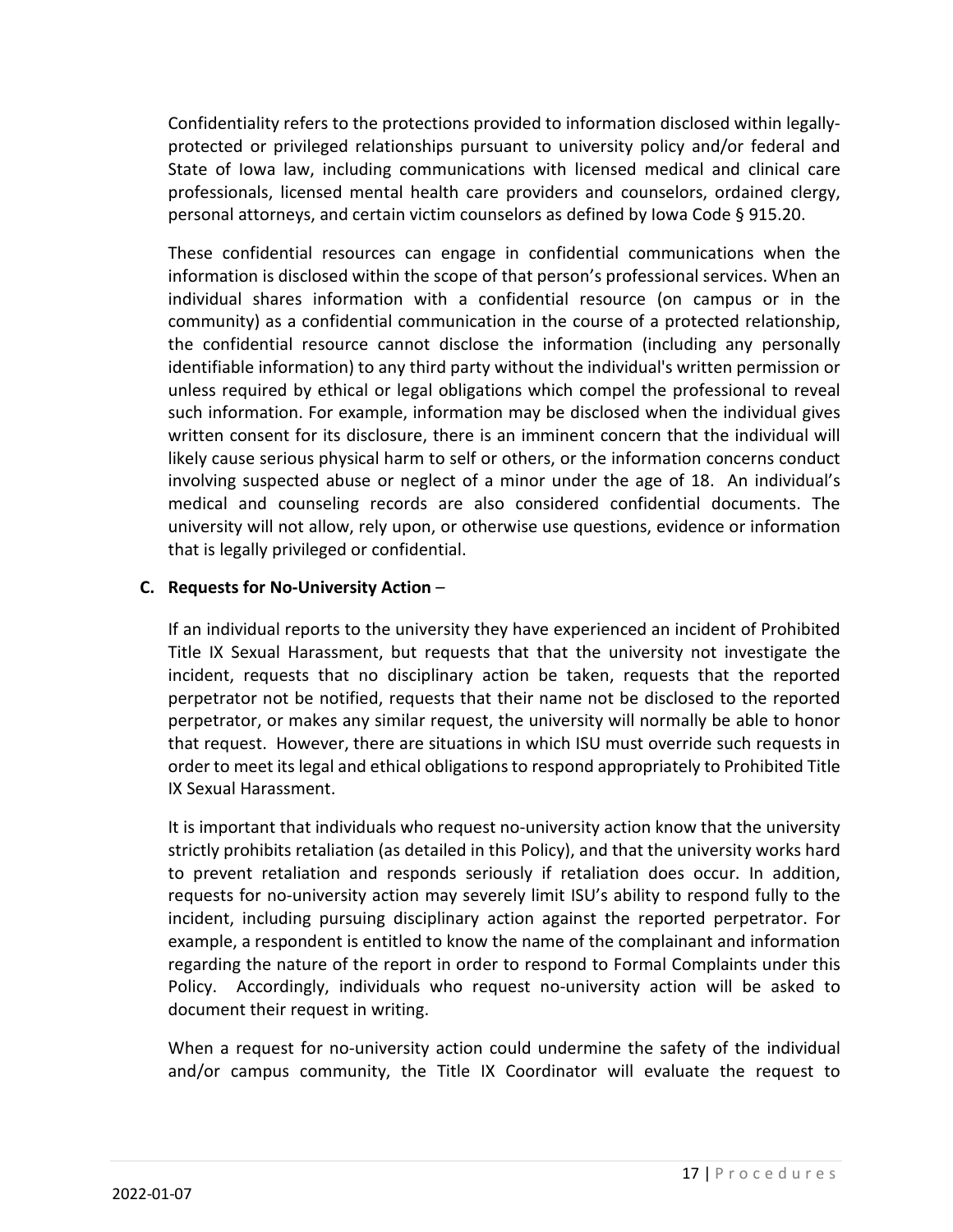determine if it can be honored. In evaluating such requests, the university considers a range of factors, including:

- The seriousness of the reported conduct (e.g., force or violence present, use of a weapon to commit the offense, use of drugs to facilitate the offense, offense was committed by multiple perpetrators, offense involved a minor, etc.)
- Circumstances suggesting there is an increased risk of the reported perpetrator committing additional acts of Prohibited Title IX Sexual Harassment (e.g., past reports against same reported perpetrator, reported perpetrator has an arrest record or disciplinary history at other institutions for similar conduct in the past, the reported perpetrator threatened further acts of Prohibited Title IX Sexual Harassment or violence, etc.)
- Circumstances suggesting there is an increased risk of Prohibited Title IX Sexual Harassment occurring under similar circumstances (e.g., history of incidents occurring at a particular location or involving a particular group/organization)
- Whether the university possesses other means of obtaining relevant evidence (e.g., security cameras, other witnesses, physical evidence, etc.)

If the university determines that it can honor the individual's request for no-university action, the individual may still seek out on and off-campus support and resources, including non-disciplinary remedial measures. The university may also consider broader remedial action, as appropriate, such as increased monitoring, supervision, or security at locations where reported Prohibited Title IX Sexual Harassment occurred, and increased education and prevention efforts for targeted population groups.

In cases where the balance of factors compels the university to investigate the report and pursue disciplinary action in a manner that requires the disclosure of the reporting party's identity to the reported perpetrator, the reporting party will be told in advance, and the university will work with the reporting party to maximize their safety and privacy, as well as reiterating the university's non-retaliation policy with all parties. Under no circumstances will a reporting party be forced to participate in an investigation or adjudication. If the reporting party does not wish to participate in an investigation or adjudication, the Title IX Coordinator may file the Formal Complaint in the matter.

Individuals wishing to remain anonymous to all university personnel can make a report through the university's discrimination, harassment, and assault hotline at 515-294-1222,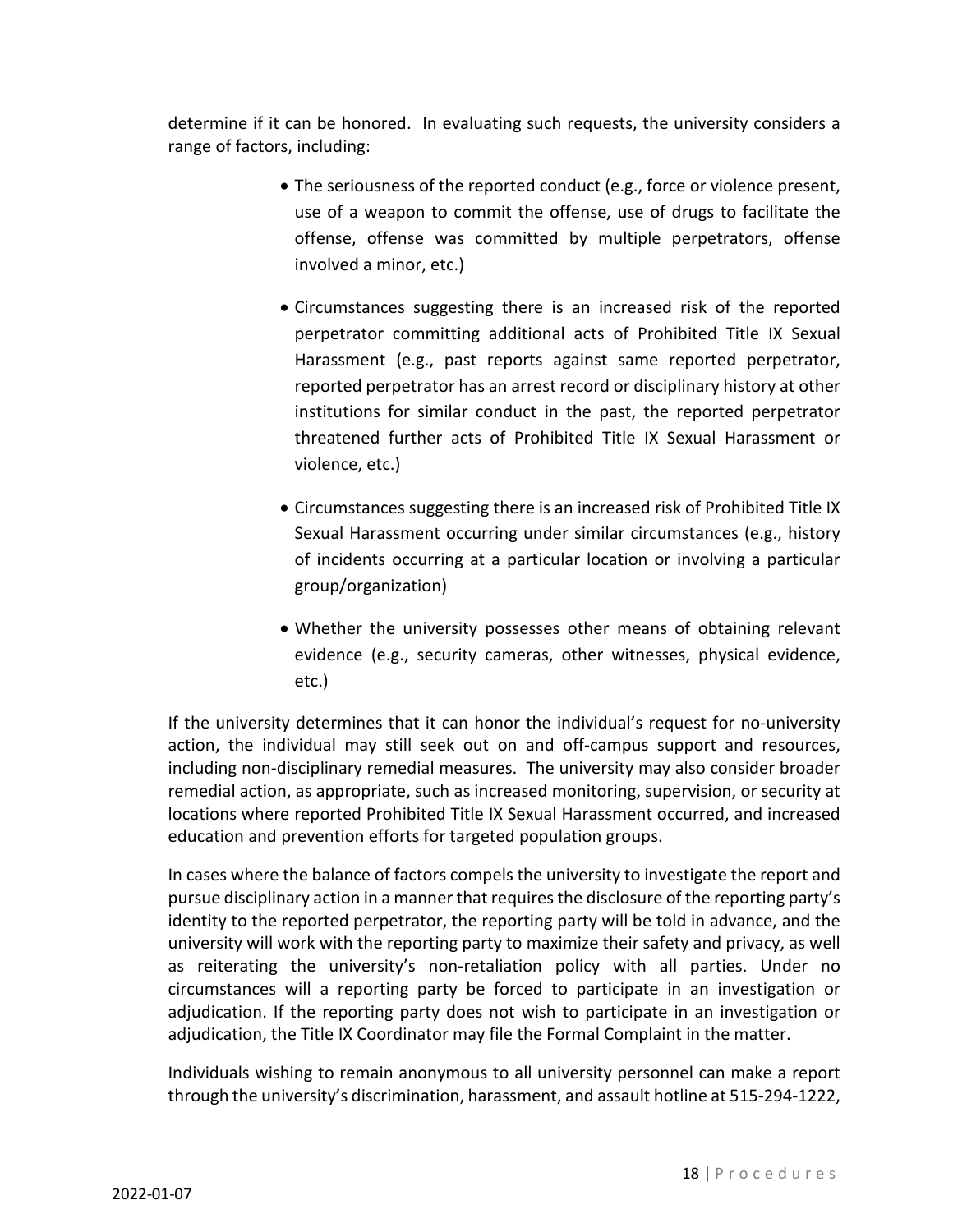or through an anonymous email account to eooffice@iastate.edu. However, electing to remain anonymous may greatly limit the university's ability to stop the reported conduct, collect evidence, provide support, and/or take effective action against individuals or organizations accused of violating this Policy. Generally, formal investigation and formal adjudication is not possible with an anonymous report.

#### **D. Responsibility to Report Prohibited Title IX Sexual Harassment** –

ISU strongly encourages anyone who has experienced, witnessed, or learned about a potential incident of Prohibited Title IX Sexual Harassment to talk to a resource about what happened, to ensure they are informed of the available support, resources, and applicable complaint processes, and to allow the university to respond appropriately. Anyone may contact or report potential violations of this Policy to the Title IX Coordinator. The information below explains the responsibility of certain employees, so called "Responsible Employees," to report information brought to their attention regarding incidents of Prohibited Title IX Sexual Harassment to the Title IX Coordinator. It also explains that certain employees and resources (both on campus and in the community) are available to speak with individuals about incidents of Prohibited Title IX Sexual Harassment and maintain the individual's request for confidentiality, so called "Confidential and Campus Confidential Resources."

i. Responsible Employees: A "Responsible Employee" is a university employee who has been identified as having the responsibility of reporting potential violations of this Policy to the university's Title IX Coordinator. A Responsible Employee may learn about a potential violation of this Policy through various means, including but not limited to receiving a report from a student, employee, or third-party or by witnessing a potential violation.

At ISU, Responsible Employees include:

- All instructors, including full-time professors, adjuncts, lecturers, adjunct instructors, and any others who offer classroom instruction or office hours to students;
- All advisers;
- All coaches, trainers, and other athletic staff that interact directly with students;
- All student affairs administrators;
- All residential hall staff;
- All supervisors and university officials; and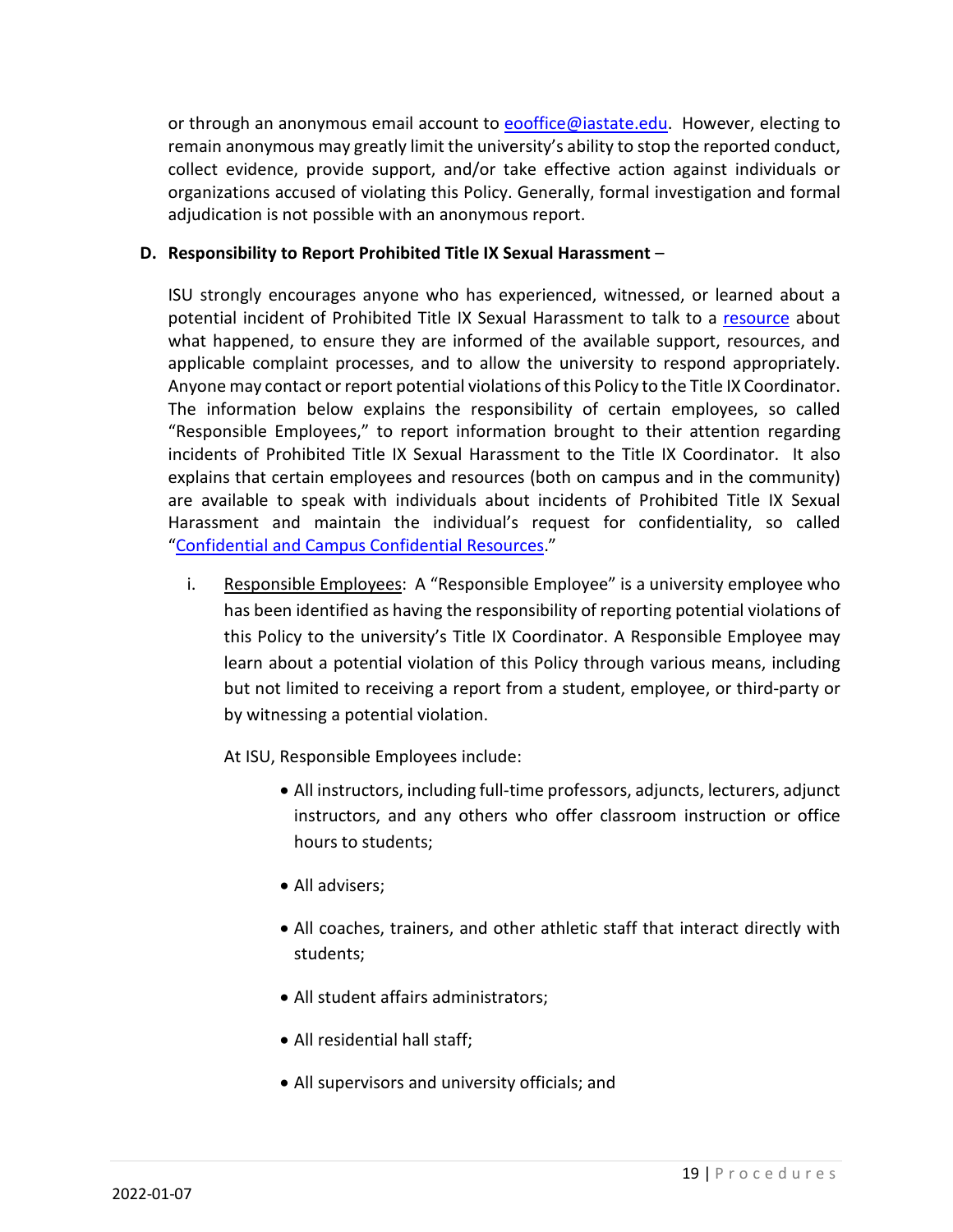• All employees who work in offices that interface with students.

When an individual tells a Responsible Employee about an incident of Prohibited Title IX Sexual Harassment under this Policy, that individual has the right to expect the university to take prompt and appropriate steps to respond and address the report. Therefore, Responsible Employees are responsible for promptly reporting information they learn concerning Prohibited Title IX Sexual Harassment to the university's Title IX Coordinator.

Responsible Employees are responsible for reporting all the information they know about a matter, including the names of the individuals affected and reported perpetrators, any witnesses, the date, time and location, and any other relevant details to the Title IX Coordinator. Responsible Employees should not discuss or share any information related to the incident with anyone other than those directly involved in handling the university's response, unless they received the individual's prior consent or in the event of an emergency or existing threat.

Responsible Employees cannot promise individuals confidentiality, anonymity, or withhold relevant information from the Title IX Coordinator. Accordingly, Responsible Employees should make every effort to ensure that all individuals, including students, understand that they are responsible for making a report to the Title IX Coordinator in the event they are made aware of an incident of Prohibited Title IX Sexual Harassment. If an individual expresses hesitation in speaking with a Responsible Employee because of their responsibility, the Responsible Employee should inform the individual of Confidential and Campus Confidential Resources. Responsible Employees are not required to report information disclosed during public awareness events (e.g., "Take Back the Night," candlelight vigils, protests, "survivor speak-outs,") or information disclosed during an individual's participation as a subject in an Institutional Review Board-approved human subjects research protocol.

In response to a report from a Responsible Employee, the Title IX Coordinator will promptly contact the potentially impacted party(ies) to discuss the availability of supportive measures, consider the party's wishes with respect to supportive measures, inform the party of the availability of supportive measures with or without the filing of a Formal Complaint, and explain the process for filing a Formal Complaint.

ii. Confidential Resources and Campus Confidential Resources: Certain university employees – based on State of Iowa law, their professional licensure and/or the nature of their role on campus – are available to speak with individuals about incidents of Prohibited Title IX Sexual Harassment and maintain the individual's request for confidentiality (i.e., they will not share information with anyone else). Confidential Resources and Campus Confidential Resources will not disclose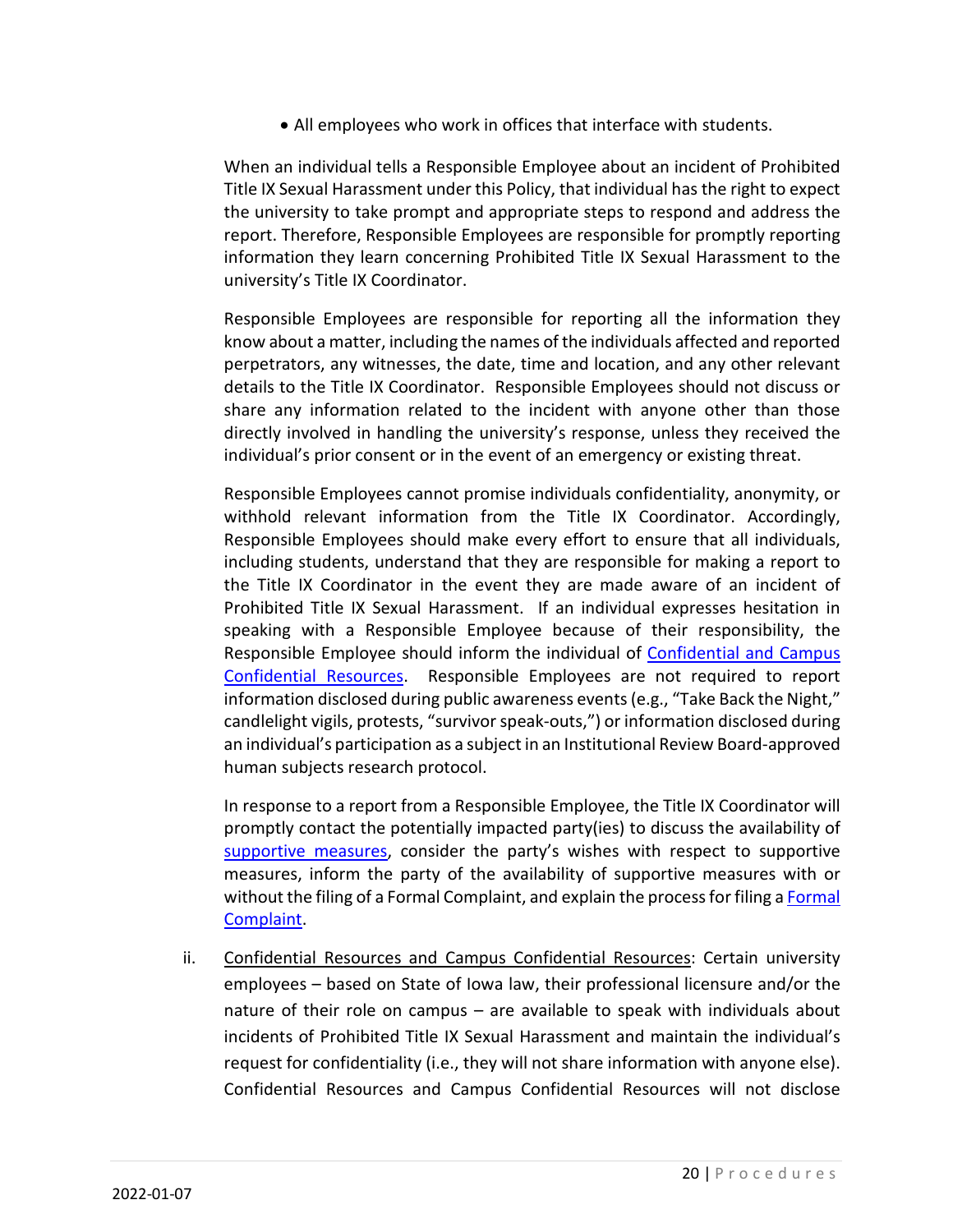information about Prohibited Title IX Sexual Harassment unless the individual approves such disclosure in writing or they are required to do so by law. In accordance with State of Iowa law, exceptions to confidentiality will be made in cases involving risk of serious harm to self or others and disclosures of child abuse.

• Confidential Resources: Under Iowa law and university policy, communications with certain individuals are considered completely confidential and/or privileged. This means that, with very limited exceptions, any information shared by a party may not be used against them or shared with others. Generally, confidentiality and/or privilege applies when a party seeks professional services from the following persons: psychological counselor (including counselors at ISU Student Counseling Services); health care provider (including medical professionals at ISU Thielen Student Health Center); personal attorney; religious/spiritual adviser; and victim counselors as defined by Iowa Code § 915.20 (including ACCESS counselors). Individuals should always discuss whether confidentiality and privilege in fact applies and the scope of any confidentiality and privilege with the person with whom they are seeking professional services.

Please note, faculty, staff and other employees who are licensed mental health workers or are licensed medical workers, but who are not working in that capacity, such as faculty members in psychology, social work, nursing, etc., are not confidential employees under this Policy.

• *Campus Confidential Resources*: By designation of university policy and based on the nature of their role on campus, Campus Confidential Resources are not Responsible Employees in relation to reports of Prohibited Title IX Sexual Harassment. This means that Campus Confidential Resources are not responsible for reporting Prohibited Title IX Sexual Harassment to the Title IX Coordinator, and will not testify in any formal university proceeding relating to a report of Prohibited Title IX Sexual Harassment.

Please note, Campus Confidential Resources are only recognized under university policy, and are not recognized under State of Iowa law as confidential or privileged. This means that information shared with a Campus Confidential Resource may be subject to legal subpoena and/or used as evidence in any external criminal or civil proceeding.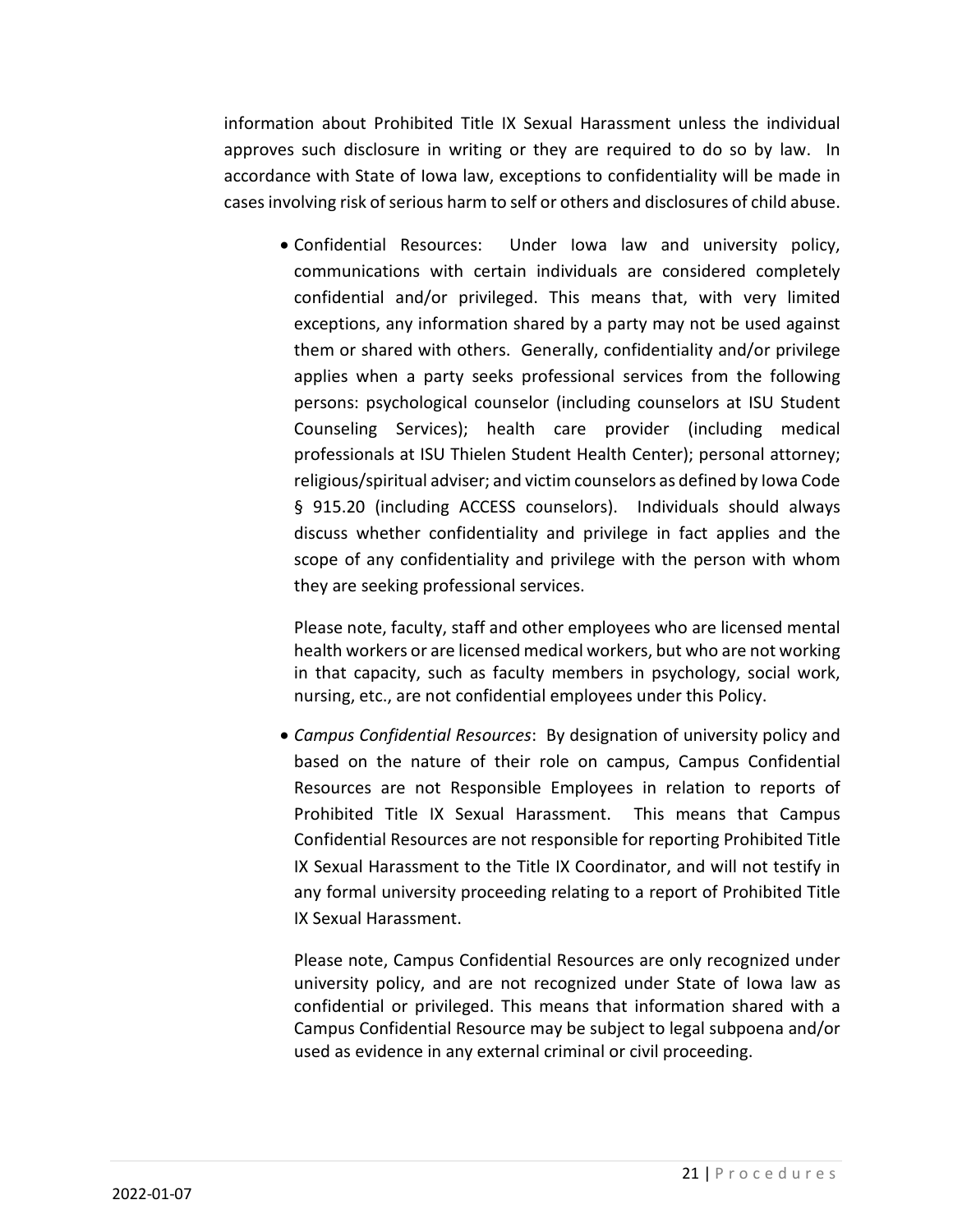In speaking with a Campus Confidential Resource, an individual agrees that the Campus Confidential Resource will not disclose the contents of their conversation or disclose personally identifiable information, unless given express permission to do so or required by law. This agreement promotes access to resources and support, and helps provide a safe and neutral place for discussing concerns of a sensitive nature. If an individual desires to put the university on notice of a potential policy or legal violation (including reports of Prohibited Title IX Sexual Harassment under this Policy), the individual should contact the Title IX Coordinator. Campus Confidential resources can assist individuals in connecting with these reporting options.

#### **E. Role of Law Enforcement** –

The university encourages any individual who has experienced Prohibited Title IX Sexual Harassment to contact the ISU Police Department (ISU PD) and/or local law enforcement. ISU PD responds to emergency situations on the ISU campus and the immediate vicinity, and typically communicates and works with the Title IX Coordinator to assist in investigations and incident response.

Individuals may request assistance from the Title IX Coordinator regarding how to make a report to law enforcement and how to seek legal protective orders. Individuals may decide not to notify law enforcement authorities, and still proceed with a university investigation.

A university investigation under the procedures outlined in this Policy may be initiated and/or proceed simultaneously along with a law enforcement investigation. The university will cooperate with law enforcement and may temporarily delay the internal process so as not to interfere with concurrent law enforcement activity.

The determination by law enforcement whether or not to prosecute a respondent or the outcome of a criminal proceeding does not determine whether a violation of university policy has occurred. Records of university proceedings may be subpoenaed for a criminal prosecution.

In some instances, based on a heightened threat, or potential threat to the safety of the individuals involved, or the larger university community, university officials may determine it is necessary to make a third party complaint to law enforcement, despite the individual's decision not to do so. In such instances, the university will attempt to inform the individual prior to making a third party complaint.

#### **F. Clery Act Reporting** –

In adherence with the Clery Act and the Violence Against Women Reauthorization Act, the university includes statistics about certain crimes in its annual security report and provides these statistics to the U.S. Department of Education. These acts also require the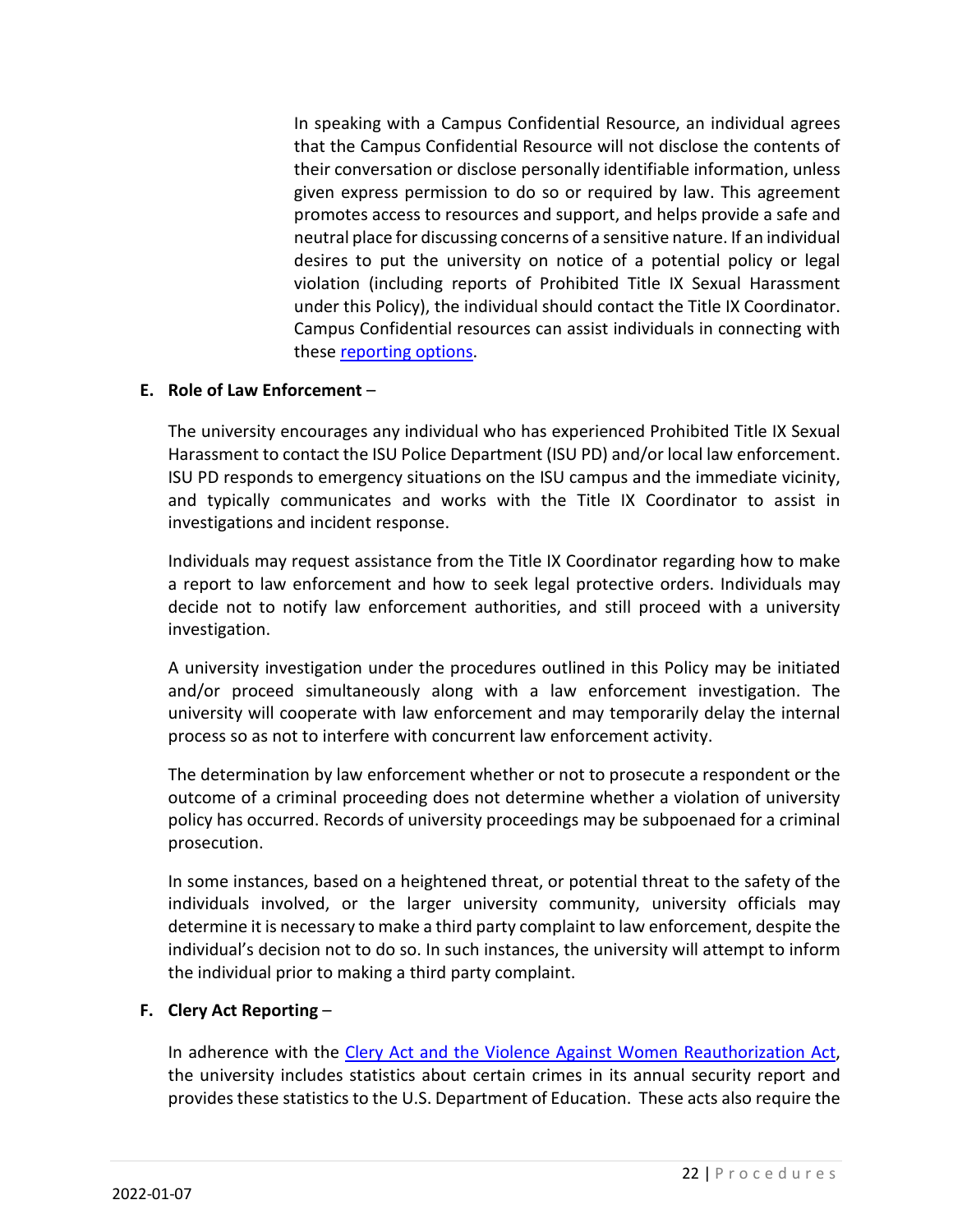university to issue timely warnings about certain crimes that occur on applicable university property and represent a serious or continuing threat to the campus community. Consistent with these acts, the university does not include any names or other personally-identifiable information of complainants, when issuing timely warnings.

Certain employees, known as Campus Security Authorities (CSAs), have a legal obligation to file a report with the ISU Police Department concerning known or suspected criminal activity. Additional information about CSAs and the filing of Clery reports may be found at the ISU Police Department's Clery webpage.

#### **4. Supportive Measures**

ISU offers individualized supportive measures, as appropriate and reasonably available, without fee or charge to complainants, respondents, and witnesses. These supportive measures are available before or after the filing of a Formal Complaint or where no Formal Complaint has been filed. Supportive measures are designed to restore or preserve equity of access to the university's education programs and activities, without *unreasonably* burdening any party, and may include measures designed to deter Prohibited Title IX Sexual Harassment and protect the safety of all parties and the campus community. Supportive measures are non-disciplinary and non-punitive in nature.

Upon receipt of a report or notice of Prohibited Title IX Sexual Harassment, the university will discuss reasonable and appropriate supportive measures designed to preserve the parties' educational experiences; protect the parties during an investigation; address possible safety concerns for the parties involved and for the broader community; maintain the integrity of the investigation/adjudication process; and deter retaliation. Questions and requests concerning such measures should be directed to the **Title IX Coordinator**.

Supportive measures may include, but are not limited to:

- i. Information about and access to counseling, mental health, and medical resources;
- ii. Extension of deadlines or other course-related adjustments;
- iii. Modifications of work or class schedules;
- iv. Campus escort services;
- v. Mutual restricted contact notices designed to restrict contact and communication between individuals;
- vi. Assistance in requesting no contact orders or protective orders under Iowa law;
- vii. Changes in work or housing or dining locations;
- viii. Leaves of absence;
- ix. Increased security or monitoring of certain areas of campus;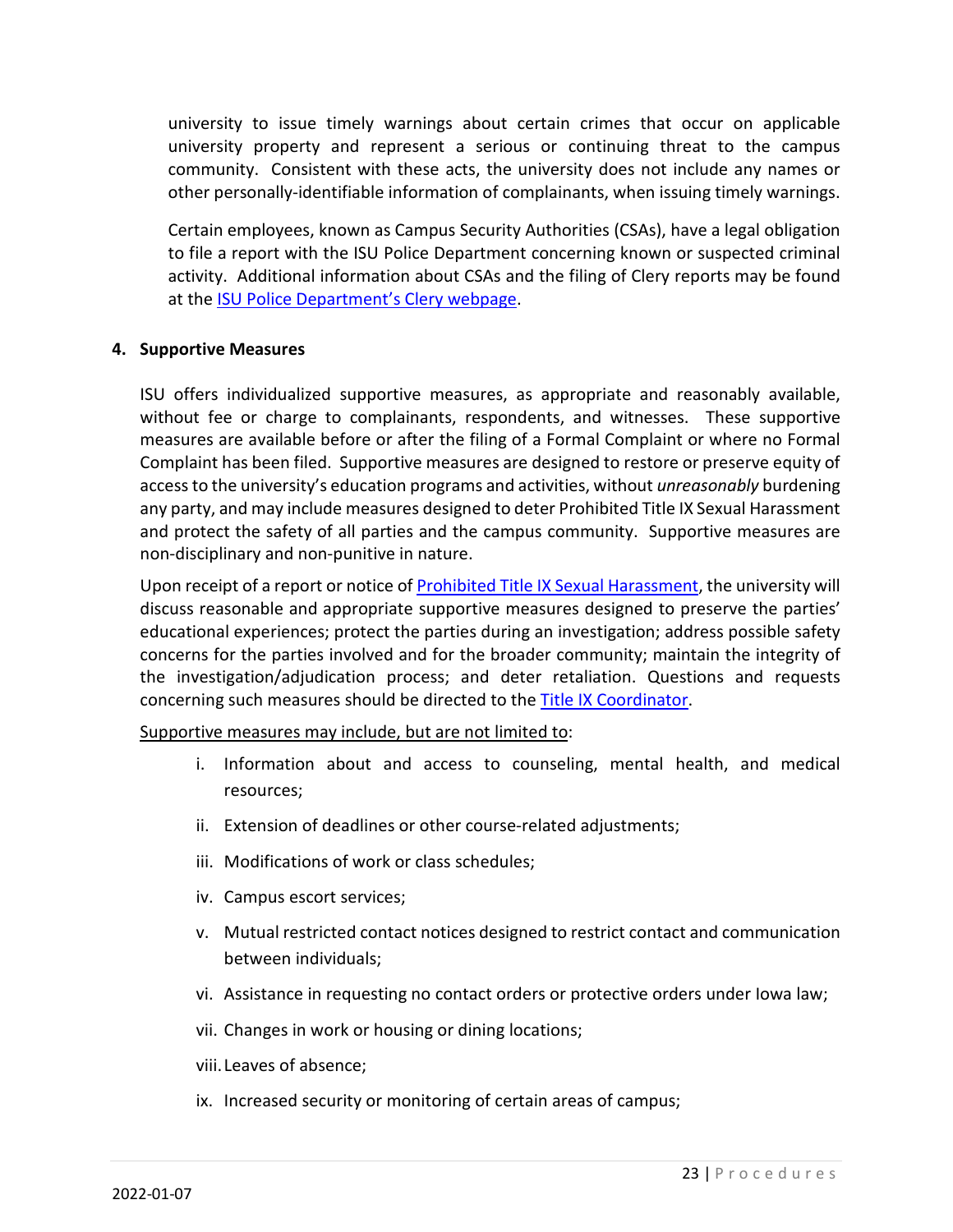- x. Referral to resources which can assist with financial aid, visa, and immigration concerns;
- xi. Safety planning;
- xii. Assistance in obtaining a sexual assault forensic exam;

xiii.Assistance in contacting and filing a report with local law enforcement.

Determinations and Implementation: The provision of supportive measures will be determined based upon the totality of the circumstances involved in the specific matter. The university will consider a number of factors in determining which measures are reasonable and appropriate, including the needs and requests of the individual seeking such measures; the severity and pervasiveness of the reported conduct; whether the complainant and the respondent share the same residence hall, academic courses, or job/activity locations; and whether judicial measures have been taken to protect the parties (e.g., legal protective orders).

The Title IX Coordinator is responsible for assessing and implementing supportive measures with the assistance of other university offices as needed. If an individual requests supportive measures, the university can generally keep that individual's identity private, unless disclosing the party's identity is necessary to provide supportive measures, e.g., a restricted contact notice where the parties would need to have this information in order to comply.

Individuals with disabilities: The university will make arrangements to ensure that individuals with disabilities are provided appropriate accommodations, to the extent reasonably necessary and available, to participate in and benefit from the university's processes, including any investigation or hearing under this Policy. Student requests for disability related accommodations must be made to Student Accessibility Services, 1076 Student Services Building, 515-294-7220, accessibility@iastate.edu. Employee requests for disability related accommodation must be made to University Human Resources, 3810 Beardshear Hall, 515- 294-4800, uhrdar@iastate.edu. Individuals may also request assistance in writing from the Title IX Coordinator in connecting with these offices or in facilitating approved accommodations.

#### **5. Emergency Removal (Interim Suspension, Interim Action, Administrative Leave)**

- **A. Interim Suspension:** The university may immediately remove student-Respondents from the university's education programs and activities on an emergency basis, following an individualized safety and risk analysis that determines that an immediate threat to the physical health or safety of any student or other individual arising from the allegations of Prohibited Title IX Sexual Harassment justifies such removal.
	- i. Emergency removal is for the purpose of addressing imminent threats posed to any person's physical health or safety, which arises out of the Prohibited Title IX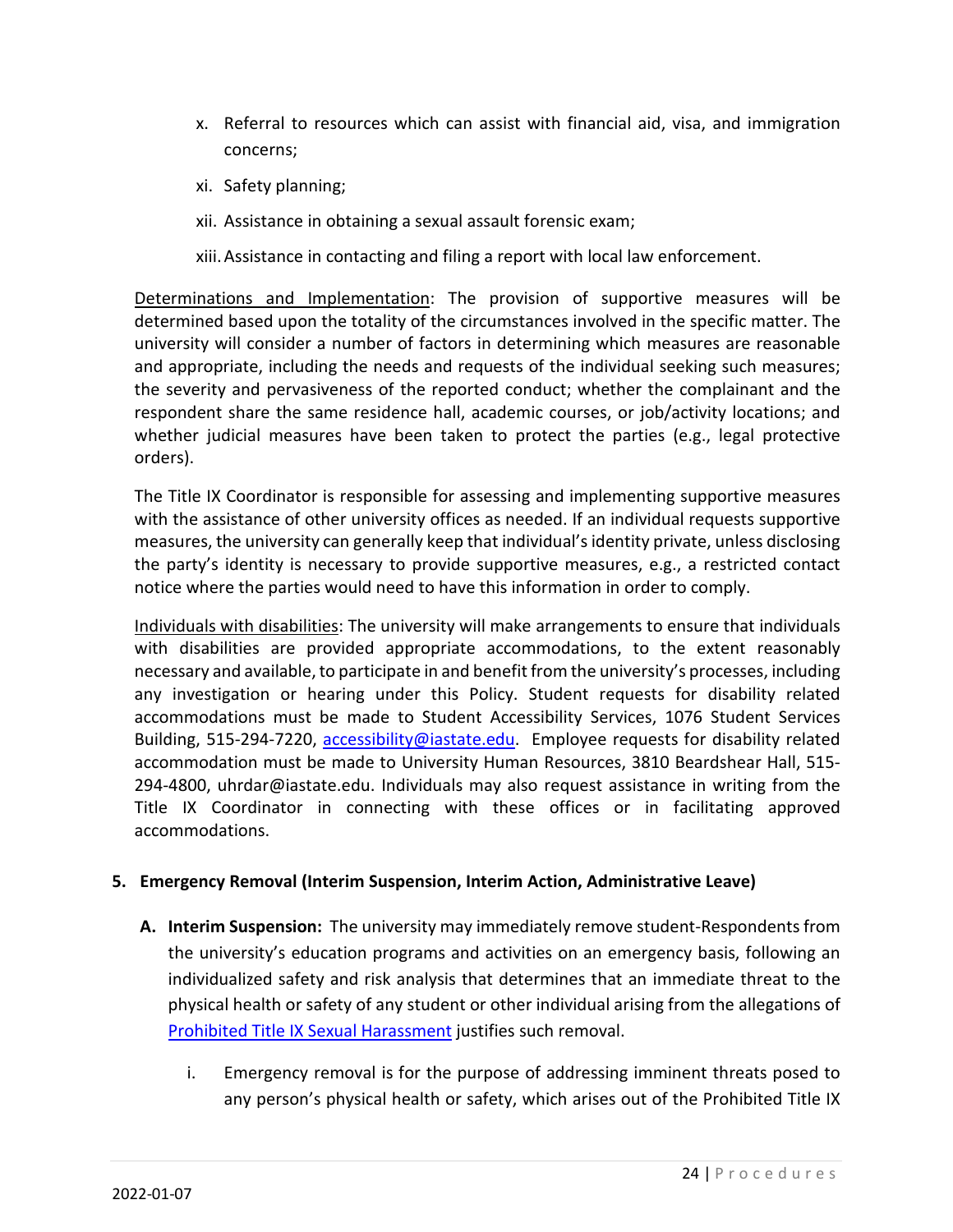Sexual Harassment allegations. Generalized or speculative belief that a Respondent may pose some risk to someone's physical health or safety is not sufficient.

- ii. The university will provide a Respondent with written notice stating the reasons for the emergency removal and the time and place of the emergency removal hearing to be held within two business days of the notice.
- **B. Administrative Leave**: The university may place non-student employee Respondents on administrative leave during the pendency of any investigation and hearing under this Policy. This administrative leave may be with or without pay depending upon the totality of the circumstances.
	- i. With respect to faculty-employee Respondents see also FH Section 7.2.5.1.4 ("Interim Action").
	- ii. Student-employees may also be placed on administrative leave from their student-employment positions. Because administrative leave may impact a student-employee's access to the university's educational benefits and opportunities in a way that a non-student employee's access to the university's educational benefits is not jeopardized, the university will take this fact into consideration before placing student-employees on administrative leave. A student-employee that is subject to interim suspension (see 5A above) will also be placed on administrative leave from any university employment position.

## **6. Summary of Rights of Complainants and Respondents in Investigations and Hearings under this Policy**

Complainants and respondents both have rights during the investigation and hearing process of complaints of Prohibited Title IX Sexual Harassment under this Policy. These rights include:

- i. To be treated with respect by university officials throughout the process.
- ii. To be informed of all applicable university policies and procedures as well as the nature and extent of all reported violations contained within the complaint.
- iii. To have the university keep their name and other information as private as possible, generally only sharing information with individuals who "need-to-know."
- iv. To receive assistance from the university in contacting law enforcement, if the individual so chooses.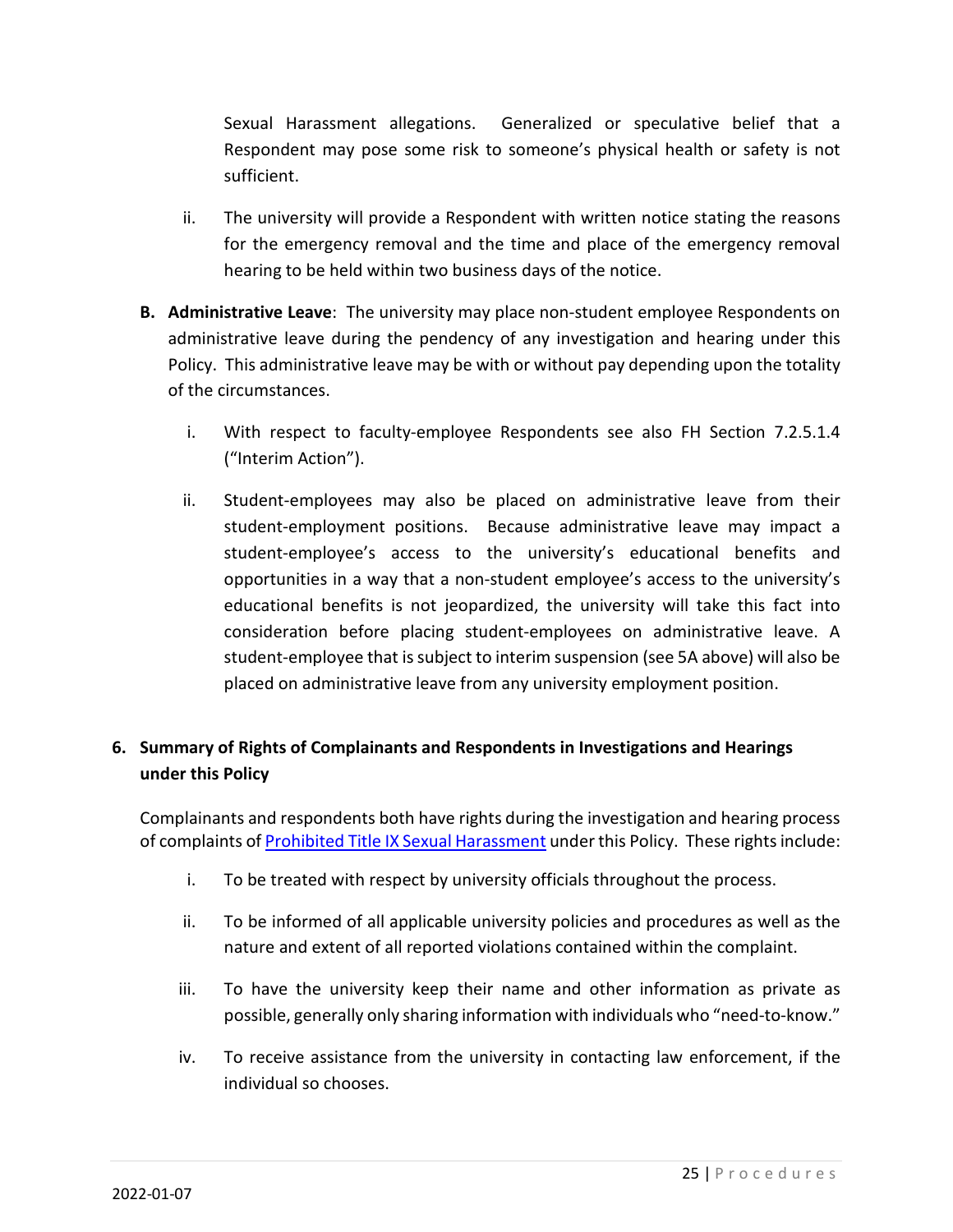- v. To be notified of potentially available supportive measures.
- vi. To request reasonable disability accommodations.
- vii. To be accompanied and assisted by an adviser/support person, who may be, but is not required to be an attorney, of the individual's choosing at any meetings, interviews, and any necessary hearings. An adviser/support person's role and participation in any meetings, interviews, and hearings is limited by this Policy and rules of decorum apply.
- viii. To receive proper notice of any investigation, hearing, decision, sanction, and/or appeal.
- ix. To receive a fair, reliable, and impartial investigation and appropriate resolution process of all reports of Prohibited Title IX Sexual Harassment.
- x. To have reports of Prohibited Title IX Sexual Harassment investigated by individuals who are properly trained to investigate and resolve such reports.
- xi. To request that any individual with a conflict of interest not participate in the university's processes.
- xii. To have the opportunity to participate equitably in any investigation or hearing process, including the equal opportunity to identify witnesses, provide evidence, review and comment on the draft investigative report, participate in any hearing, provide an impact statement, and appeal final determinations and sanctions.
- xiii. To be protected from retaliation.
- xiv. To discuss experiences, including any concerns regarding the university's process with the Title IX Coordinator, any other appropriate university official, or someone external to the university.

#### **7. Investigation Procedures for Reports of Prohibited Title IX Sexual Harassment**

ISU is committed to providing a prompt, fair, and impartial response to reports of Prohibited Title IX Sexual Harassment. The university's process for responding to reports of Prohibited Title IX Sexual Harassment is grounded in fairness, equity, and support for all parties; includes procedural protections that ensure notice and meaningful opportunities to participate; and recognizes the unique dynamics involved in reports of Prohibited Title IX Sexual Harassment.

Throughout the process, the parties will have equal opportunities to participate in the investigation, be accompanied by an adviser/support person, identify witnesses, provide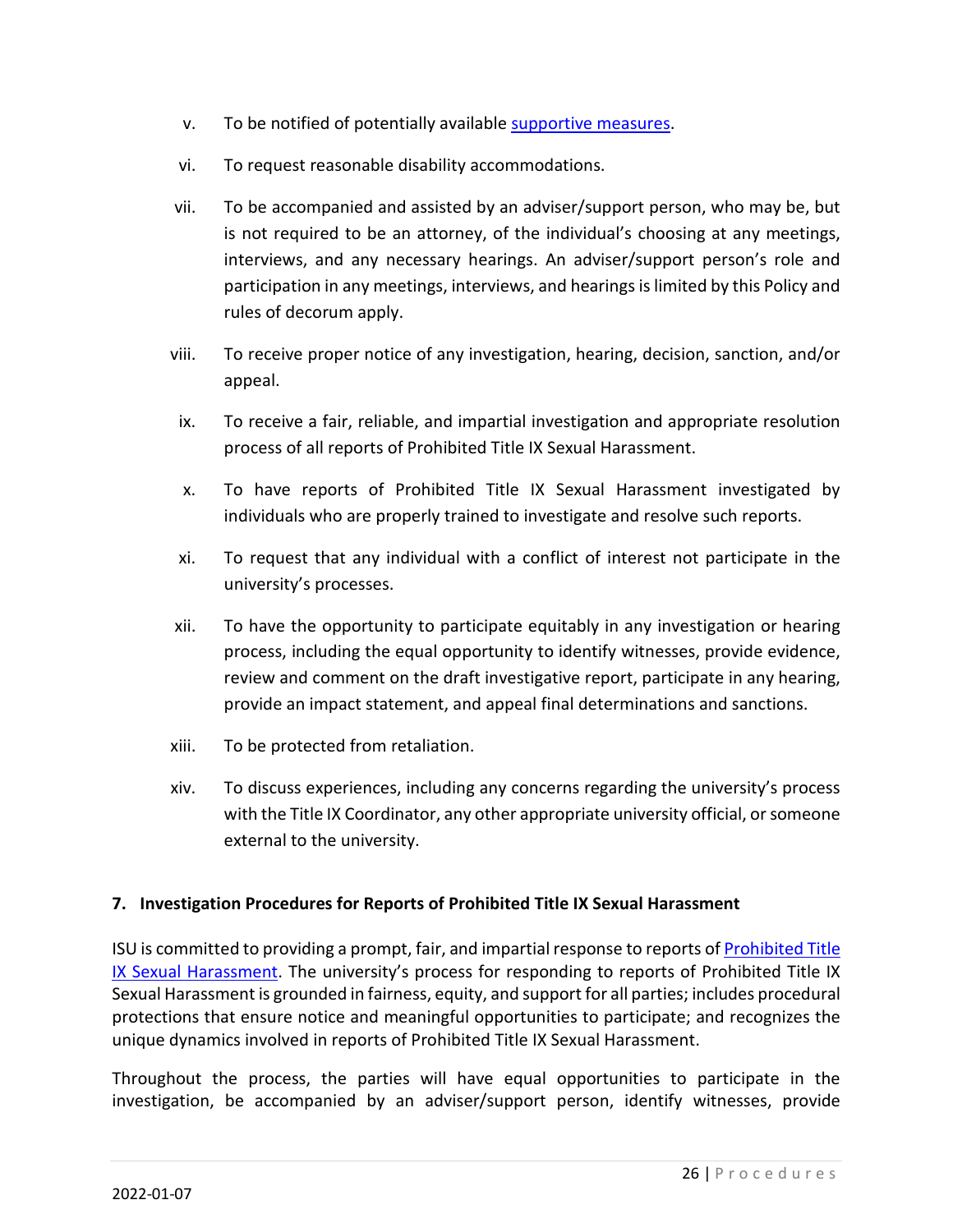information and evidence, review a draft of the investigative report and provide comments, participate in any necessary hearing, provide an impact statement, and appeal final determinations and sanctions, if applicable.

In all cases, the university will take prompt steps to investigate reports and stop, prevent, and remedy the impact of any Prohibited Title IX Sexual Harassment. The university cannot guarantee a definite timeframe for this process, but in all matters the university will make a good-faith effort to complete a fair, impartial investigation in a timely manner based on the totality of the circumstances present. Factors that could impede the timing of the process include the complexity and severity of the matter, the number and availability of parties and witnesses, concurrent law enforcement activity, or the need to identify and acquire physical or other evidence.

- **A. Formal Complaint Initiation**: A university Formal Complaint of Prohibited Title IX Sexual Harassment may be initiated in one of the following two ways:
	- i. A Complainant may file a document with the university's Title IX Coordinator which includes allegations of Prohibited Title IX Sexual Harassment against a named Respondent (if known) and requesting that the university investigate the allegations. No specific form is required. A complainant may file a Formal Complaint by physically or digitally signing a document and filing it with the Title IX Coordinator via email or in person at the Office of Equal Opportunity, 3410 Beardshear Hall, Ames, IA 50011. In order to proceed under this Policy, the Formal Complaint must contain allegations of Prohibited Title IX Sexual Harassment against a respondent and request a university investigation. A complainant may also choose to meet in person with the Title IX Coordinator, or other designated staff member in the Office of Equal Opportunity, to report Prohibited Title IX Sexual Harassment. In such a situation, the Title IX Coordinator will ask the complainant to file a signed document initiating a Formal Complaint.
	- ii. The Title IX Coordinator may determine, based on the totality of the information, that it is necessary and appropriate for the Title IX Coordinator to initiate and sign a Formal Complaint and investigate alleged Prohibited Title IX Sexual Harassment. Generally, the Title IX Coordinator will initiate and sign a Formal Complaint only after contacting the individual alleged to have been victimized by Prohibited Title IX Sexual Harassment to discuss availability of supportive measures, consider the individual's wishes with respect to supportive measures, and explain to the individual the process for filing a Formal Complaint.

If there are multiple complainants and one respondent, then the university may consolidate complaints where the allegations of Prohibited Title IX Sexual Harassment arise out of the same facts or circumstances. This means that the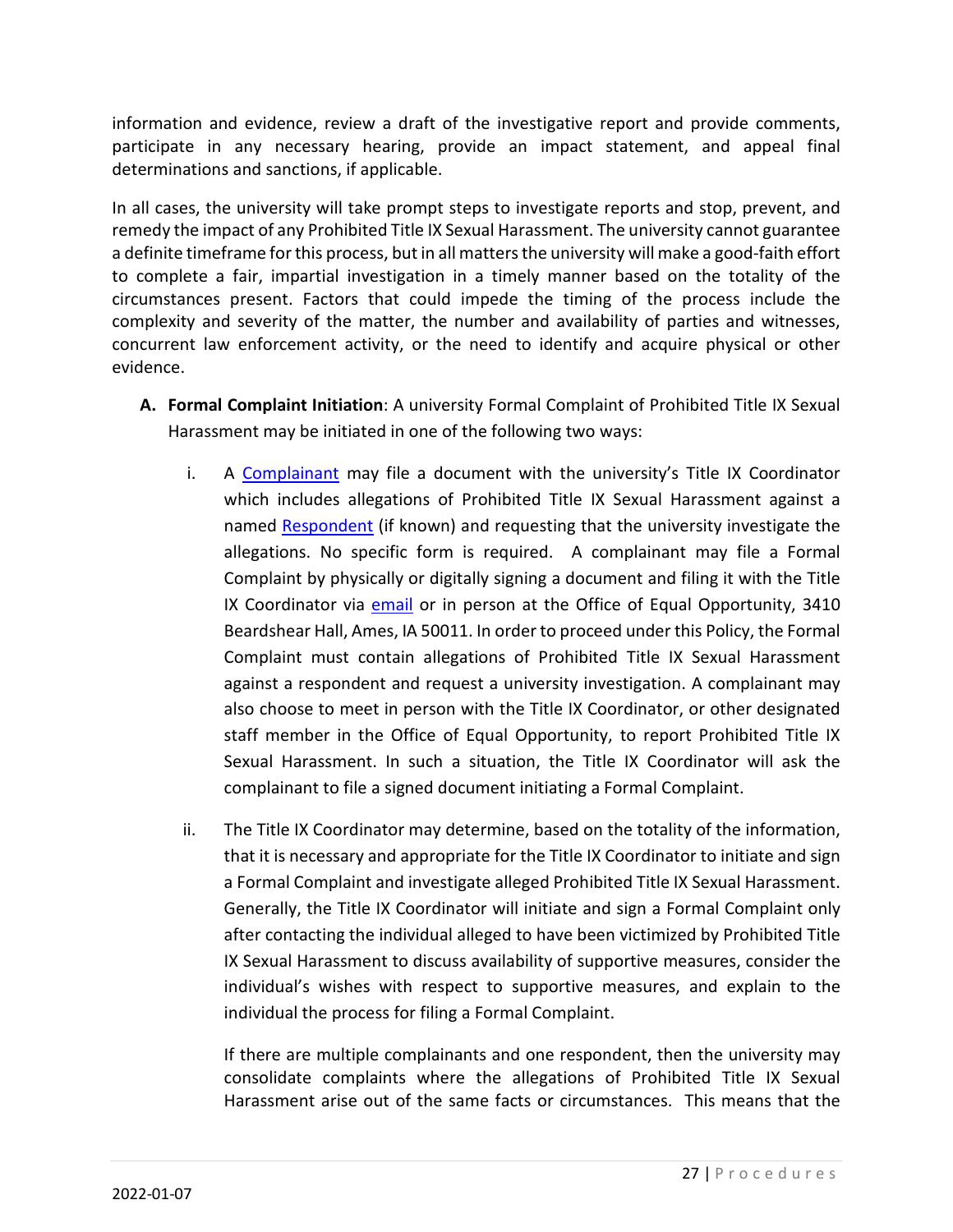multiple complainants' allegations are intertwined in a way that their allegations directly relate to all the parties.

- **B. Complaint Assessment**: When the university receives a Formal Complaint that involves potential Prohibited Title IX Sexual Harassment, the Title IX Coordinator (or designee in all instances) will request an initial assessment meeting with the complainant / the person reportedly harmed in order to gain a basic understanding of the nature and circumstances of the allegations. At this meeting, the complainant will be provided with information regarding university policies, information about the process for filing a Formal Complaint and the investigation and hearing process, and information about available supportive measures. If the complainant declines to participate in this initial assessment meeting, the Title IX Coordinator will assess the Formal Complaint along with all available information.
	- i. The Title IX Coordinator reviews the Formal Complaint, considering all available information, and determines whether the Formal Complaint falls within the scope of this Policy and whether the information provided, if true, rises to the level of a plausible violation of this Policy.
		- If the conduct alleged in the Formal Complaint would not constitute Prohibited Title IX Sexual Harassment as defined in this Policy even if proved, then the Formal Complaint will not proceed under this Policy.
		- If the conduct alleged in the Formal Complaint did not occur in the university's education programs or activities even if proved, then the Formal Complaint will be not proceed under this Policy.
		- If the conduct alleged in the Formal Complaint did not occur against a person in the United States, then the Formal Complaint will not proceed under this Policy.
		- The Title IX Coordinator may determine that a Formal Complaint will not proceed under this Policy for other reasonable reasons, including if the complainant notifies the Title IX Coordinator in writing that the complainant wishes to withdraw the complaint; if the respondent is no longer enrolled or employed at the university; or if circumstances prevent the university from collecting evidence sufficient to reach a determination.
		- A decision that a Formal Complaint will not proceed under this Policy does *not* preclude appropriate action under another university policy or code of conduct that may apply to the conduct alleged. The Title IX Coordinator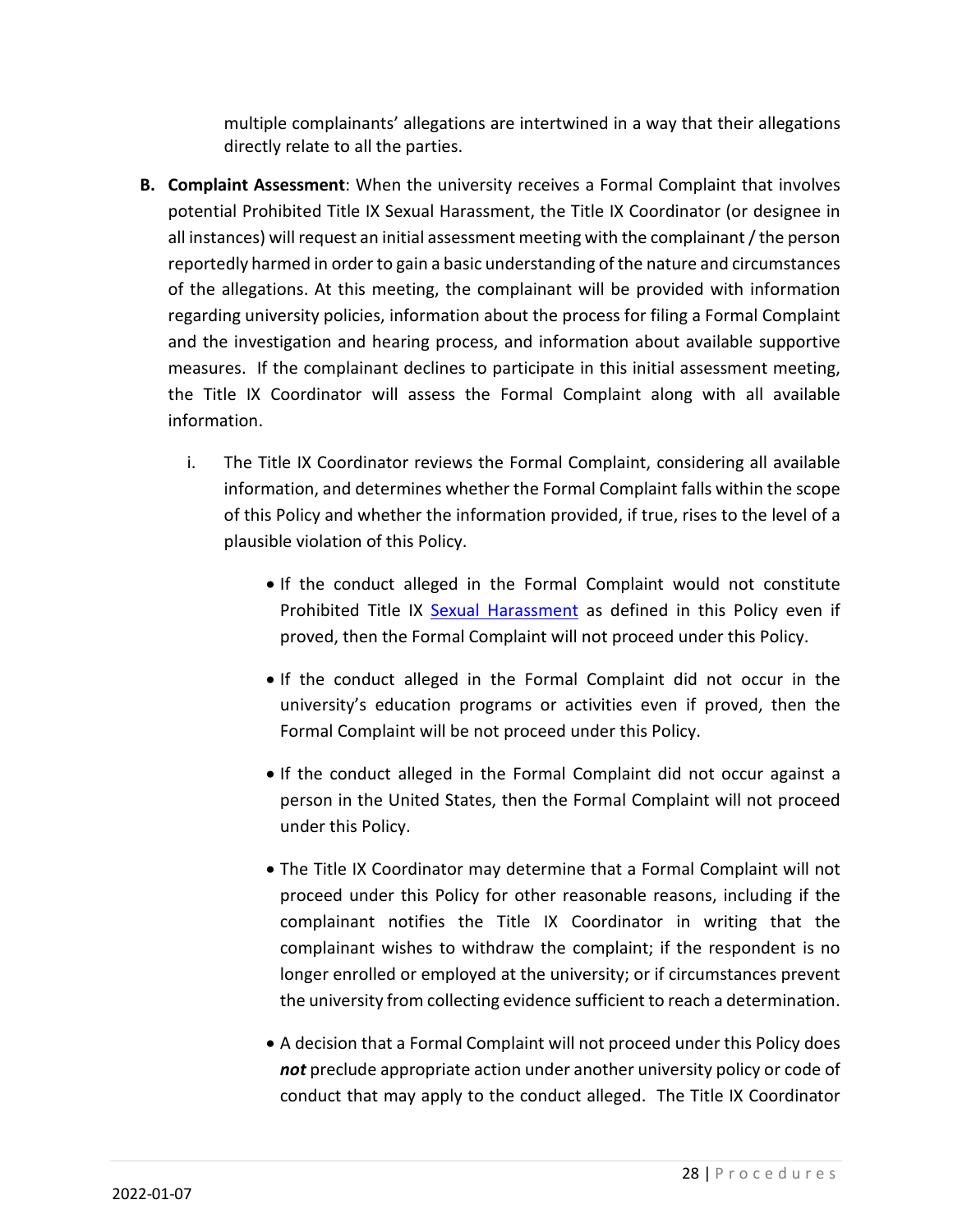will determine if another university policy or code of conduct potentially applies and initiate that policy's processes and procedures, and notify the parties involved of the applicable policy and procedures.

- ii. If the Title IX Coordinator, in consultation with other relevant offices (e.g., University Human Resources, Office of the Provost, Office of the Dean of Students), determines that a Formal Complaint will not proceed under this Policy for the reasons indicated directly above *and* that no other university policy or code of conduct potentially applies, then the university's investigation process will not proceed at that time. The Title IX Coordinator will notify the person reportedly harmed in writing of the decision not to proceed (as well as the respondent if notice has been provided) and provide the reason(s) why. The Title IX Coordinator will explain that if additional information/evidence becomes available, an investigation may then proceed. Appropriate and reasonable supportive measures will be provided regardless of whether an investigation proceeds.
- iii. If the person reportedly harmed by the Prohibited Title IX Sexual Harassment requests that the university not initiate a Title IX Sexual Harassment investigation, the university will take all reasonable steps to respond consistent with that request. However, the Title IX Coordinator must weigh such requests against the university's obligation to provide a safe and non-discriminatory environment for all community members. If the Title IX Coordinator determines that it must investigate despite such a request to the contrary, the Title IX Coordinator will inform the person reportedly harmed prior to contacting the accused and will implement reasonable supportive measures. When a Formal Complaint is initiated against a respondent, whether by a complainant or the Title IX Coordinator, the identity of the person reportedly harmed must be disclosed to the respondent by the university, if known. The Title IX Coordinator, in consultation with other relevant offices (e.g., University Human Resources, Office of the Provost, Office of the Dean of Students) may also determine that an investigation should proceed under a different applicable university policy.
- **C. Supportive Measures**: Supportive measures are individualized services offered as appropriate, as reasonably available, and without fee or charge to the complainant, the respondent, and/or witnesses before or after the filing of a Formal Complaint, or where no Formal Complaint has been filed. (See Section 4 "Supportive Measures" for more information).
- **D. Informal Resolution Option**: The university may facilitate an informal resolution process that does not involve an investigation or hearing in appropriate circumstances. After a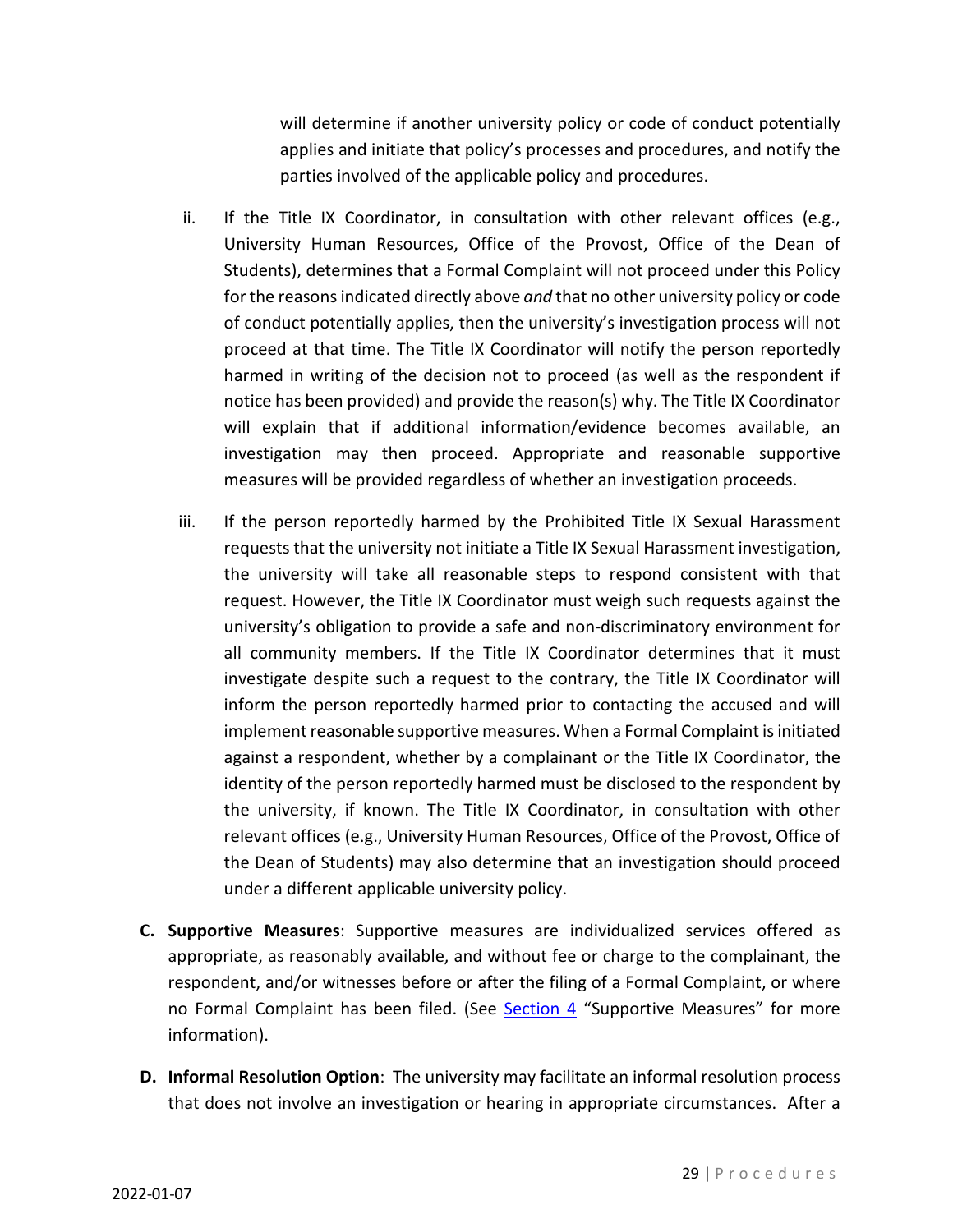Formal Complaint is filed, then the university may assess the matter and determine whether informal resolution is appropriate. The Title IX Coordinator will determine whether an informal resolution process is appropriate considering the totality of the circumstances. Informal resolution may be pursued at any time before a determination has been rendered by the appropriate decision maker. If an informal resolution is appropriate, the Title IX Coordinator may contact all the involved parties (complainant and respondent) and gain their voluntary written consent to attempt informal resolution. Complaints involving reports of **sexual assault** are not ordinarily appropriate for informal resolution absent extenuating circumstances. Complaints of Prohibited Title IX Sexual Harassment allegedly perpetrated by an employee of the university against a student are *never* appropriate for informal resolution.

- i. In all informal resolution matters, the university will provide the parties with written notice disclosing: the allegations, the requirements of the informal resolution process, and any consequences resulting from participating in the informal resolution process, including the records that will be maintained or could be shared.
- ii. The parties will be informed that they have the option to discontinue the informal process and request a formal investigation/adjudication at any time prior to the completion of a final signed informal resolution agreement. The university also has the discretion to discontinue the informal process at any time prior to the completion of a final signed informal resolution agreement. If all parties accept the terms of the informal resolution process and complete a signed Informal Resolution Agreement, the complaint is considered fully resolved and closed, absent the discovery of significant and previously unknown information or the failure to adhere to the terms of the signed Informal Resolution Agreement.
- iii. Informal resolution may encompass a broad range of conflict resolution strategies. A strict definition of informal resolution is not utilized so as to avoid limiting parties' freedom to explore a resolution option that is best for all parties involved, including the university. Informal resolution outcomes include, but are not limited to: referral of one or all parties to appropriate counseling programs; referral of one or all parties to appropriate and targeted Prohibited Title IX Sexual Harassment training; required reading or exchange of impact/responsibility statements; mediation; entering into restricted contact agreements; discipline up to and including suspension or dismissal; and/or any other agreed upon measure that is reasonable and appropriate considering the totality of the known circumstances.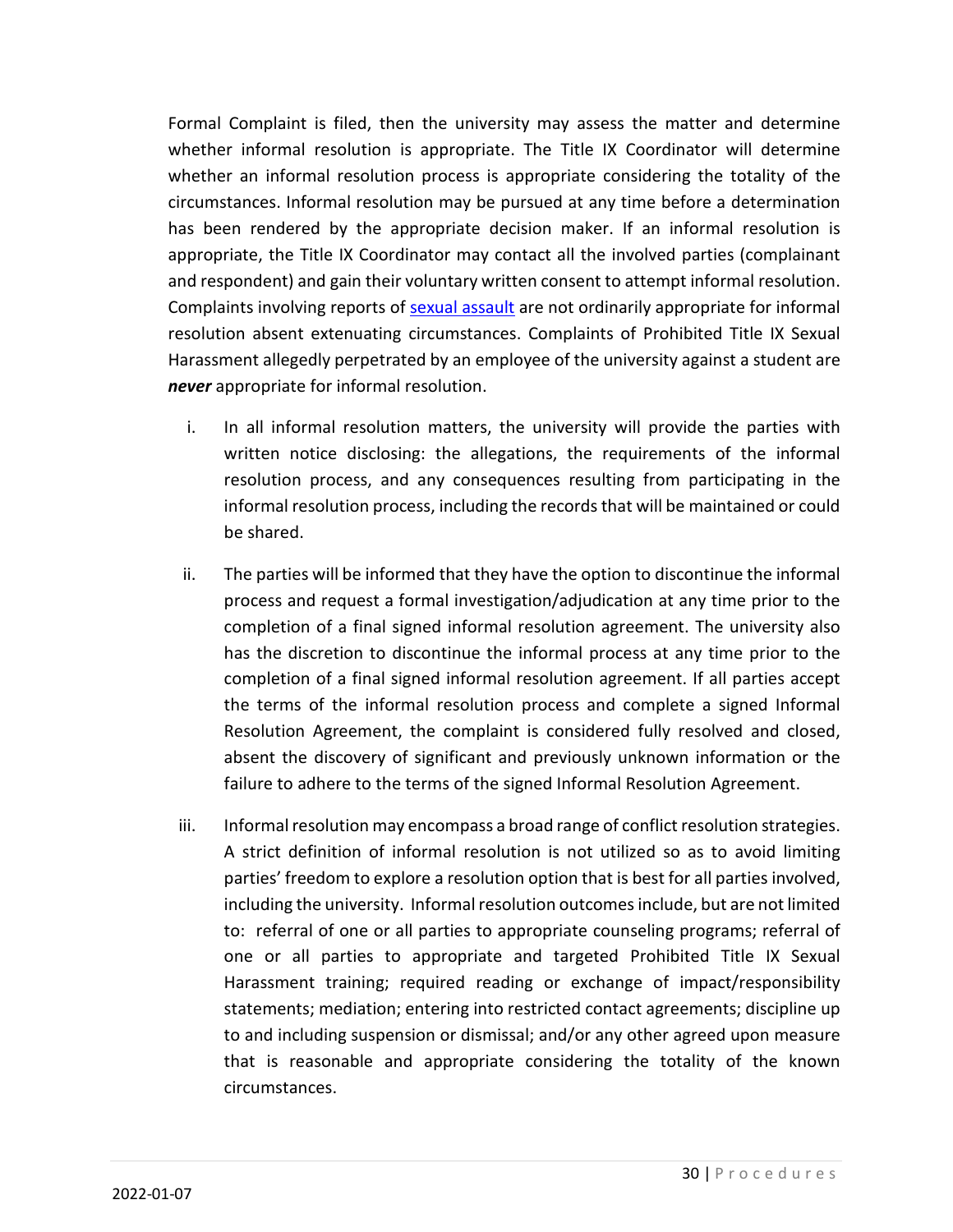- iv. Appropriate and reasonable supportive measures may be implemented at any time during and following an informal resolution process.
- **E. Respondent's Acknowledgment of Responsibility**: A Respondent may elect to acknowledge and take responsibility for reported Prohibited Title IX Sexual Harassment. In such a situation, the matter may be resolved under the Informal Resolution option, if all parties agree. The Title IX Coordinator may propose appropriate resolution options in such matters. If the university, Respondent and the Complainant agree, the matter will be considered resolved. If an Informal Resolution of the matter cannot be identified and agreed upon by all parties, then the investigation/hearing will proceed.
- **F. Investigation**: In appropriate cases, the university will initiate a prompt, thorough, fair, and impartial investigation and adjudication of Formal Complaints of Prohibited Title IX Sexual Harassment.
	- i. If an investigation is initiated, the Title IX Coordinator will assign the investigation to an appropriate administrator(s) and/or an experienced external resource (an "investigator") who has received appropriate training on this Policy, the definition of Prohibited Title IX Sexual Harassment, the scope of the university's education programs and activities, how to conduct an investigation, how to serve impartially, issues of relevance, and how to create an investigative report that fairly summarizes the relevant evidence.
	- ii. All parties may request that the assigned investigator be recused because of a conflict of interest or bias. This request must be made in writing to the Title IX Coordinator within five (5) calendar days of notice of the formal investigation and the identity of the investigator. The Title IX Coordinator will determine if such a conflict is present by examining the particular facts of the situation and objectively determining whether a reasonable person would believe a conflict is present.
	- iii. The university strives to complete investigations in a timely and prompt manner. Parties will be kept reasonably updated as to the progress of the investigation process.
- **G. Notice of Investigation**: Upon the initiation of an investigation pursuant to a Formal Complaint under this Policy, the Title IX Coordinator will notify the Complainant and the Respondent, in writing, of the following information, if known:
	- i. the names of the complainant and the respondent;
	- ii. the approximate date, time, and location of the reported conduct;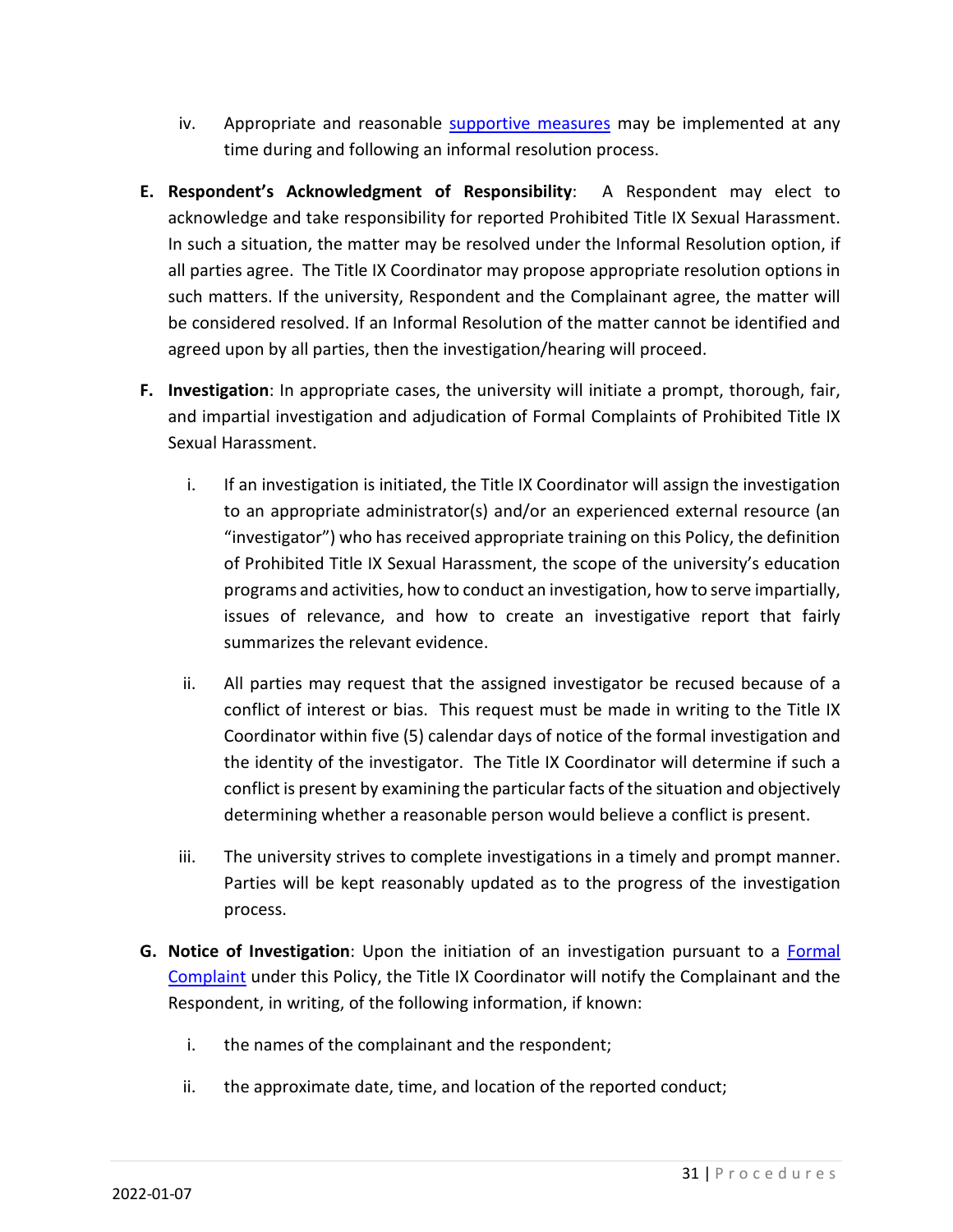- iii. the nature of the reported conduct/allegations;
- iv. the applicable potential Prohibited Title IX Sexual Harassment alleged;
- v. the name of the investigator;
- vi. information about the parties' rights and responsibilities, including the right to have an adviser and the right to review evidence at the appropriate stages;
- vii. the presumption that respondents are not responsible for the alleged conduct and that responsibility determinations are made only at the conclusion of the resolution process;
- viii. the university's prohibition against knowingly making false statements and submitting false information during the resolution process;
- ix. the university's prohibition against retaliation;
- x. a copy or link to ISU's resource guide; and
- xi. a copy or link to this Policy.

The university may interview an employee-respondent about Prohibit Sexual Harassment without first disclosing the Complainant's identity, but the university will not take disciplinary action against the employee-respondent without applying an appropriate resolution process. Administrative leave is not considered disciplinary action.

The university will provide to everyone whose participation is invited or expected, written notice of the date, time, location, names of participants, and purpose of all meetings, investigative interviews, and all hearings, with sufficient time for the party to prepare to participate.

If, in the course of the investigation the scope broadens or additional allegations are made, the Title IX Coordinator will issue a supplemental notice to the Parties.

*NOTE*: All notices, meeting requests, updates, and other communications relating to the university's process will be provided electronically through ISU email accounts, as described in the university's Email, University Communications policy. It is expected that email will be received and read by the recipient within a reasonable amount of time, as email communications may be time-sensitive.

**H. Participation in the Process**: Complainants and Respondents have the right to participate, and the right to decline to participate, in the university's investigation and adjudication process. Regardless, a Complainant's Formal Complaint may be investigated and adjudicated, even if they decline to participate, and a Respondent may be held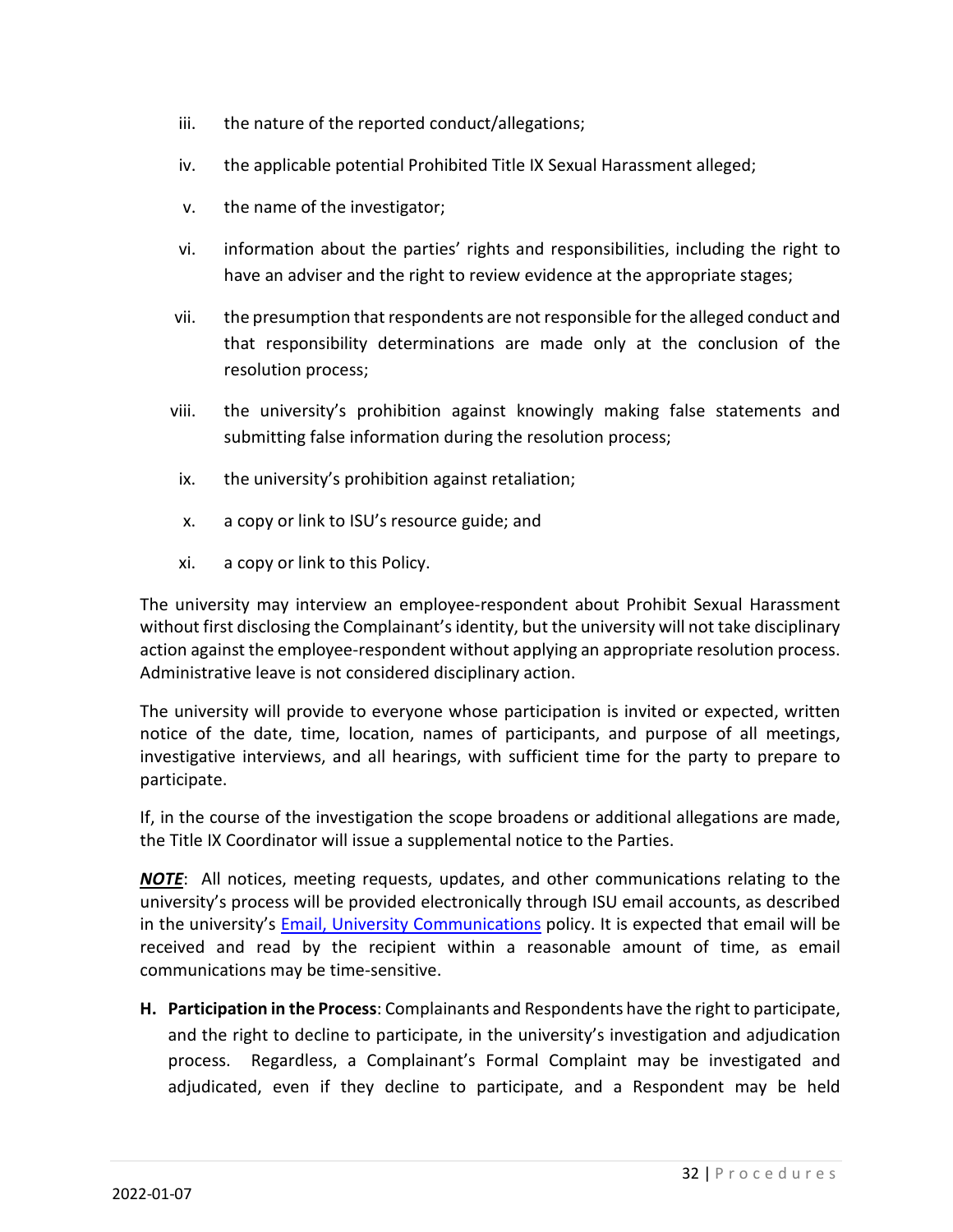responsible for violations and sanctioned, even if they decline to participate. The university will not draw any adverse inference from a Complainant's or a Respondent's decision not to participate, however, declining to participate may impact the timing and outcome of a matter, and the university will render a decision based on the totality of the relevant information available. Participation throughout the process, including at any hearing is important. As detailed below (8.E.ii), if a party or witness does not submit to questioning from another party's adviser at the live hearing, this may impact the consideration of and/or weight assigned to any statement (verbal and written) made by that party or witness in reaching a determination regarding responsibility.

Parties may be required to meet with appropriate university officials to receive notice of allegations and receive information about this Policy, applicable supportive or interim measures, the resolution process, and university's anti-retaliation policy. At such meetings, parties may elect to remain silent.

The university recognizes that witnesses may be reluctant to participate in the process. Witnesses should know that the university is committed to providing everyone involved in the resolution process with needed support and protecting everyone involved from retaliation.

Any person who knowingly and intentionally interferes with an investigation or adjudication under this Policy is subject to disciplinary action. Interference with an investigation/adjudication may include, but is not limited to: attempting to coerce, compel, or prevent an individual from providing testimony; removing, destroying, or altering documentation relevant to the investigation; and/or knowingly providing false or misleading information to an investigator, or encouraging others to do so.

- **I. Advisers**: All parties to an investigation, including the Complainant, the Respondent, and any witnesses are entitled to be accompanied and assisted by an adviser of their own choosing and at their own expense at all related meetings, including formal and informal meetings, investigation interviews, and any necessary hearings. A chosen adviser can be a friend, parent, attorney, support person, or other appropriate person. An adviser may be disallowed if they are identified as a witness related to the matter or another conflict of interest is present.
	- i. During all such related meetings advisers are not permitted to speak for the party. Parties may confer with their adviser during such meetings but such meetings may not be unreasonably delayed or impeded.
	- ii. Rules of Decorum: During all meetings, interviews and hearings, all individuals, including advisers, are required to comply with rules of decorum. These rules include respectfully participating in the process without unreasonably interfering,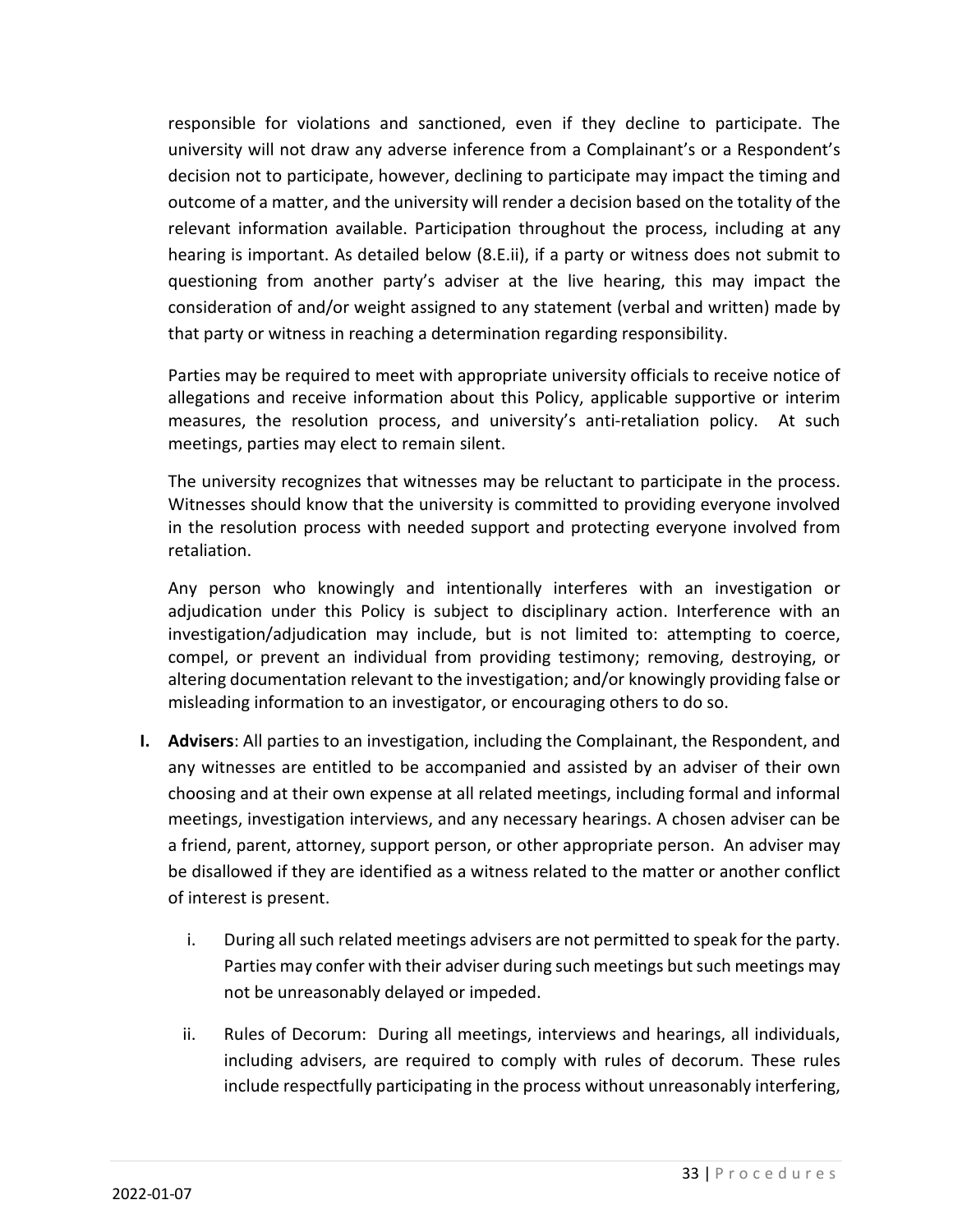delaying, or disrupting the meeting. An adviser who fails to comply with these rules may be disallowed by the university.

- **J. The Investigation**: The investigation may include, but is not limited to, interviews with the Complainant, the Respondent, and witnesses identified as having information related to the report made; the examination of written statements by the parties; and the examination of all other related documents and evidence. The investigator will undertake reasonable effort to gather evidence and conduct a thorough investigation.
	- i. The investigator will interview the Complainant and Respondent separately. Each party will be asked to participate in an initial interview and may be asked to participate in follow up interview(s) as needed.
	- ii. The investigator will make a good faith effort to contact and interview any witness identified by the parties, in the documentation, or by the investigator, including those no longer at the university. Parties have an equal opportunity to identify witnesses, including fact and expert witnesses. However, the university does not have the power to subpoena or compel witness participation. Generally, a witness is an individual who observed some or all the alleged acts in question or is an individual with other information related to the incident. The investigator will inform each witness that they are prohibited from retaliating against the Complainant, the Respondent or other witnesses, and request that the witness respect the privacy of the parties and the integrity of the process.
	- iii. All parties to an investigation, including the Complainant, the Respondent, and witnesses may identify and provide evidence to the investigator (inculpatory or exculpatory) that they believe is related to the matter. Related evidence and information may include but is not limited to text messages, email exchanges, timelines, receipts, photographs, physical evidence, police records, etc. The investigator may also consider any additional related evidence they collect from other sources. The investigator will not access, consider, disclose, or otherwise use a party's records that are made or maintained by a physician, psychiatrist, psychologist, or other recognized professional in connection with the provision of treatment to a party, unless that party provides voluntary, written consent. The investigator will not access, consider, disclose or otherwise use a party's records or statements that are considered privileged under the law, unless that party provides voluntary, written consent.
	- iv. The decision to interview a witness or collect evidence may be informed by an investigator's relevancy assessment.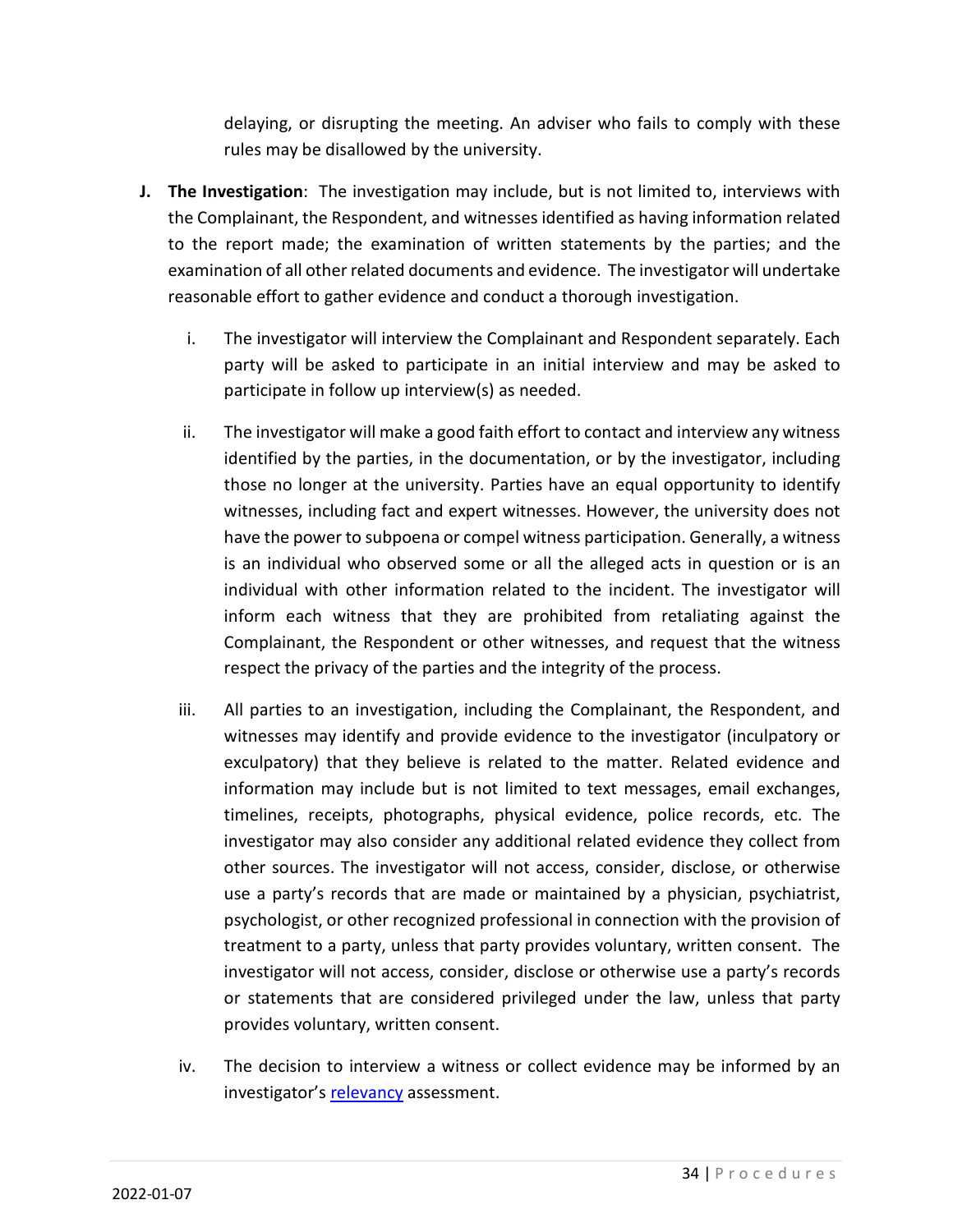- v. Parties are *not* permitted the right to depose parties or witnesses, nor to invoke a court system's subpoena power to compel parties or witnesses to appear at interviews or hearings.
- **K. Preliminary Investigative Report and Review of Evidence**: At the conclusion of the investigation, the investigator will prepare a written Preliminary Investigative Report that contains a summary-description of the procedural steps of the matter from the receipt of the Formal Complaint through the investigation, and fairly summarizes the relevant witness statements, documentary information, and evidence. The Preliminary Investigative Report will not contain any findings or recommendations concerning responsibility for the Prohibited Title IX Sexual Harassment alleged. The investigator will also compile all the evidence that is directly related to the allegations raised in the Formal Complaint, including inculpatory and exculpatory evidence whether obtained from a party or other source.
	- i. The Preliminary Investigative Report and all evidence obtained as part of the investigation that is directly related to the allegations will be provided to (either electronically or in hard copy) the Complainant, the Respondent, and the parties' respective advisers to allow for an equal opportunity to inspect and review the report and evidence.
	- ii. Following delivery of the report and evidence, the Complainant and the Respondent will have ten (10) calendar days to submit a written response to the investigator. The written response may offer corrections, provide context, clarify information, challenge assertions, suggest additional witnesses, identify relevant evidence that seems to be missing, and/or note any other relevant information to assure the thoroughness and sufficiency of the investigation.
	- iii. The Preliminary Investigative Report and the evidence provided is considered confidential. Accordingly, the Complainant, the Respondent, and advisers are expected to maintain its confidentiality and may not disseminate the report or any of the evidence subject to inspection and review, except as necessary for the purpose of receiving counsel or advice. Inappropriate dissemination is subject to discipline.
	- iv. Once all parties have submitted their written responses, or the ten (10) calendar days have elapsed, the investigator will review and consider the written responses. In order to complete a fair and thorough investigation, the investigator may conduct additional investigation. The investigator will then incorporate any necessary revisions or new information and evidence into a Final Investigative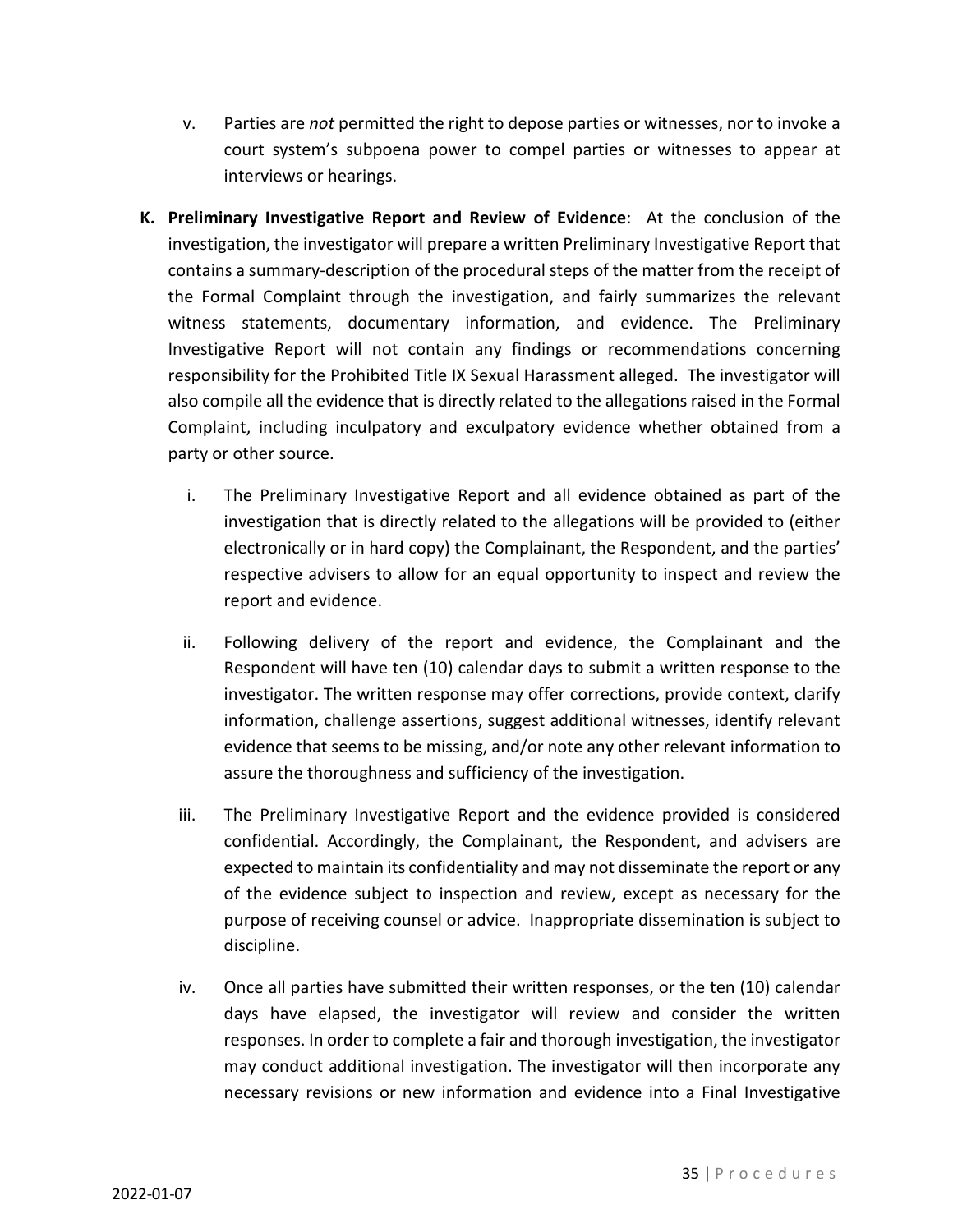Report, and include the parties' written responses into the investigation file for decision maker consideration.

- **L. Final Investigative Report**: The Final Investigative Report and all directly related evidence will be delivered to the parties, the parties' respective advisers, the Title IX Coordinator, and the relevant hearing administrator(s). The Final Investigative Report will fairly summarize the relevant witness statements, documentary information and evidence. The Final Investigative Report may include credibility analysis, but not credibility determinations. The Final Investigative Report will not contain any findings or recommendations concerning responsibility or non-responsibility for the Prohibited Title IX Sexual Harassment alleged.
	- i. Following delivery of the final report, the Complainant and the Respondent will have ten (10) calendar days to submit a written response to the Title IX Coordinator. If a party disagrees with the investigator's determination about relevance, the party can make that argument in their written response and to the decision-maker at any hearing under this Policy.
	- ii. After receiving the final report, the Title IX Coordinator or appropriate hearing administrator, will contact the Complainant and the Respondent to meet individually, to review the final report, explain available informal resolution options, explain the formal resolution and hearing process, and to address any questions.
	- iii. If all parties freely and voluntarily desire to explore an informal resolution to the matter, the Title IX Coordinator or appropriate hearing administrator may work with the parties in identifying such a resolution.
	- iv. If informal resolution cannot be reached or is otherwise inappropriate, the hearing administrator will convene an appropriate hearing board to analyze the matter and determine responsibility or non-responsibility for the conduct alleged in the Formal Complaint.

#### **8. Hearing Procedures for Reports of Prohibited Title IX Sexual Harassment**

**A. Live Hearing**: A live hearing process will be used to determine responsibility/nonresponsibility for alleged violations of this Policy. Live hearings may be conducted with all the parties physically present in the same location or, at the university's discretion, any or all parties, witnesses, and other participants may appear at the live hearing virtually, with technology enabling participants simultaneously to see and hear each other.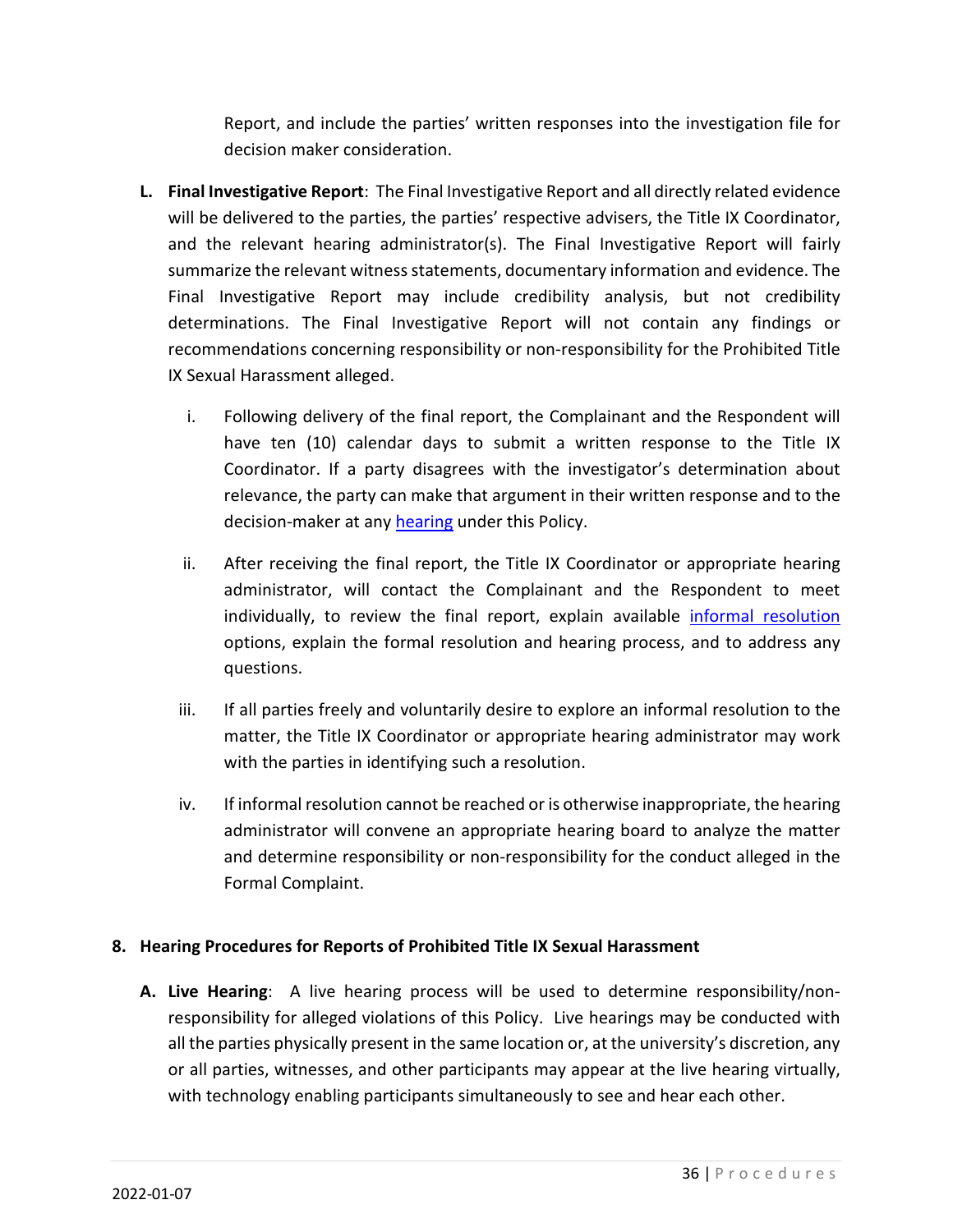- **B. Notice of Live Hearing**: The conduct administrator will provide written notice of a live hearing to both Complainant and Respondent. The notice of hearing will be sent to the parties at least ten (10) calendar days before the scheduled hearing. The notice of hearing will include the following information, if available:
	- i. The date, time, and location of the live hearing;
	- ii. The name(s) of the decision-maker(s);
	- iii. The policy(ies) reportedly violated and potential sanction range;
	- iv. A copy or link to the policy describing the applicable hearing process;
	- v. A description of any supportive or interim measures that are in effect pending the hearing and a reminder of the university's anti-retaliation policy;
	- vi. Information concerning the parties' right to be accompanied by an adviser;
	- vii. Reminder that if a party or witness does not submit to questioning from another party's adviser at the live hearing, this may impact the consideration of and/or weight assigned to any statement made by that party or witness in reaching a determination regarding responsibility.
- **C. Decision-Maker**: The live hearing will be presided over by a decision-maker(s) of the university's choosing, as detailed below. The Decision-maker will not be the same person as the Title IX Coordinator or the investigator. All parties may request that a decisionmaker be excused because of a conflict of interest or bias. This request must be made in writing to the hearing administrator within three (3) calendar days of the notice of the hearing which includes the name(s) of the decision-maker. The Title IX Coordinator will determine if such a conflict is present by examining the particular facts of the situation and objectively determining whether a reasonable person would believe a conflict is present.
	- i. The role of the decision-maker is not to re-investigate the matter, but to review, assess, and weigh the totality of all relevant evidence; objectively evaluate that evidence; and independently reach a determination regarding responsibility. Determinations of responsibility are based upon the **preponderance of the** evidence.
	- ii. In addition, the decision-maker or the hearing administrator is responsible for maintaining the decorum of the hearing. The decision-maker or the hearing administrator is also responsible for determining whether questions posed by a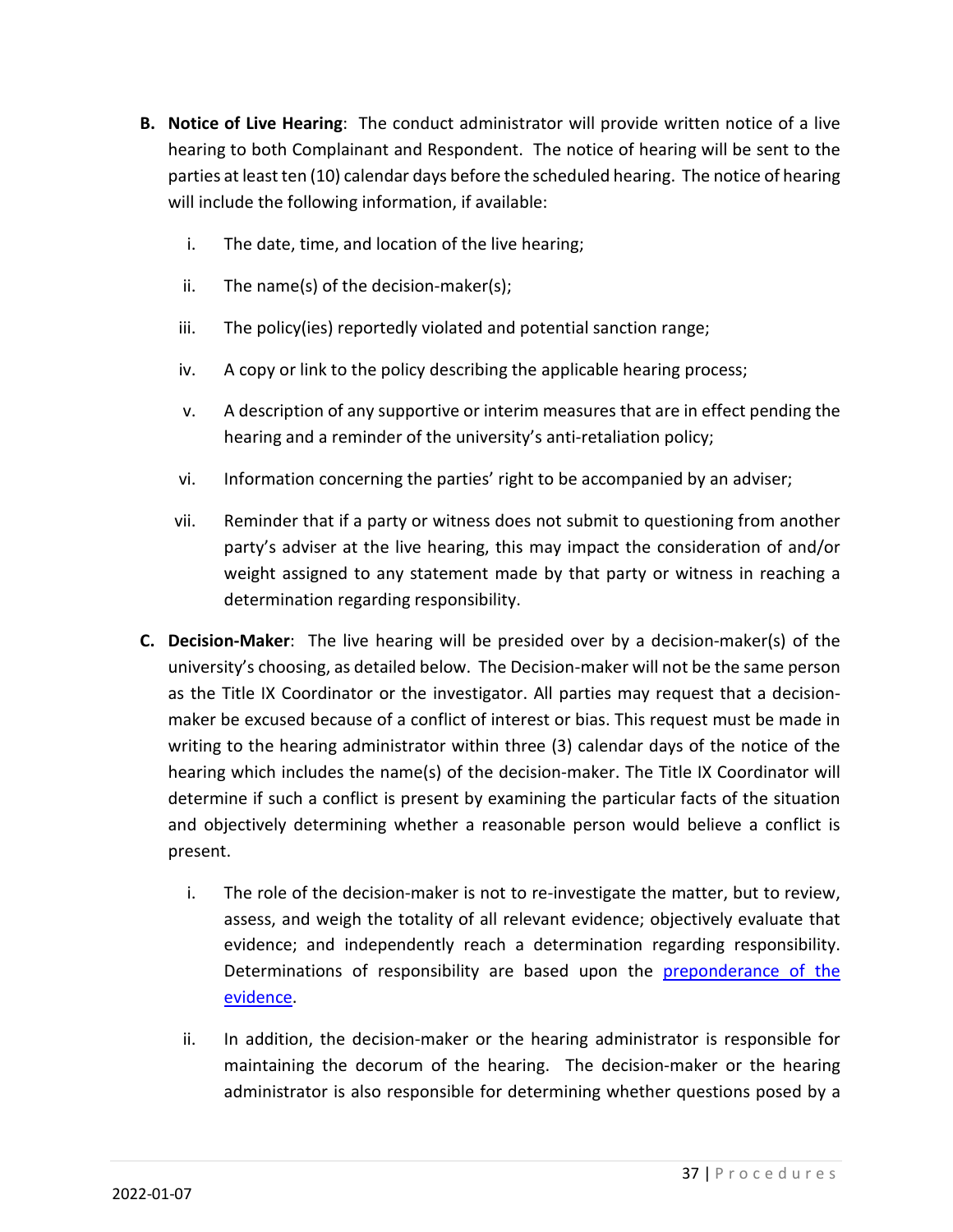party's adviser to the other party or to witnesses are relevant and therefore permissible or impermissible. At the university's discretion, the decision-maker may also serve as the hearing administrator or the university may choose to divide these roles within any particular hearing.

- iii. *Student Title IX Decision Maker*: In Formal Complaints where the Respondent is an ISU student and the potential sanction may impact the Respondent's status as a student, a Title IX Student Conduct Hearing Board ("SCHB") will serve as the decision-maker and determine if the Respondent violated this Policy and, if yes, to recommend an appropriate sanction. The SCHB for a specific matter is comprised of at least three members and must include: one faculty member, one staff member, and one student (undergraduate or graduate). The faculty or staff member will serve as the SCHB Chairperson.
- iv. *Staff Title IX Decision-Maker*: In Formal Complaints where the Respondent is an ISU merit staff member or an ISU Professional & Scientific (P&S) staff member and the potential sanction may impact the Respondent's status as an employee, the University Human Resources Assistant Director of Employee and Labor Relations, or appropriate designee, will serve as the decision-maker and determine if the Respondent violated this Policy and, if yes, to recommend an appropriate sanction.
- v. *Faculty Title IX Decision-Maker*: In Formal Complaints where the Respondent is an ISU faculty member and the potential sanction may impact the Respondent's status as a faculty member, a Title IX Faculty Review Board ("FRB") will serve as the decision-maker and determine if the Respondent violated this Policy and, if yes, to recommend an appropriate sanction. The FRB for a specific matter is comprised of three members nominated from the faculty pool by the president of the Faculty Senate and confirmed by the senior vice president and provost. (See generally, ISU Faculty Handbook, §7.2.5.2.1, "Faculty Review Board").
- **D. Hearing Procedure and Questioning ("Cross Examination")**: The structure of the hearing will generally proceed as follows:
	- i. *Introduction*: Conduct administrator outlines hearing process and initiates hearing.
	- ii. *Opening Statements*: The decision-maker may allow participating parties to make an opening statement to the decision-maker directly. Participating parties may decline this opportunity. A party's adviser may not make such a statement on behalf of a party, unless as an approved reasonable accommodation.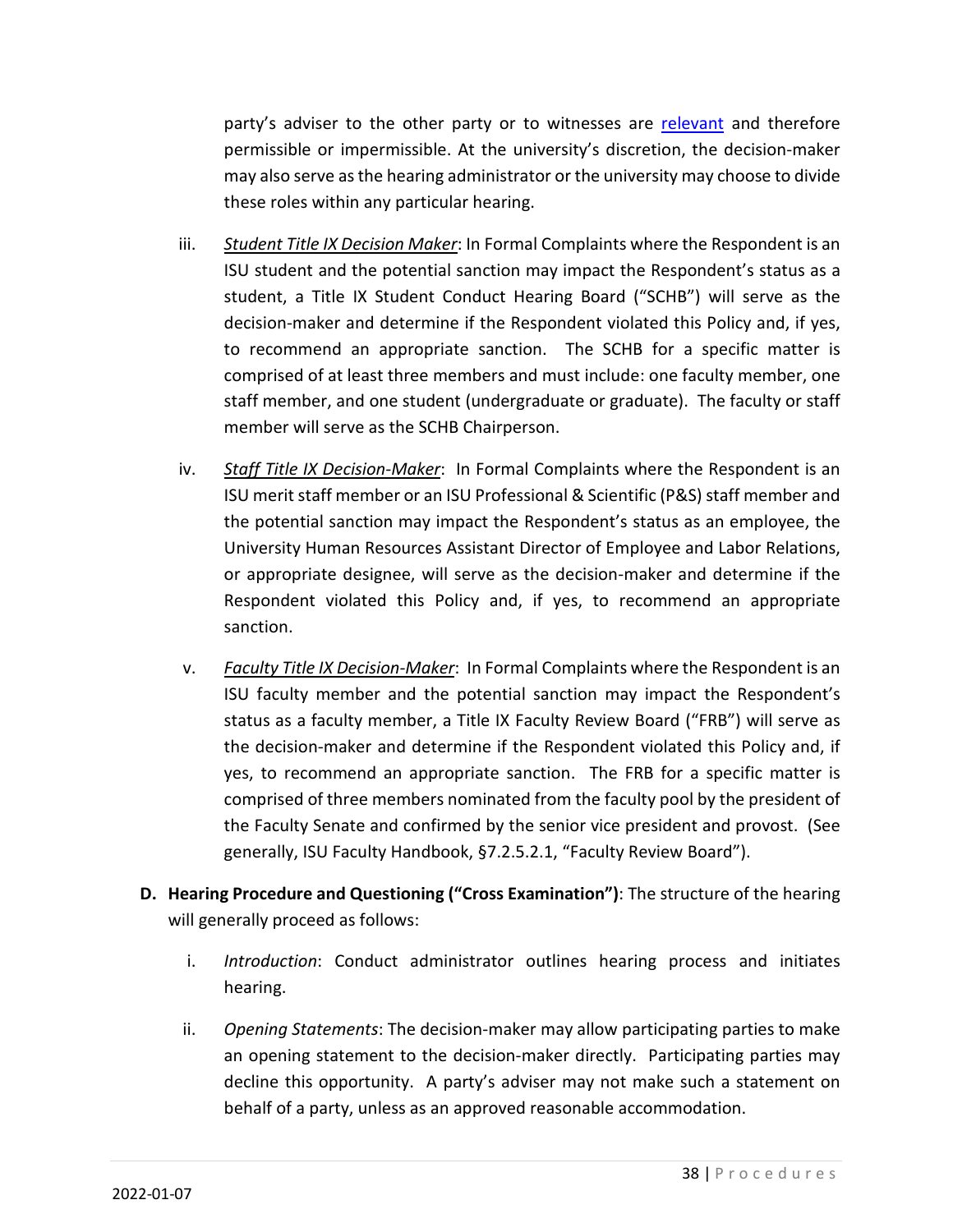- iii. *Investigator Presents*: The investigator, or appropriate designee, will be present and will provide an overview of the investigation and Final Investigative Report. The decision-maker(s) may ask all relevant questions to the investigator and each party's adviser may ask all relevant questions to the investigator.
- iv. *Questioning (Cross-Examination) Phase*: The decision-maker will allow and facilitate a process in which the decision maker and then each party's adviser may ask the other party and any witnesses, including the investigator, all relevant questions and relevant follow-up questions, including those relevant questions challenging credibility. The parties themselves are not allowed to ask the other party or any witness questions. If a party does not have an adviser present at the hearing, the university will provide that party with a questioner of the university's choice to read that party's questions. A questioner's role is strictly limited to reading a party's questions for purpose of party and witness questioning.
	- Order of Presentation: Present and participating respondents may make a statement and submit to questioning from decision maker followed by adviser of other party. Present and participating complainants may make a statement and submit to questioning from decision maker followed by adviser of other party. Present and participating witnesses submit to questioning from decision maker followed by advisers of the parties.
	- Only relevant questions may be asked. Advisers will initially pose their question to the hearing administrator or decision maker for a relevancy determination. The hearing administrator / decision maker will determine if the question is relevant or not relevant and explain their determination (The hearing administrator / decision-maker will be trained on issues of relevance). If the question is deemed relevant, the question will be repeated to the party/witness for answer.
	- As detailed more fully below (8.E.ii), if a party or witness does not submit to questioning from another party's adviser at the live hearing, this may impact the consideration of and/or weight assigned to any statement made by that party or witness in reaching a determination regarding responsibility.
- v. *Closing Statements*: The decision-maker may allow participating parties to make a closing statement to the decision-maker directly. Participating parties may decline this opportunity. A party's adviser may not make such a statement on behalf of a party, unless as an approved reasonable accommodation.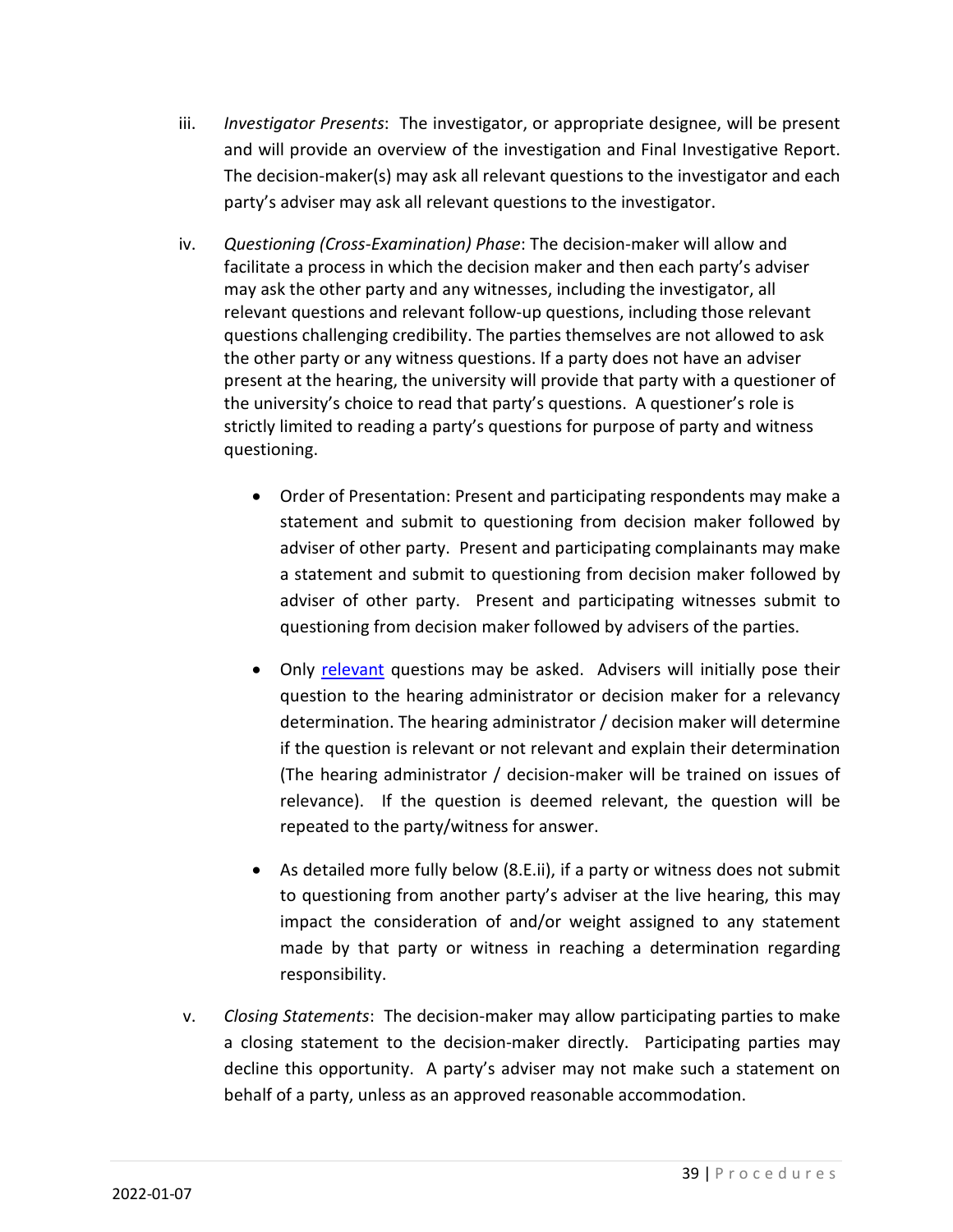- vi. *Adjournment*: Following any closing statements the hearing will be adjourned.
- vii. *No New Evidence*: When the hearing convenes, no new evidence will be considered by the decision-maker unless the party offering the new evidence can show that it was: (i) not reasonably available during the investigation phase of the process; and (ii) is relevant to establishing whether or not the Respondent is responsible/not responsible for the policy violation. If the introduction of new evidence is allowed, the other party, if present, will have the opportunity to review and respond.
- viii. *Transcript*: An audio or audiovisual recording, or transcript, of the hearing will be made by the university and the parties may request to review the recording.
- **E. Participation in the Hearing**: The hearing is closed to the general public. The Complainant and Respondent are permitted and encouraged to attend and participate in the hearing, but are not required to participate. All relevant witnesses are permitted and encouraged to attend and participate in the hearing, but are not required to participate. Neither the university nor the parties to a process under this Policy may invoke a court system's subpoena power to compel parties or witnesses to appear. The parties and witnesses need not be present in the same room together. At the university's discretion, any or all parties, witnesses, and other participants may appear at the hearing virtually, with technology enabling participants simultaneously to see and hear each other.
	- i. A hearing may proceed without the participation/presence of either or all parties. The matter may be resolved in absentia in such matters. The hearing administrator will provide sufficient notice of the hearing to all parties (at least ten (10) calendar days) and may, in their discretion, reschedule hearings for extenuating circumstances.
	- ii. If a party or witness does not attend the hearing and submit to questioning from another party's adviser at the live hearing pursuant to 8(D) above, this may impact the consideration of and/or weight assigned to any statement (verbal and written) made by that party or witness in reaching a determination regarding responsibility.

The Decision-maker has the discretion to consider and assign weight to any statement of a party or witness in reaching a determination regarding responsibility. For example, the Decision-maker, considering the totality of the circumstances, has the discretion to consider and assign weight to statements made by parties and witnesses: during the investigation phase; that are documented in emails or text exchanges between the parties or witnesses; and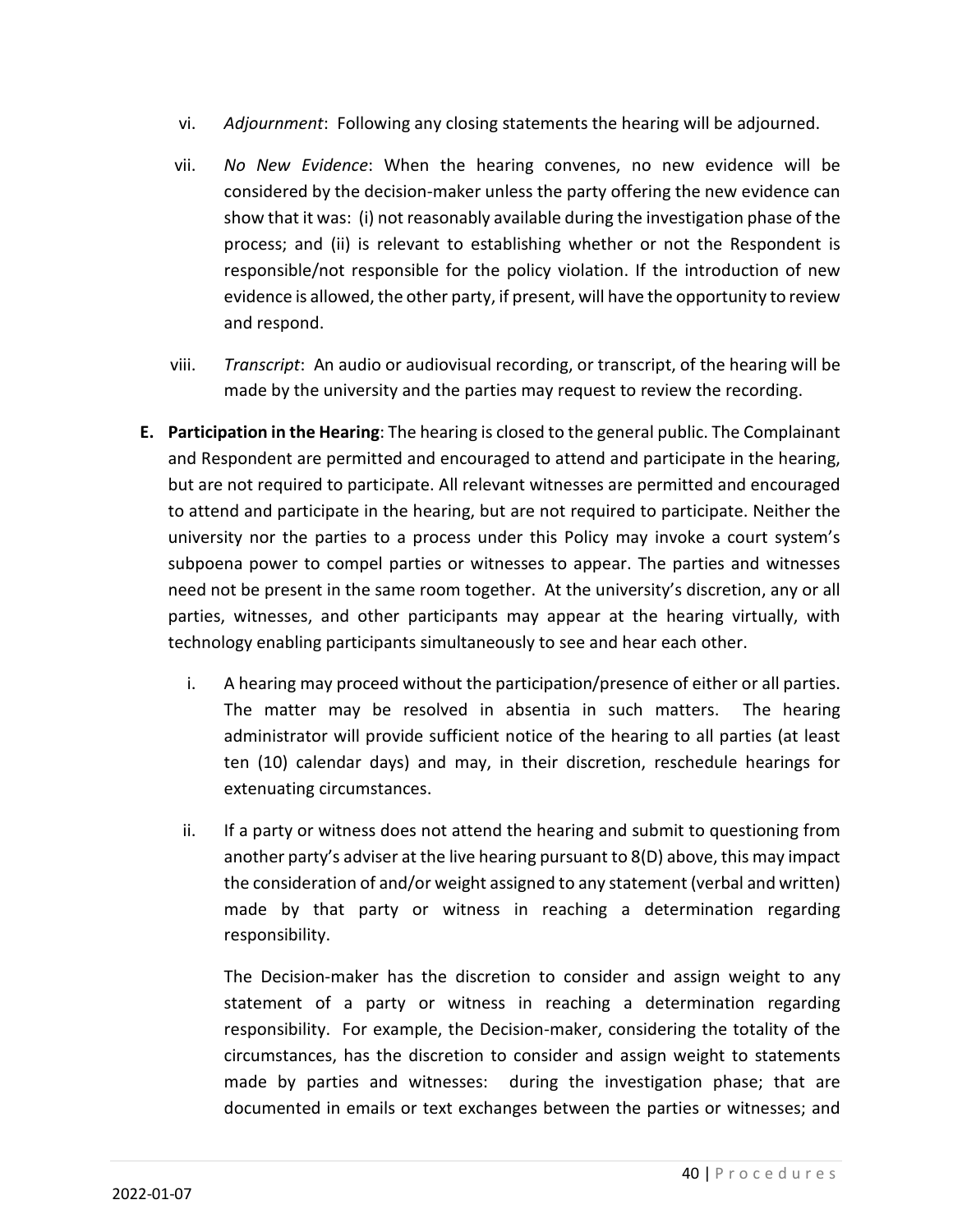statements about the alleged Prohibited Conduct that are otherwise determined to be Relevant, even if the party or witness does not submit to questioning at the live hearing.

The Decision-maker, considering the totality of the circumstances, also has the discretion to consider and assign weight to statements appearing in: police reports; Sexual Assault Nurse Examiner (SANE) documents; medical reports; and other documents, even if those documents contain statements of a party or witness who does not submit to questioning at the live hearing.

In determining whether to consider and what weight to give such statements, the Decision-maker should assess: (i) the opportunity of the parties to ask questions or challenge the statement(s) throughout the totality of the investigation and hearing phases, including during the interview with investigators phase, during the preliminary investigative report and evidence review phase, during the final investigative report response phase, and during the entirety of the hearing phase; (ii) whether or not the statement is documented in a contemporaneously produced record or report; (iii) whether the opportunity to question or challenge the statement(s) during the live hearing is necessary in order to provide a fundamentally fair and equitable process to all parties; (iv) the general requirement that at the live hearing, each party's advisor is to be permitted to ask the other party and any witnesses all relevant questions and follow-up questions, including those challenging credibility; and (v) all other relevant factors.

The Decision-maker cannot draw an inference about the determination regarding responsibility based on a party's or witness's absence from the hearing or refusal to submit to questioning during the hearing.

- iii. The decision-maker cannot draw an inference about the determination regarding responsibility based solely on a party's or witness's absence from the hearing or refusal to submit to questioning during the hearing.
- **F. Relevancy and Appropriate Lines of Questioning**: As discussed in 8(D) & (E) above, the parties' respective advisers may pose questions to the investigator, the other party, and/or any witnesses who submit to such questioning. *ALL* questioning will be by and through advisers or if a party does not have an adviser present, an ISU appointed questioner. The adviser will first read the question to the decision-maker/hearing administrator, who will determine if the question is relevant or not relevant. If the question is determined to be not relevant, the decision-maker/hearing administrator will provide an explanation for their determination and the question may not be asked to the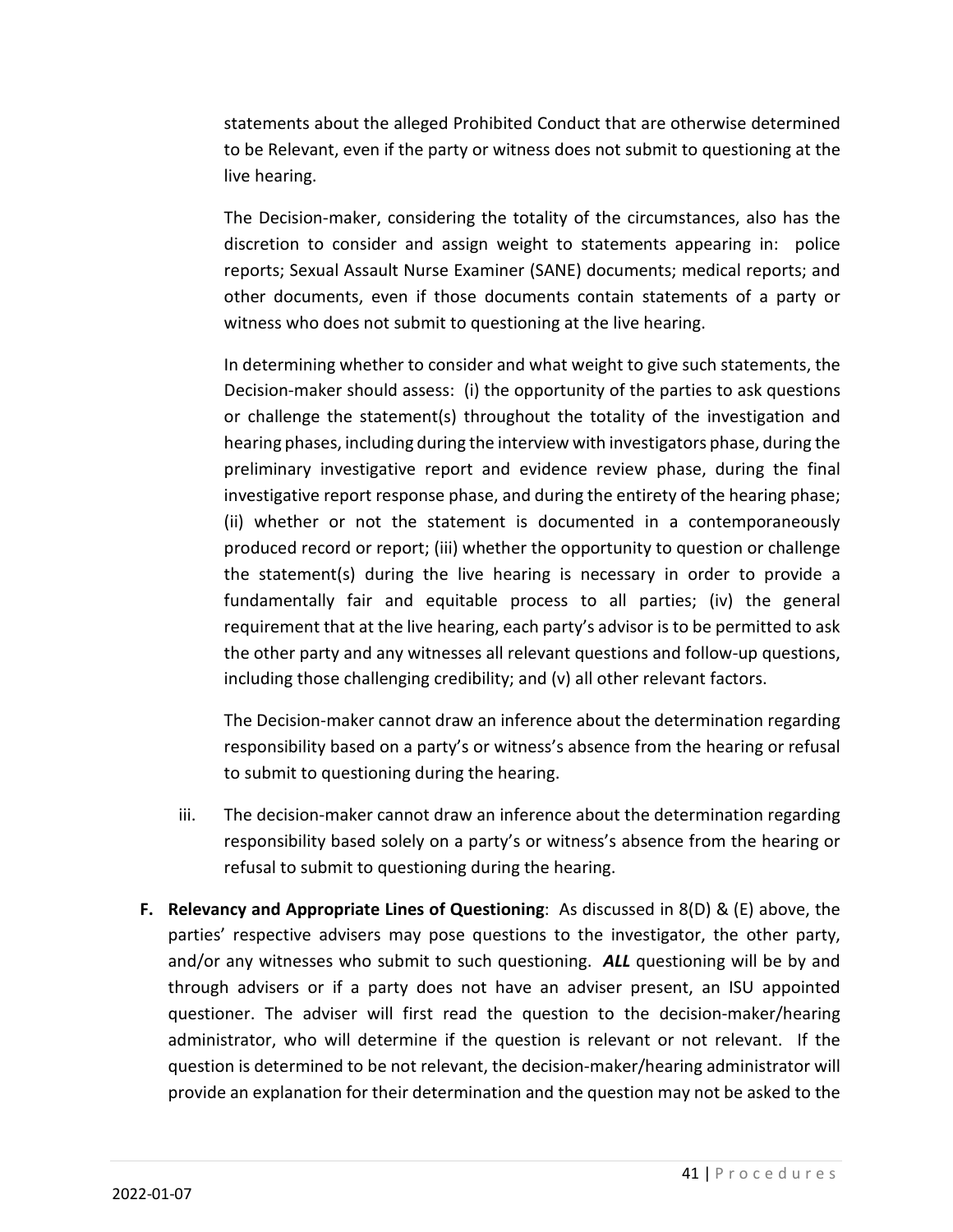party/witness. If the question is determined to be relevant, the decision-maker/hearing administrator will state as such and the adviser will repeat the question for the party/witness and the party/witness may respond. In determining whether a posed question is relevant or not relevant the following factors are considered:

- i. A reasonable person standard of relevancy is applied. A reasonable person's determination that a question is relevant or not relevant is made by applying logic and common sense, and not against a backdrop of legal expertise.
- ii. Is the question relevant to establishing whether or not the Respondent is responsible or not responsible for the alleged Policy violation?
- iii. Is the question probative of any material fact concerning the allegations?
- iv. Duplicative evidence, including duplicative questions may be deemed not relevant.
- v. Information protected by a legally recognized privilege and any party's medical or psychological records (unless the party has given voluntary, written consent) are not relevant.
- vi. Questions and evidence about the Complainant's sexual predisposition or prior sexual behavior are not relevant, unless such questions and evidence about the complainant's prior sexual behavior are offered to prove that someone other than the Respondent committed the conduct alleged, or if the questions and evidence concern specific incidents of the complainant's prior sexual behavior with respect to the Respondent and are offered to prove consent.
- **G. Deliberation and Determination of Responsibility**: At the conclusion of the hearing, the decision-maker will deliberate in private and make a determination of responsibility or non-responsibility, by majority vote (if applicable), based on the preponderance of the relevant evidence. If there are multiple decision-makers, no member may abstain.
	- i. During deliberations, the decision-maker may review and inspect the totality of the information and evidence presented, and base their decision on an objective evaluation of all relevant evidence and information. The decision-maker will evaluate the relevant evidence for weight and credibility.
	- ii. Following deliberations, the decision-maker will prepare a written determination of responsibility. The written determination of responsibility will be delivered to the Title IX Coordinator and the hearing administrator within seven (7) calendar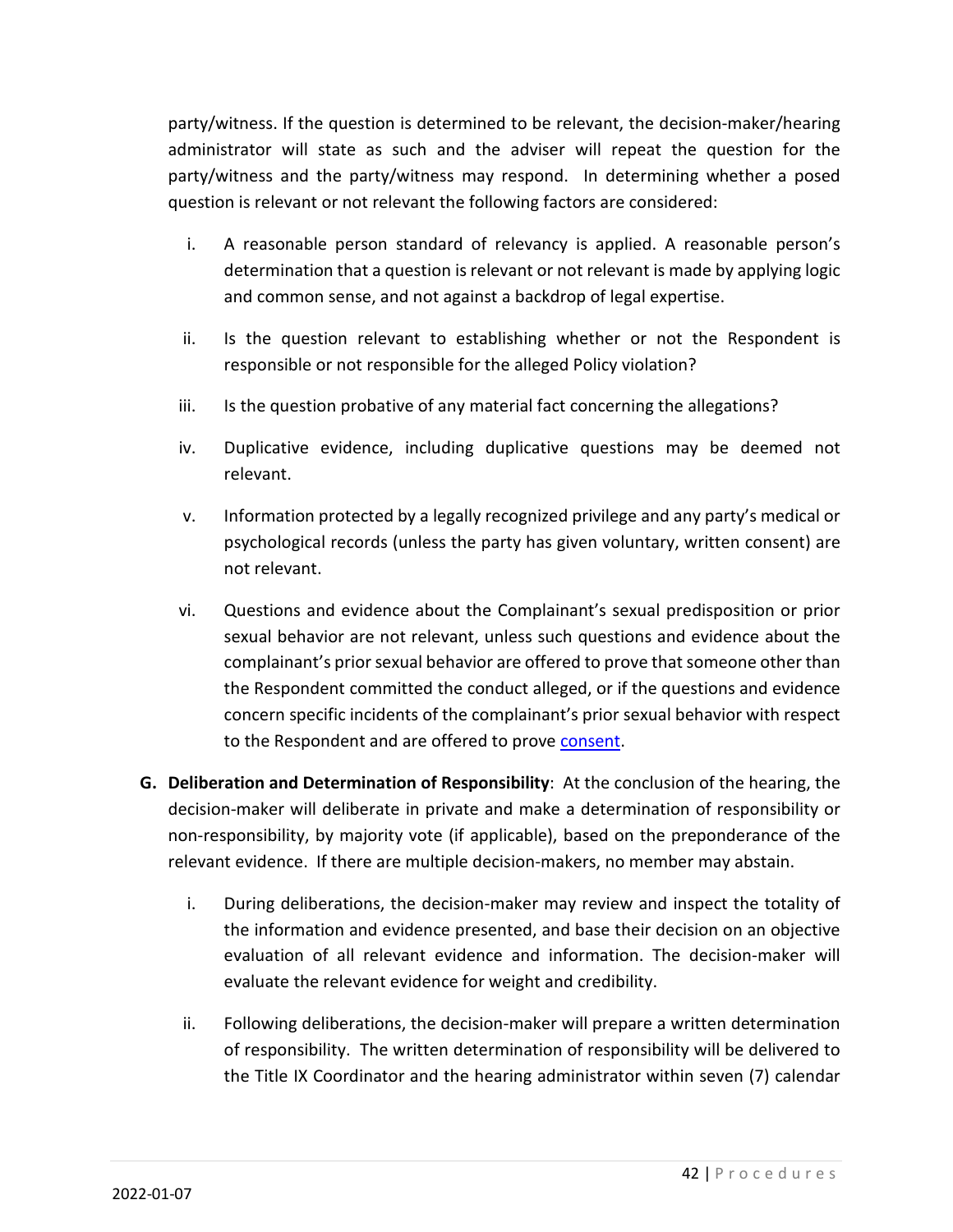days of the conclusion of the hearing. The written determination will contain the following content:

- Identification of the allegations potentially constituting Prohibited Title IX Sexual Harassment;
- A summary-description of the procedural steps of the matter from the receipt of the Formal Complaint through the determination, including any notifications to the parties, interviews with parties and witnesses, site visits, methods used to gather other evidence, and hearings held;
- Findings of fact supporting the determination;
- Conclusions regarding the application of the Policy to the facts of the matter;
- A statement of, and rationale for, the result as to each allegation, including a determination regarding responsibility;
- A description of any recommended disciplinary sanction(s) imposed upon the Respondent, if applicable;
- Whether any additional remedies or supportive measures designed to restore or preserve equal access to the university's programs or activities will be provided to the Complainant (details provided only to the Complainant);
- The university's procedures and permissible bases for the Complainant and/or the Respondent to appeal the determination.
- **H. Disciplinary Sanctions**: If the decision-maker determines that the Respondent is responsible for one or more policy violations, it will recommend an appropriate sanction(s). Sanctions may include any of the sanctions identified in the Policy or the applicable code of conduct / handbook. In determining the appropriate sanctions to recommend, the decision-maker may review and consider any impact statements submitted by the parties.
	- i. Sanctions for a finding of responsibility depend upon the nature and gravity of the misconduct and any record of prior discipline for violations of this Policy or other similar violations. The imposed sanction(s) should be designed to eliminate Prohibited Title IX Sexual Harassment, prevent its recurrence, and remedy its effects, while affirming the university's core values and principles.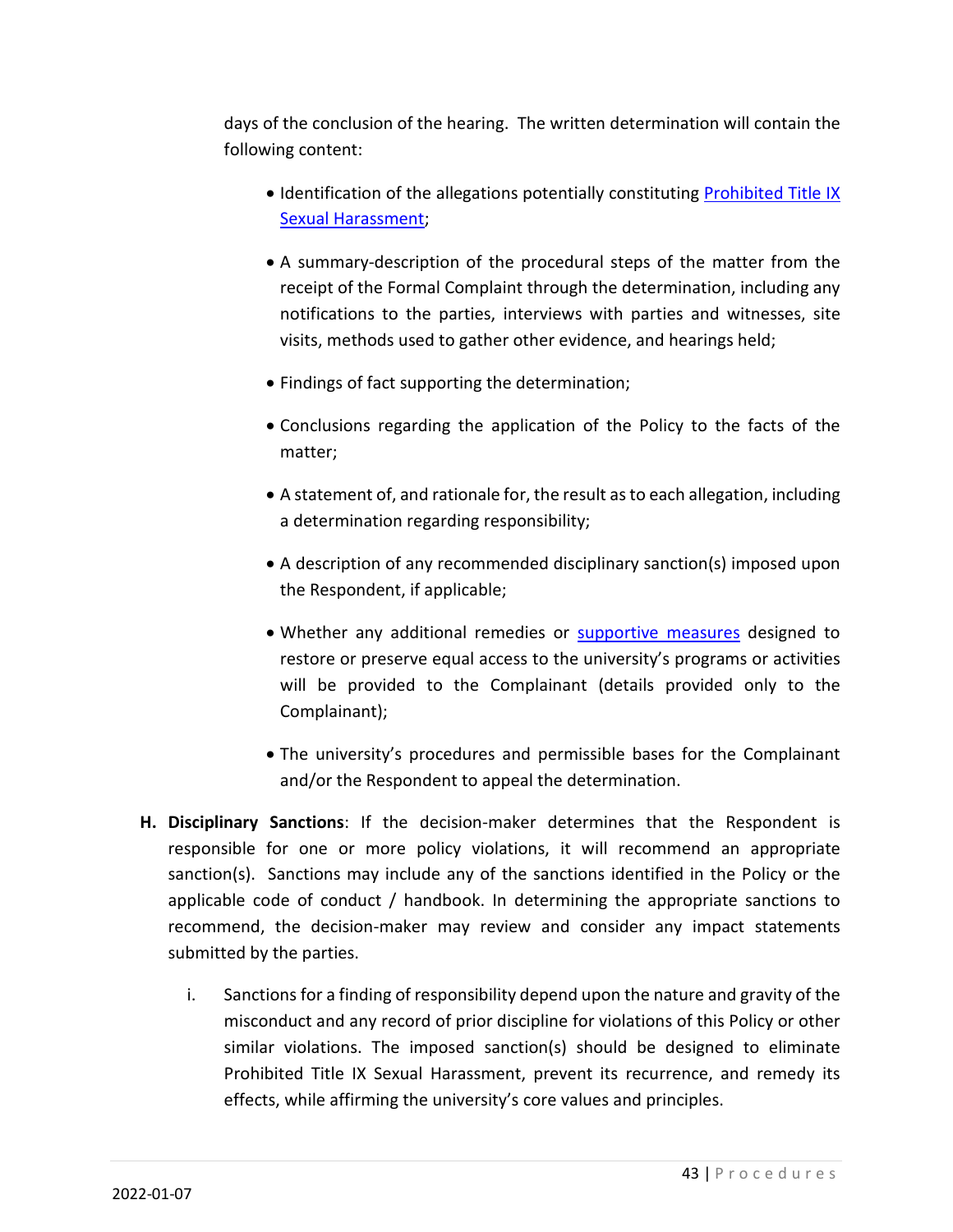- ii. The decision-maker will forward its recommendations regarding sanctions to the hearing administrator and Title IX Coordinator. The Title IX Coordinator and the appropriate senior administrator will review the recommended sanctions and either accept the sanctions as recommended or make any changes deemed necessary to ensure the sanctions are consistent with those issued in substantially similar cases and are reasonably designed to eliminate the conduct, prevent its recurrence, and remedy its effects.
	- The appropriate senior administrator in matters where the respondent is a student is the associate vice president of student affairs / dean of students.
	- The appropriate senior administrator in matters where the respondent is a staff member (merit and P&S) is the relevant senior vice president.
	- The appropriate senior administrator where the respondent is a faculty member is the senior vice president and provost.
- iii. Generally, the effective date of final disciplinary sanctions will be after the appeal date time-frame has elapsed or at the conclusion of the appeal process, if initiated. Supportive measures and other reasonable interim measures may be initiated pending the outcome of any appeal.
- **I. Final Outcome Letter**: As soon as practicable after receiving the decision-maker written decision, the senior administrator, or designee, will issue a written notification letter (the "Final Outcome Letter") to the Complainant and the Respondent. The letter will include:
	- i. A copy of the decision-maker written determination of responsibility;
	- ii. The final disciplinary sanctions imposed on the Respondent, if any;
	- iii. the individual services/resources available to the Complainant and Respondent (private with respect to each party);
	- iv. The university's prohibition against retaliation against any party or any individual involved in the process; and
	- v. The university's procedures and permissible bases for the Complainant and/or the Respondent to appeal the determination.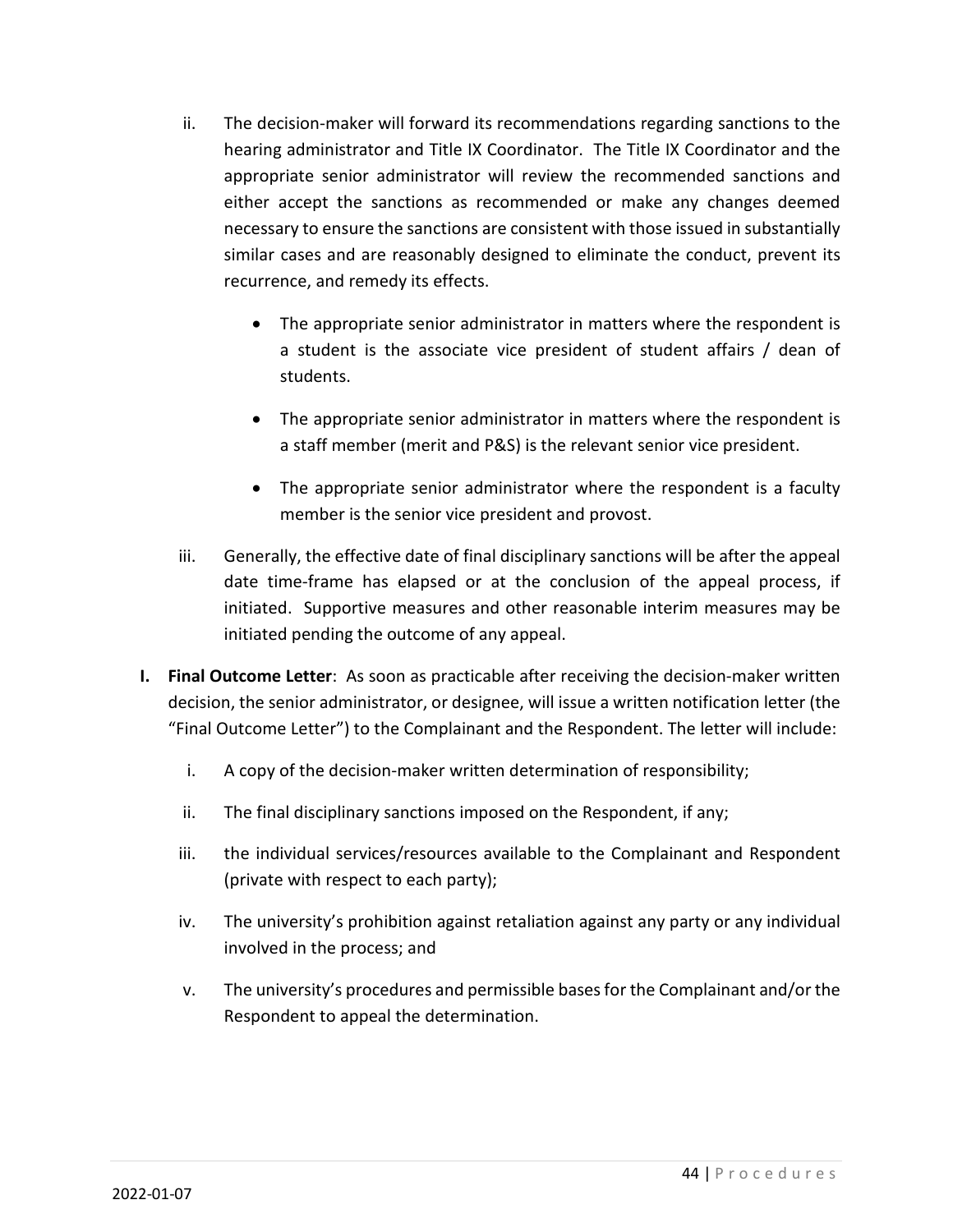#### **9. Appeal Procedures for Reports of Prohibited Title IX Sexual Harassment**

In matters under this Policy, the Complainant and the Respondent have the equal right to appeal determinations of responsibility, the resulting sanctions, as well as the university's decision to dismiss a Formal Complaint, based on limited grounds.

- **A. Grounds for Appeal**: An appeal may be requested on the following limited grounds:
	- i. Procedural irregularity that affected the outcome of the matter;
	- ii. New evidence is presented that was not reasonably available at the time the determination regarding responsibility was made, that could reasonably affect the outcome of the matter;
	- iii. The Title IX Coordinator, investigator, or decision-maker had a conflict of interest or bias for or against complainants or respondents generally or the individual complainant or respondent that affected the outcome of the matter; or
	- iv. The sanctions imposed are outside the university's sanction range for such violations and/or not justified in light of the totality of the circumstances.
- **B. Request for Appeal**: Requests for appeal must be submitted in writing to the hearing administrator and senior administrator within seven (7) calendar days following delivery of the Final Outcome Letter. Upon written request, the senior administrator can grant additional time for submission of appeals. The written appeal must specifically identify the ground(s) for appeal, describe how the outcome of the matter was affected, and include any supporting material.
	- i. Written requests for appeal submitted by one party will be shared with the other party. Each party may respond in writing to any appeal submitted by the other party. Written responses must be submitted within seven (7) calendar days following delivery of the request for appeal.
	- ii. The university will attempt to render a decision on the appeal within thirty (30) calendar days following delivery of the initial request for appeal.
- **C. Appeal Decision-Maker**: The decision-maker for an appeal will not be the decision-maker that reached the initial determination of responsibility, the investigator, the hearing administrator, or the Title IX Coordinator. The appeal decision-maker's responsibility is *not* to re-investigate or re-hear the matter, but is limited to assessing the specific ground(s) for appeal identified in the written appeal and any submitted responses to the written appeal. The decision-maker will issue a written decision describing the result of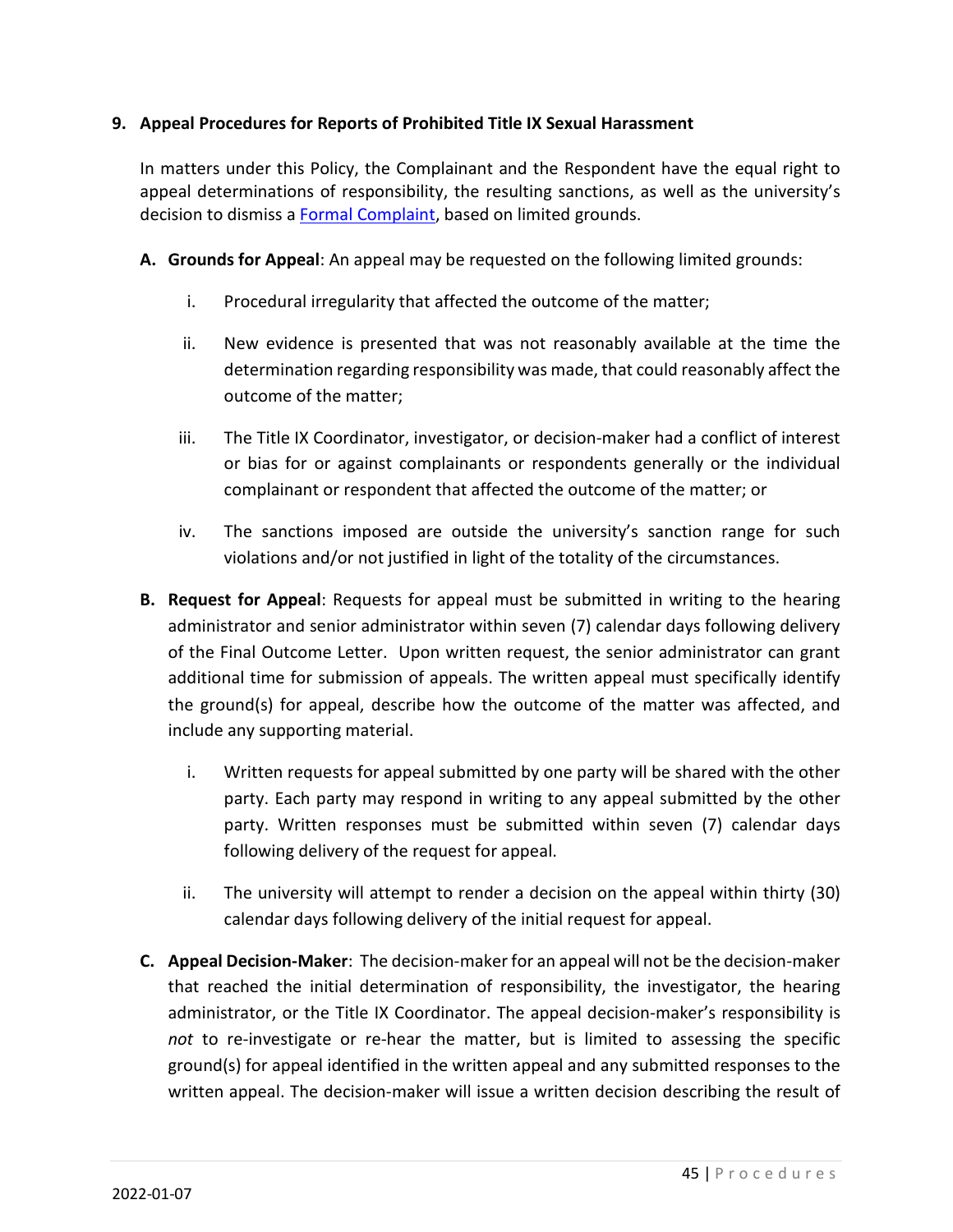the appeal and the rationale for the result and provide the written decision to the Title IX Coordinator, hearing administrator, and appropriate senior administrator. The senior administrator, or designee, will deliver the appeal decision simultaneously to the parties.

- i. *Student Appeal Decision Maker*: In Formal Complaints where the Respondent is an ISU student and the potential sanction may impact the Respondent's status as a student, appeals are heard by a separate three member student conduct appeal panel. Decisions of this panel are made by majority vote and members may not abstain. (See generally Student Code of Conduct, § 8, Appeals).
- ii. *Merit Staff Appeal Decision-Maker*: In Formal Complaints where the Respondent is an ISU merit staff member and the potential sanction may impact the Respondent's status as an employee, appeals are heard by the appropriate senior administrator, normally the senior vice president responsible for the unit/division. (See generally Merit Employee Grievances – Guidance and Procedures, Step 3: Appeal to SVP/President).
- iii. *P&S Staff Appeal Decision-Maker*: In Formal Complaints where the Respondent is an ISU P&S staff member and the potential sanction may impact the Respondent's status as an employee, the senior administrator will notify the vice president, human resources (VP-HR), who will convene an appeals committee to render a decision on the appeal. (See generally P&S Procedures for Appealing a Summary Dismissal Decision).
- iv. *Faculty Appeal Decision-Maker*: In Formal Complaints where the Respondent is an ISU faculty member and the potential sanction may impact the Respondent's status as a faculty member, appeals are heard by a separate three member Title IX appeal Faculty Review Board (FRB). (See generally, ISU Faculty Handbook, §7.2.5.2.1, "Faculty Review Board").
- **D. Decision on Appeal**: The appeal decision process will generally proceed as follows:
	- i. If the appeal is denied, the original decision / determination is considered the final decision of the university under this Policy.
	- ii. If the appeal is granted:
		- *Due to procedural irregularity that affected the outcome of the matter*: the original decision-maker's determination will be overturned, and a newly convened hearing will re-hear the matter for determination of responsibility, and if necessary, sanctioning.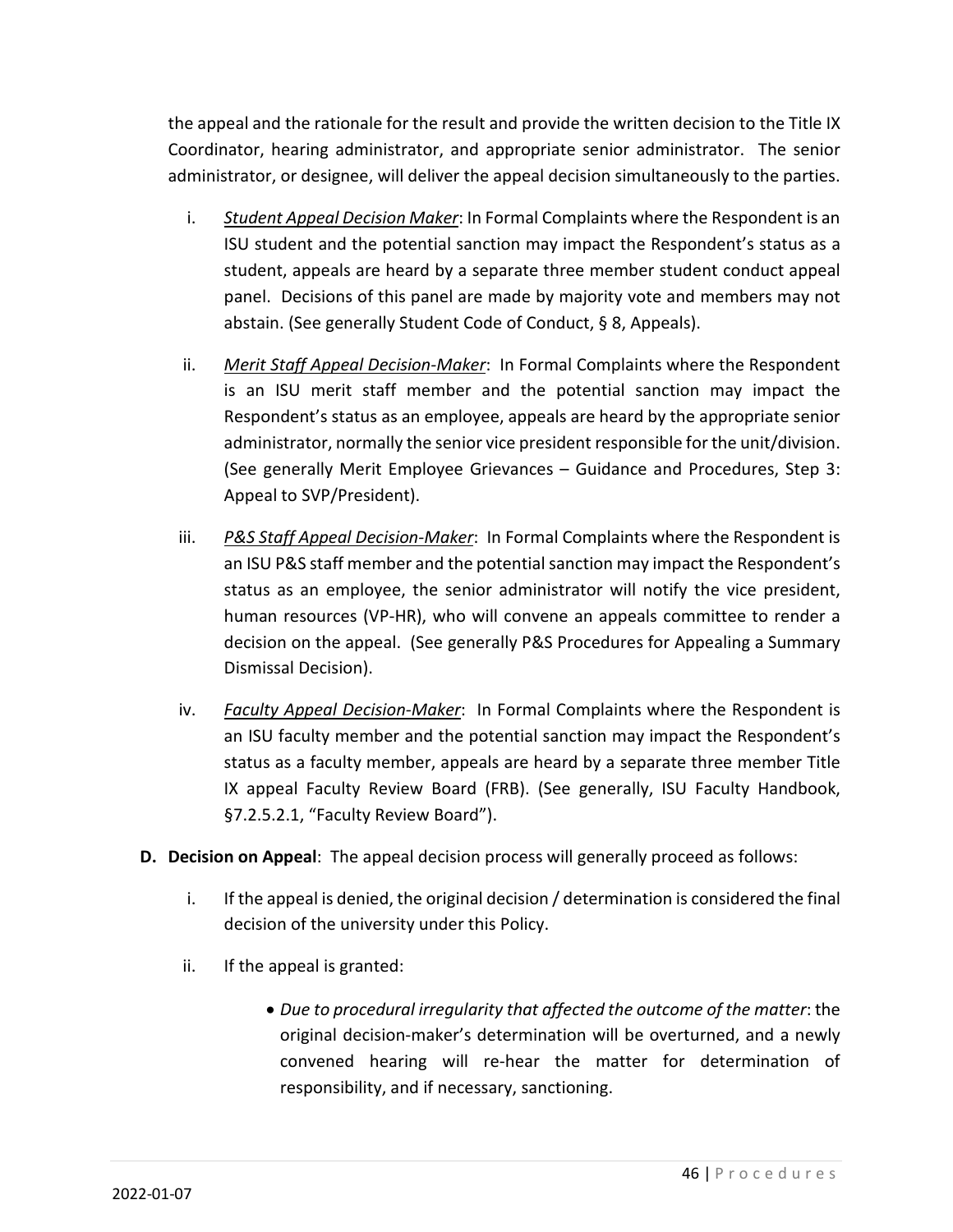- *Due to the presentation of new evidence that was not reasonably available at the time the determination regarding responsibility was made, that could reasonably affect the outcome of the matter*: the matter will be returned to the original decision-maker which will determine responsibility, and if necessary, sanctioning, in light of the new evidence.
- *Due to the Title IX Coordinator, investigator, or decision-maker having a conflict of interest or bias for or against complainants or respondents generally or the individual complainant or respondent that affected the outcome of the matter*: the appeal decision-maker will provide a statement regarding how the specific conflict of interest or bias found can be successfully remediated and an appropriate university administrator will coordinate with the appeal decision-maker to implement these remediation measures within a new process to determine responsibility.
- *Due to the sanctions imposed being deemed outside the university's sanction range for such violations and/or not justified in light of the totality of the circumstances*: the appropriate senior administrator will modify the hearing sanction as deemed appropriate and reasonable.
- iii. The Complainant and the Respondent will be provided written notice of the appeal decision-maker's decision. If the appeal is denied, the written notice will state that it is the final institutional action on the matter under this Policy, and reference any applicable appeal procedures before the Board of Regents, State of Iowa (BOR) and shall state that such appeals are subject to deadlines. All interim measures in effect while the investigation/hearing were proceeding and/or any sanction imposed as a result of a hearing, may be imposed until the BOR appeal process is exhausted.

#### **10. Recording Keeping Under this Policy**

The university will maintain for a period of seven (7) years a record of: each Sexual Harassment investigation including any determination regarding responsibility under this Policy; any actions, including supportive measures taken in response to a report or Formal Complaint of Sexual Harassment under this Policy; any audio or audiovisual recording or transcript of any hearing under this Policy; any disciplinary sanctions imposed on any respondent under this Policy; any remedies provided to the complainant under this Policy; any appeal and the result of the appeal under this Policy; any informal resolution and the result of the informal resolution under this Policy; and all materials used to train Title IX Coordinators, investigators, decision-makers, and any person who facilitates an informal resolution process.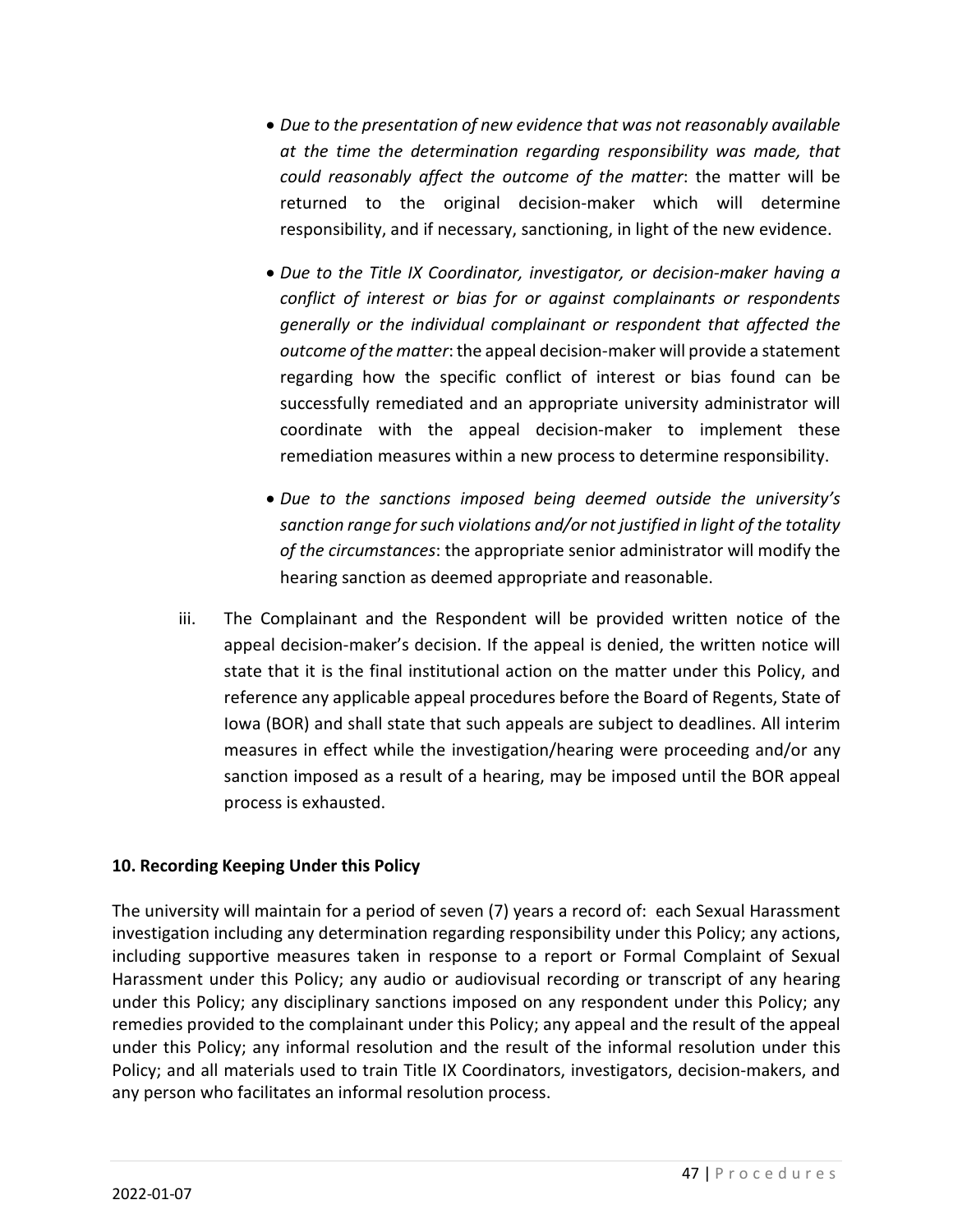#### **11. Coordination with Other University Policies**

This Policy addresses **Prohibited Title IX Sexual Harassment** as specifically defined in this Policy. Other forms of sex and/or gender discrimination (including Title VII sex discrimination), and discrimination and harassment based on race, ethnicity, pregnancy, color, religion, national origin, physical or mental disability, age, marital status, sexual orientation, gender identity, genetic information, status as a U.S. veteran (disabled, Vietnam, or other), or any other status protected by university policy or local, state, or federal law are governed by the university's Discrimination and Harassment Policy.

In addition, the conduct of students, faculty, staff, and university affiliates are governed by the following related policies:

- Student Code of Conduct
	- o Applies to all forms of student misconduct
	- o Overseen by the Dean of Students Office and the Office of Student Conduct
- Faculty Handbook
	- o Sets the standards of personal conduct for ISU faculty members
	- o Overseen by the Office of the Senior Vice President and Provost
- Uniform Rules of Personal Conduct
	- $\circ$  Sets the standards of personal conduct for members of the Board of Regents State of Iowa community members
	- o Overseen by the Board of Regents for the State of Iowa
- Code of Business and Fiduciary Conduct
	- $\circ$  Sets forth the fundamental expectations of employees when carrying out their duties, including conducting responsibilities with fairness, integrity and respect, promoting and protecting the institution's best interests, and complying with applicable laws and policies.
- Non-Retaliation Against Persons Reporting Misconduct
	- $\circ$  States ISU's commitment to creating an environment that encourages the reporting of misconduct without fear of retaliation
	- o Overseen by the Office of University Counsel
- Alcohol, Drugs, and Other Intoxicants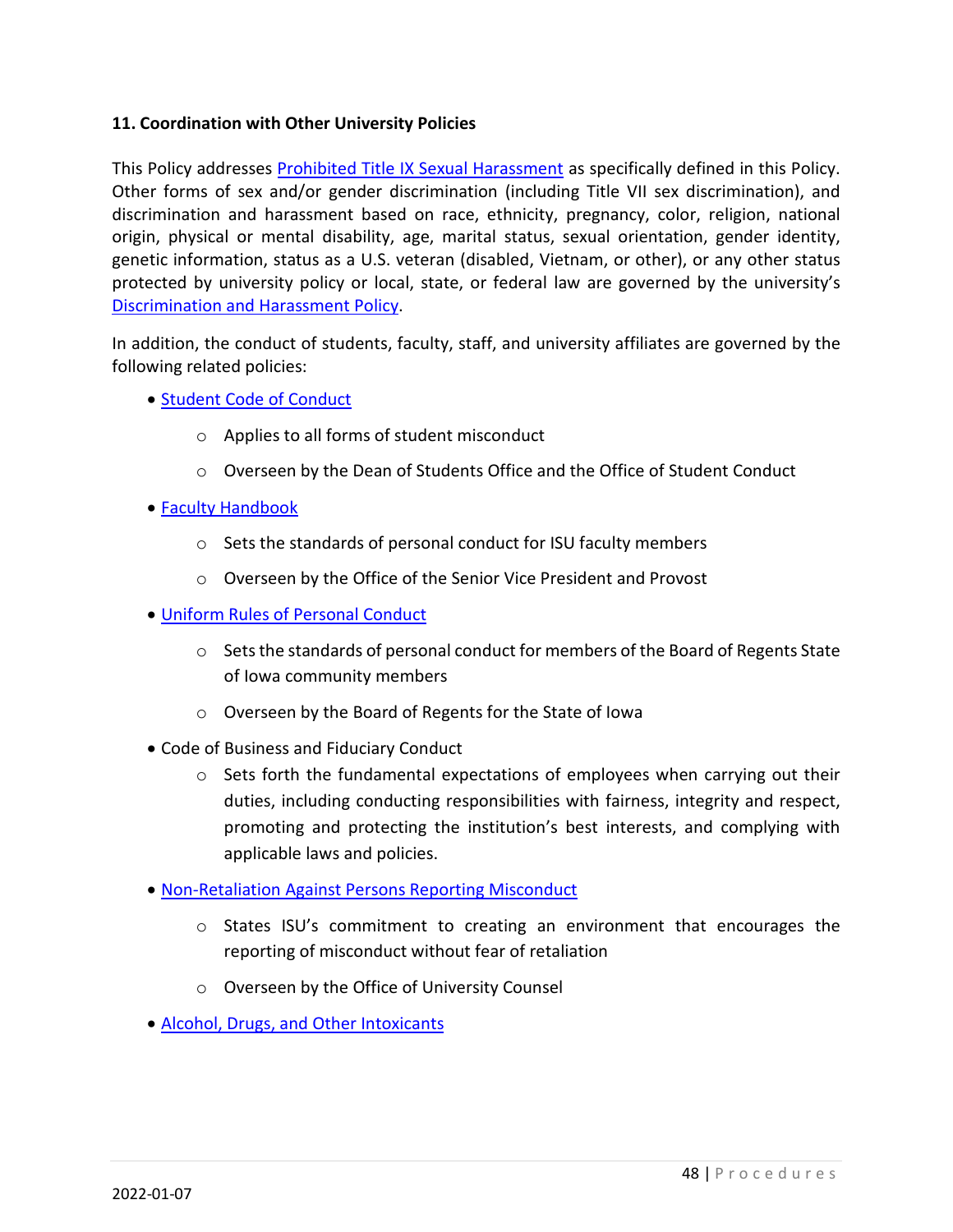- o Clarifies the rules regarding possession, consumption, and distribution of intoxicants within university owned or operated buildings, property and grounds including administrative, instructional and research facilities.
- o Overseen by the Senior Vice President for University Services
- Alcohol Use Students and Student Organizations
	- $\circ$  States ISU's commitment to maintaining an environment conducive to healthy lifestyles, including the academic and personal development of all members of the university community
	- o Overseen by the Division of Student Affairs
- Drug Free Workplace
	- $\circ$  States ISU's commitment to providing a drug free workplace and promoting a safe, healthy, and pleasant work environment
	- o Overseen by University Human Resources
- Violence-Free University
	- $\circ$  States ISU's commitment to providing students, employees, and visitors with a safe, non-threatening environment
	- o Overseen by the ISU Police Department
- Jeanne Clery Act Reporting
	- $\circ$  Explains ISU's Clery Act annual reporting and timely warning notification process
	- o Overseen by the ISU Police Department
- Reporting Responsibility Violations
	- $\circ$  Explains the responsibility of students, employees, and visitors to report potential or suspected violations of policies, regulations, and laws.
	- o Overseen by the Office of University Counsel
- Statement on Ethics Professional & Scientific Staff
	- $\circ$  Sets the standards of personal conduct for ISU professional and scientific employees
- Summary Dismissal P&S
	- $\circ$  Explains the process that allows a supervisor to engage and implement involuntary termination proceedings when appropriate.
	- o Overseen by University Human Resources